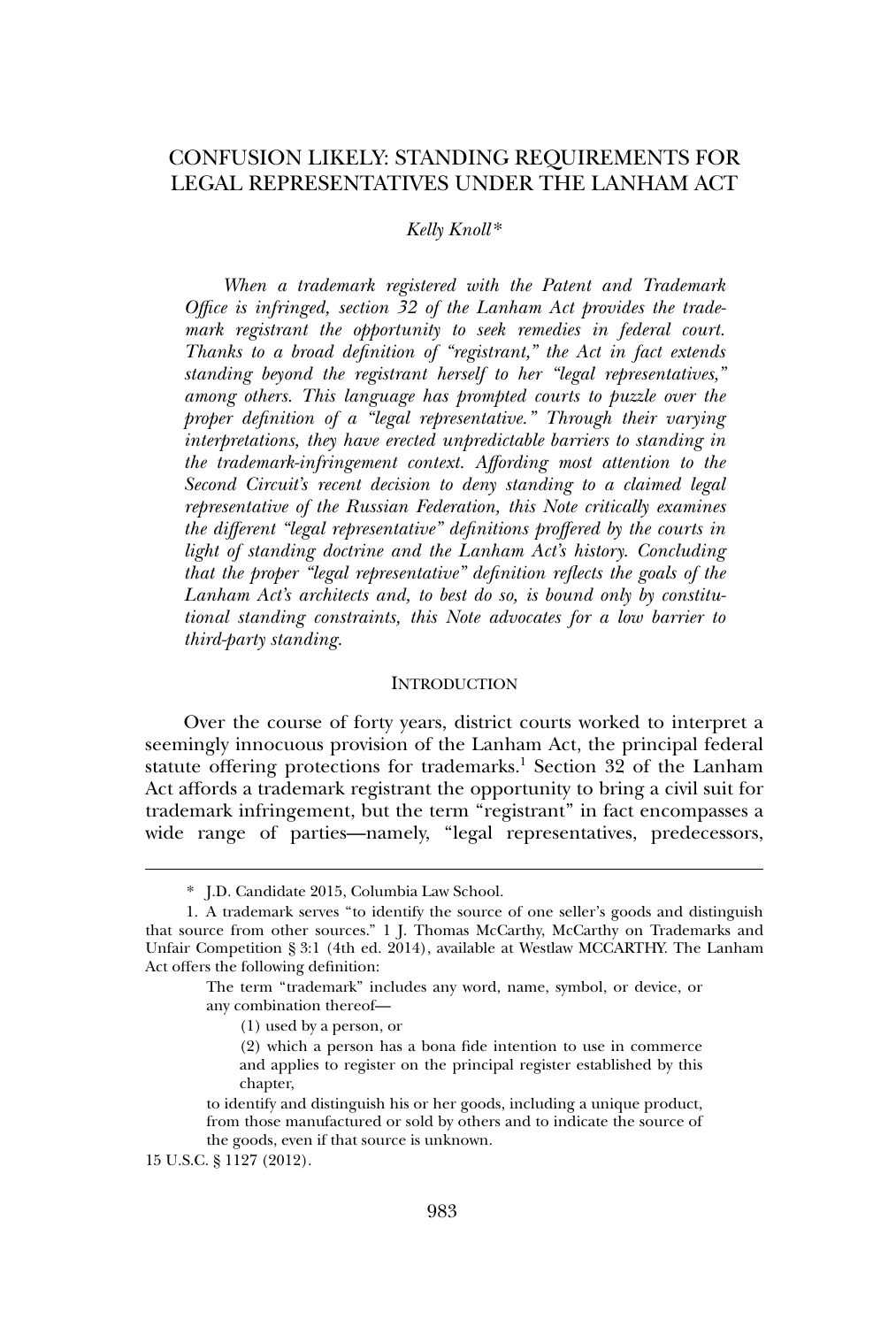successors and assigns of such applicant or registrant." <sup>2</sup> The simple term "legal representative" prompted a number of dramatically different interpretations from the courts.<sup>3</sup> While some have interpreted the phrase in accordance with its dictionary definition to simply mean one who stands in the place of another, other courts have imposed a much narrower meaning and have required that, in order to serve as a legal representative in a trademark-infringement suit, either the plaintiff must be the exclusive licensee of the trademark owner or the trademark owner must be unable to bring suit itself.<sup>4</sup>

On August 5, 2013, the Second Circuit became the first court of appeals to weigh in on the debate.<sup>5</sup> In *Federal Treasury Enterprise Sojuzplodoimport v. SPI Spirits Ltd.*, the court invoked constitutional standing requirements and prudential considerations in fashioning an uncommonly narrow definition of "legal representative." 6 In doing so, the Second Circuit placed substantial obstacles in the path of public entities, foreign governments, and others who seek to delegate trademark use and enforcement to other organizations better equipped to exploit and protect the mark.

To ensure its continued value, a trademark must be used<sup>7</sup> and, if necessary, enforced.<sup>8</sup> A trademark owner, wishing to capitalize on the

3. See infra Part II.A (detailing district courts' interpretations of "legal representative").

4. See infra Part II.A.1 (categorizing court opinions according to rigor of "legal representative" requirements imposed).

5. Fed. Treasury Enter. Sojuzplodoimport v. SPI Spirits Ltd.*,* 726 F.3d 62, 73 (2d Cir. 2013), cert. denied, 134 S. Ct. 1291 (2014) ("[W]e address the meaning of the phrase 'legal representative' as used in the Act—an issue that appears to be one of first impression among federal courts of appeals . . . .").

6. See infra Part II.B (explaining Second Circuit held standing as legal representative to be contingent upon trademark owner's inability to bring suit itself).

7. Indeed, a trademark cannot exist in isolation, divorced from its use in commerce. See United Drug Co. v. Theodore Rectanus Co., 248 U.S. 90, 97 (1918) (explaining, while copyrights and patents are rights in gross, "[t]here is no such thing as property in a trademark except as a right appurtenant to an established business or trade in connection with which the mark is employed"). In order to register a trademark with the Patent and Trademark Office, one must submit a verified statement asserting that "the mark is in use in commerce" or declaring "the applicant's bona fide intention to use the mark in commerce." 15 U.S.C.  $\S$  1051(a)(3), (b)(3). Subsequent nonuse of the trademark can give rise to a presumption of abandonment and the registrant's loss of rights to the mark. 3 McCarthy, supra note 1, § 17:9.

<sup>2. 15</sup> U.S.C. § 1127. The Lanham Act's protections are not confined to marks registered under section 32. Section 43(a), for example, has been interpreted by the Supreme Court to provide a remedy for false advertising, as well as for the infringement of unregistered trademarks or trade dress. Two Pesos, Inc. v. Taco Cabana, Inc., 505 U.S. 763, 776– 77 (1992) (Stevens, J., concurring). While standing under section 43(a) has garnered significant attention from the Court, see Lexmark Int'l, Inc. v. Static Control Components, Inc., 134 S. Ct. 1377 (2014), this Note focuses on parties asserting claims under section 32 specifically, and "trademark infringement" is thus used to refer to the infringement of *registered* trademarks in this piece.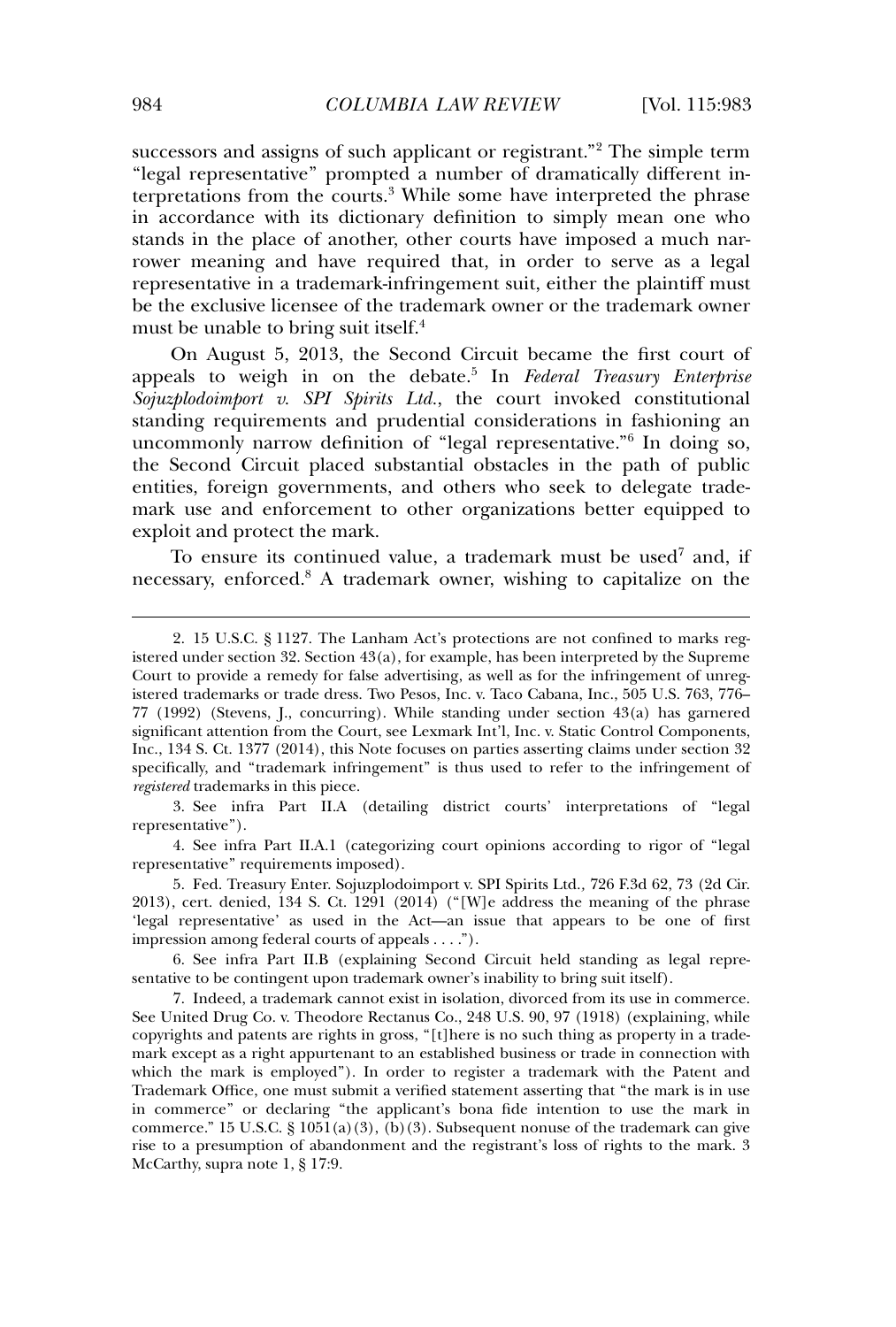good will her brand has engendered in the minds of the public, may seek to prevent others from improperly benefiting from or diluting the distinctiveness of her mark by initiating litigation.<sup>9</sup> Failure to bring suit, in fact, can contribute to loss of the mark, as its unchecked, widespread use in the marketplace may result in purchasers discounting its value as a source identifier and may suggest that the owner has abandoned the mark.<sup>10</sup> Generally barred from bringing trademark-infringement suits themselves, $<sup>11</sup>$  members of the public also have an interest in trademark</sup> owners ensuring that trademarks remain strongly linked to particular sources of goods.<sup>12</sup> "In this sense," writes one trademark expert, "protection of trademarks is merely a facet of consumer protection." 13

Because trademark enforcement is important to a well-functioning marketplace, the producers of goods, and the public at large, a determination of who has standing to bring suit for trademark infringement has consequences that ripple beyond any potential plaintiff. Clear criteria for standing make certain that, in a global economy, a producer of goods can enter American markets with confidence that, should the need arise, her trademark can be enforced in the country's courts. In *Sojuzplodoimport*, the stakes may in fact be higher. On its face, the outcome in *Sojuzplodoimport* would seem to impact little more than the labels of vodka bottles crowding shelves of American liquor stores. But through its stringent "legal representative" definition, the Second Circuit has, during a period of tense United States–Russia relations,<sup>14</sup> denied the Russian Federation the ability to assert trademark rights through its ex-

12. 1 McCarthy, supra note 1, § 2:33 ("When a business sues for trademark infringement 'the plaintiff is acting, not only in its own interest, but in the public interest.'" (quoting Gen. Baking Co. v. Gorman, 3 F.2d 891, 893 (1st Cir. 1925))).

<sup>8.</sup> See 3 McCarthy, supra note 1, § 17:17 (explaining failure to sue infringers may result in trademark losing strength and becoming merely "generic" or "descriptive").

<sup>9.</sup> See 15 U.S.C. § 1114 (detailing legal remedies available to trademark registrant whose mark is infringed); id. § 1125(c) (providing owner of famous trademarks legal remedy for dilution).

<sup>10.</sup> See 3 McCarthy, supra note 1, § 17:17 ("[I]f, through failure to prosecute, a mark continually loses 'strength' and 'distinctiveness,' it will eventually hemorrhage so much that it dies as a mark.").

<sup>11.</sup> See supra note 2 and accompanying text (explaining only "registrants" may bring suit for infringement of registered trademarks); see also 1 McCarthy, supra note 1, § 2:33 (explaining, even where consumers are afforded standing under state fraud statutes, their financial interest is "too small to justify expensive litigation," and "[t]he consumer's interest would never be adequately protected by individual consumer lawsuits").

<sup>13.</sup> Id.

<sup>14.</sup> See Anne Gearan, Sour U.S.-Russia Relations Threaten Obama's Foreign Policy Agenda, Wash. Post ( Jan. 13, 2013), http://www.washingtonpost.com/world/nationalsecurity/sour-us-russia-relations-threaten-obamas-foreign-policy-agenda/2013/01/13/acf 3856a-5b62-11e2-88d0-c4cf65c3ad15\_story.html (on file with the *Columbia Law Review*) (describing "poisonous unraveling of U.S. relations with Russia" in final months of 2012).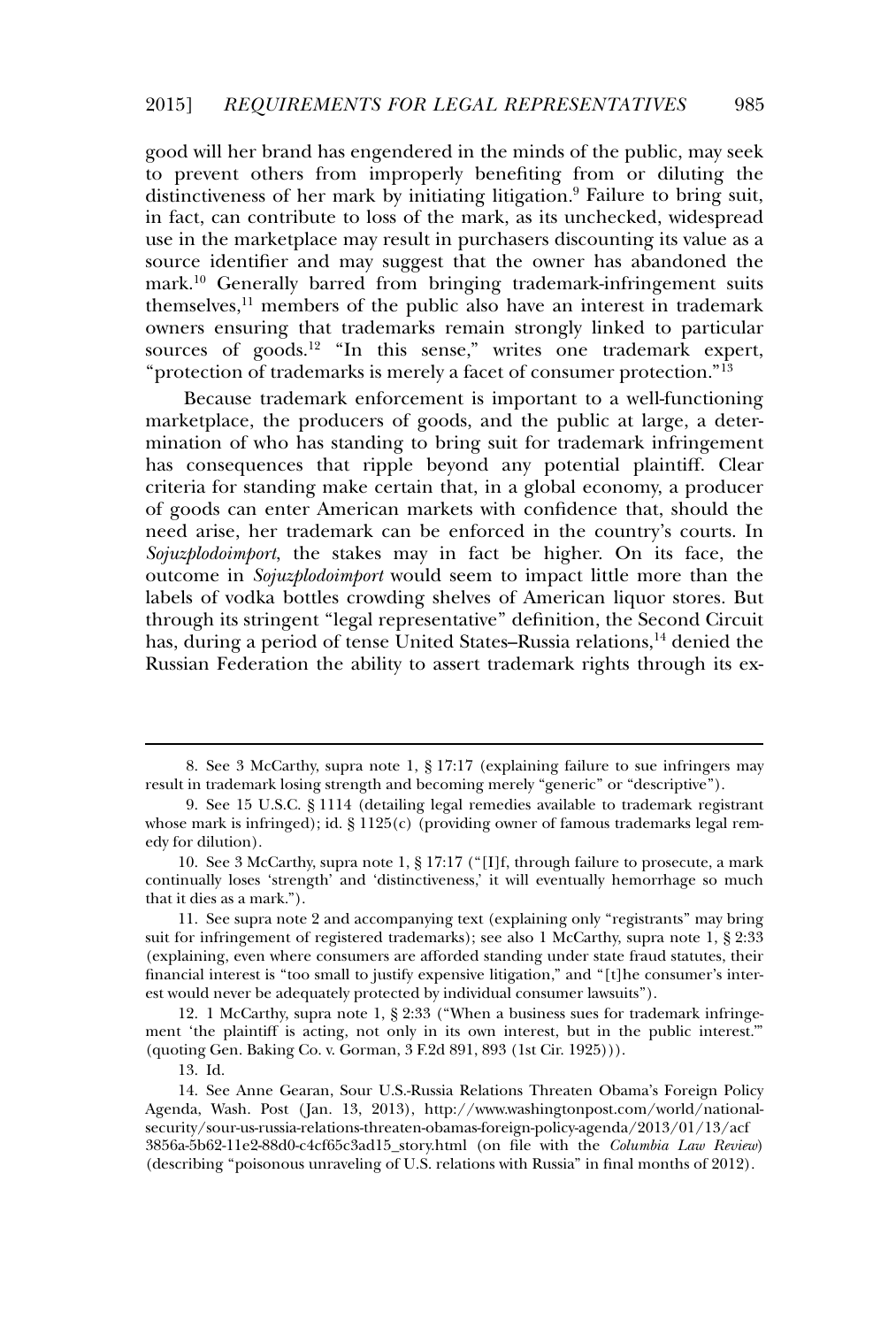pressly authorized representative,<sup>15</sup> and the proper construction of "legal representative" has thus taken on new importance.

Given this development, this Note evaluates the courts' various interpretations of "legal representative" in light of the Lanham Act's text and history, the public policy goals underlying trademark law, and the constitutional and prudential requirements for standing. Part I provides an overview of standing doctrine and traces the evolution of trademark law and its statutory standing requirements during the early twentieth century. Part II analyzes the wide-ranging definitions of "legal representative" proffered by federal courts, the policy considerations and interpretive techniques emphasized in those decisions, and whether or not the Second Circuit's recent decision represents a significant departure from the reasoning offered by lower courts. Finally, Part III suggests that courts considering this matter in the future should adopt an expanded definition of "legal representative"—naturally constrained by the Supreme Court's standing jurisprudence—in order to best serve the interests of consumers and trademark owners, the intended beneficiaries of trademark law, both in the United States and abroad.

### I. STANDING REQUIREMENTS AND THE LANHAM ACT

This Part introduces the standing requirements articulated by the Supreme Court, as well as those standing requirements specific to trademark-infringement suits under the Lanham Act. Part I.A describes the history of trademark law in the United States, the genesis of the standing provisions therein, and the objectives and concerns that motivated the statutes' drafters. Part I.B examines the doctrine of standing, encompassing Article III standing requirements, judicially imposed prudential considerations, and statutory standing restrictions.

### A. *Lanham Act's History and Statutory Standing*

Trademark law's "legal representative" language did not appear in our country's earliest trademark statutes but was instead first codified by the Lanham Act in 1946. Part I.A.1 broadly surveys the historical context that gave rise to the Lanham Act, while Part I.A.2 traces the evolution of trademark law's standing provisions throughout the early twentieth century.

1. *History of the Lanham Act's Enactment*. — Trademark legislation has generally been described as serving both consumer protection and antipiracy functions; it "protect[s] the public so it may be confident that, in purchasing a product bearing a particular trade-mark which it favorably knows, it will get the product which it asks for and wants to get" and protects a trademark owner's "investment from its misappropriation by pirates and cheats" given her expenditures of time, money, and energy in

<sup>15.</sup> See infra Part II.B–C (analyzing *Sojuzplodoimport* decision and its ramifications).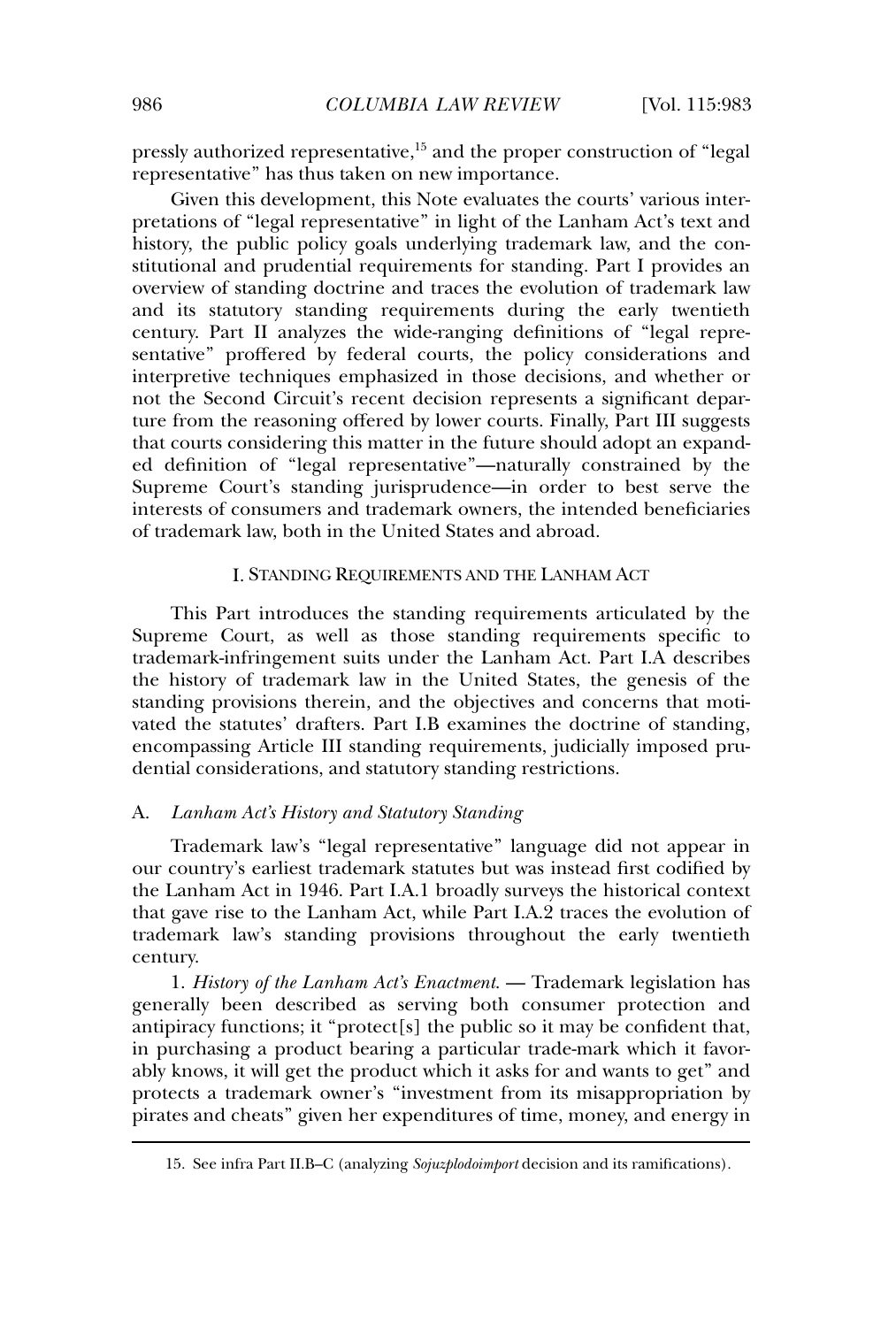bringing the product to market.<sup>16</sup> The Lanham Act, beyond furthering these broad goals, was intended to remedy three primary deficiencies of existing trademark law.

First, legislators described the need to implement already-ratified "international conventions dealing with trade-marks, commercial names, and the repression of unfair competition." <sup>17</sup> The House Report accompanying the Lanham Act explained, "Industrialists in this country ha[d] been seriously handicapped in securing protection in foreign countries due to our failure to carry out, by statute, our international obligations." <sup>18</sup> Because there had been "no serious attempt fully to secure to nationals of countries signatory to the conventions their trade-mark rights in this country and to protect them against the wrongs for which protection ha[d] been guaranteed by the conventions," foreign countries "[n]aturally" refused American citizens their rights under the same conventions.<sup>19</sup> Second, trademark law had become a "confused situation," resulting from multiple amendments to earlier-enacted legislation and trademark provisions "widely scattered" throughout the U.S. Code.<sup>20</sup> Finally, the law had failed to keep pace with forty years of economic development in the United States.<sup>21</sup>

Prior to 1870, trademarks were afforded protection by the common law exclusively.<sup>22</sup> Spurred by the need to give effect to trademark treaties the United States had entered into with foreign countries and to support burgeoning trade in American goods, Congress passed the first federal trademark statute in 1870.<sup>23</sup> Close on its heels was the Act of 1876, which imposed criminal sanctions for the sale of counterfeit merchandise $24$  and thus provided reciprocal protections to those afforded American manufacturers and merchants in French markets.<sup>25</sup> Though the Supreme

20. Id. at 3. In addition to these structural concerns, legislators decried ingrained constructions of existing trademark acts that had "obscured and perverted" the original intent of those acts and could only be eradicated by new legislation. Id. at 4.

21. Id. at 3.

22. See Daphne Robert, The New Trade-Mark Manual 225–28 (1947) (explaining trademarks received common law protection prior to Congress's enactment of legislation).

23. Keith M. Stolte, A Response to Jerome Gilson's Call for an Overhaul of the Lanham Act, 94 Trademark Rep. 1335, 1341–42 (2004). The first trademark treaty the United States entered into was with Russia in 1868. Zvi S. Rosen, In Search of the *Trade-Mark Cases*: The Nascent Treaty Power and the Turbulent Origins of Federal Trademark Law, 83 St. John's L. Rev. 827, 835 (2009).

24. Stolte, supra note 23, at 1343.

25. Trade-Mark Cases, 100 U.S. 82, 88–89 (1879).

<sup>16.</sup> H.R. Rep. No. 79-219, at 2 (1945).

<sup>17.</sup> Id. at 3.

<sup>18.</sup> Id.

<sup>19.</sup> Id. at 3–4. In particular, the Report notes, "Although it has solemnly pledged at inter-American conventions to do so, the United States has failed adequately to protect owners of trade-marks in the other American countries doing business with this country." Id. at 4.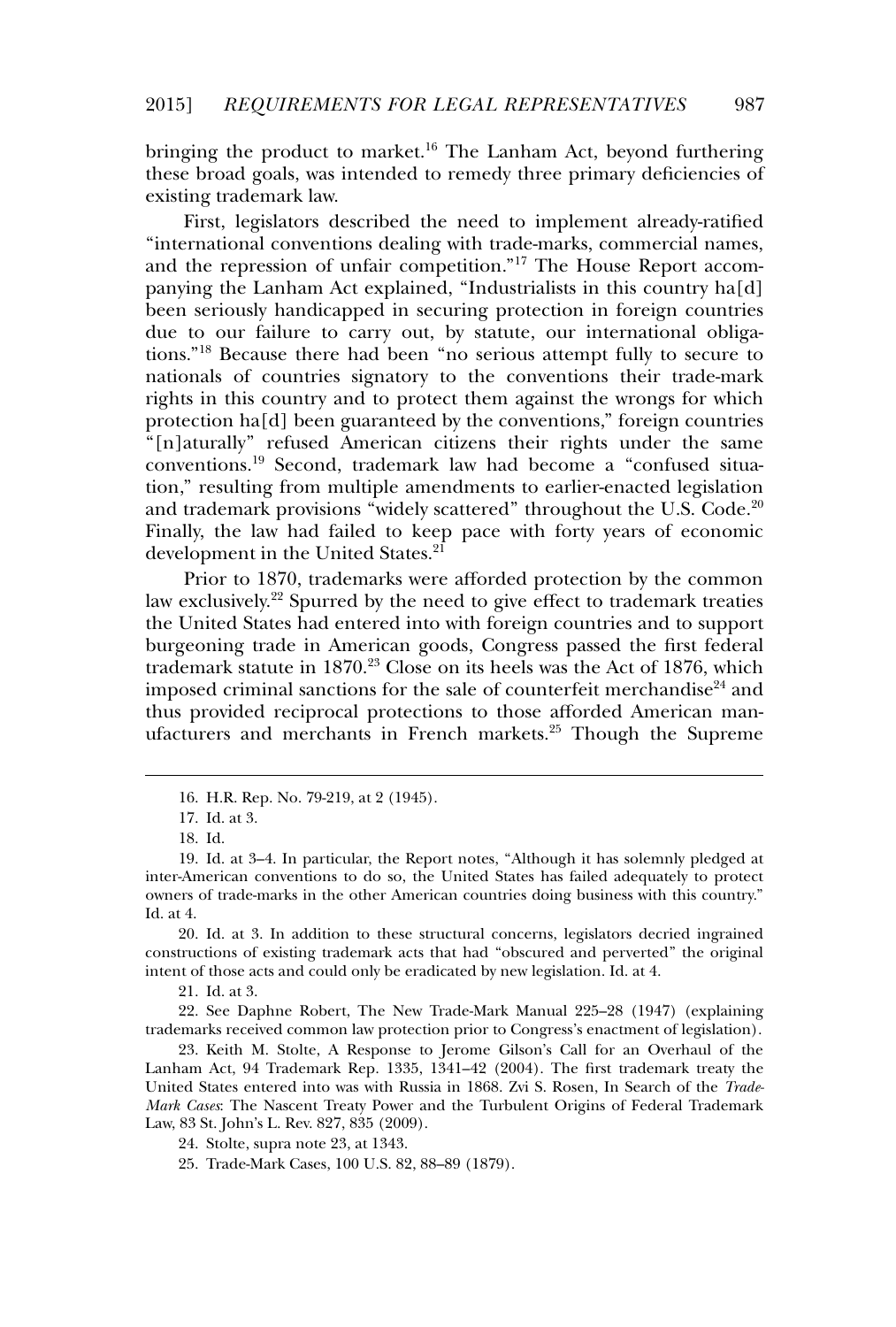Court declared these laws unconstitutional, by virtue of Congress exceeding the bounds of its Commerce Clause authority, $26$  the legislature subsequently passed a number of similar statutes that remedied this defect.<sup>27</sup>

The early twentieth century's most expansive, sweeping reforms of trademark law arrived in 1905<sup>28</sup> and 1920.<sup>29</sup> These statutes broke new ground by offering detailed descriptions of the categories of marks that could and could not be registered, providing for both injunctive and monetary relief for infringement, and offering a remedy for "false designation of origin," <sup>30</sup> but they were met with substantial criticism. Edward Rogers, who would become the principal architect of the Lanham Act, branded the 1905 law "a slovenly piece of legislation, characterized by awkward phraseology, bad grammar and involved sentences." <sup>31</sup> With apparent exasperation, he asked "Who is the owner of a trade-mark?" and noted that neither "owner" nor "trade-mark" was defined by the statute.<sup>32</sup> The 1905 Act's drafters, Rogers proclaimed, "had a talent for obscurity amounting to genius." 33

In response to an invitation from the American Bar Association, trademark practitioner Rogers drafted a new trademark statute which, in slightly varying forms, was introduced in the House and Senate numerous times between 1924 and 1932.<sup>34</sup> In 1937, the cause was adopted by the Chairman of the House Patent Committee, Congressman Ernest Lanham, who requested of Rogers a "skeleton draft of a new act that could be used as a sort of clotheshorse to hang things on." <sup>35</sup> The skeleton provided by Rogers was introduced in 1938 as H.R. 9041, the

29. Act of Mar. 19, 1920, ch. 104, 41 Stat. 533, repealed by Lanham Act, 60 Stat. 427. Stolte notes that, "[l]ike the Acts of 1870, 1881 and 1905, the Act of 1920 was enacted to give force to certain treaty obligations." Stolte, supra note 23, at 1347. More circumscribed than that of the Act of 1905, the declared purpose of the 1920 Act was "[t]o give effect to certain provisions of the convention for the protection of trade-marks and commercial names, made and signed in the city of Buenos Aires, in the Argentine Republic, August 20, 1910, and for other purposes." 41 Stat. 533.

30. Stolte, supra note 23, at 1345–46.

31. Edward S. Rogers, The Expensive Futility of the United States Trade-Mark Statute, 12 Mich. L. Rev. 660, 665 (1914).

32. Id.

33. Id.

35. Edward S. Rogers, The Lanham Act and the Social Function of Trade-Marks, 14 Law & Contemp. Probs. 173, 180 (1949).

<sup>26.</sup> Id. at 96–99.

<sup>27.</sup> Stolte, supra note 23, at 1344.

<sup>28.</sup> Act of Feb. 20, 1905, ch. 592, 33 Stat. 724, repealed by Lanham Act, Pub. L. No. 79-849, 60 Stat. 427 (1946). The purpose of the 1905 Act, as declared in the title of the bill itself, was "[t]o authorize the registration of trade-marks used in commerce with foreign nations or among the several States or with Indian tribes, and to protect the same." Id.

<sup>34.</sup> See Stolte, supra note 23, at 1347–49 & n.59 (discussing origin and early history of Rogers's statute).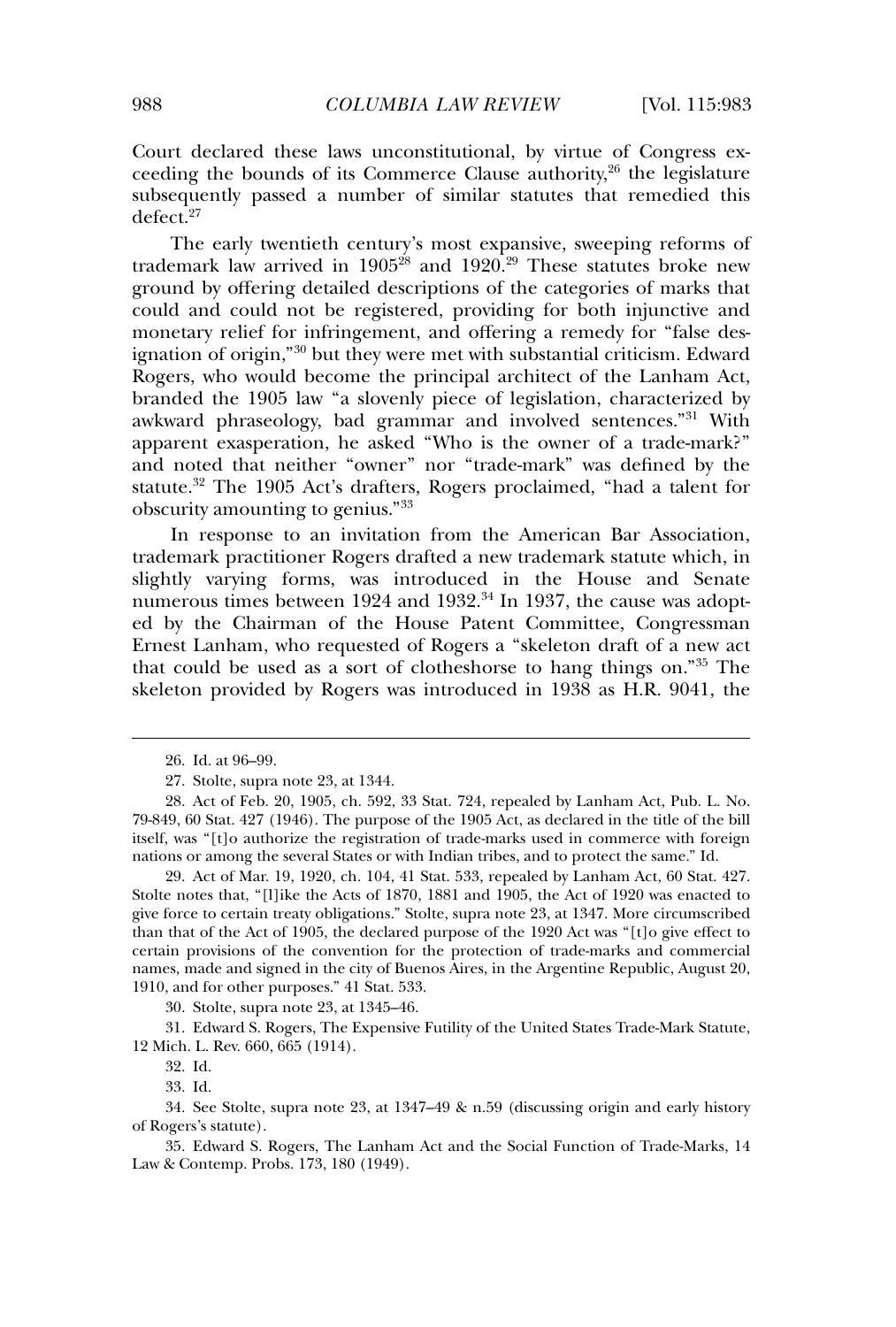first version of the Lanham Act.<sup>36</sup> Introduced, debated, and amended many times after 1938, the Lanham Act was ultimately enacted in 1946.<sup>37</sup>

2. *The Genesis of Trademark Standing Provisions*. — The specific language used to convey standing for a trademark-infringement suit has not remained static but has instead changed substantially over time. The 1870 and 1905 statutes both provide that an infringer shall be liable to an action "at the suit of the owner" of the trademark.<sup>38</sup> The first piece of legislation to define "owner," perhaps thanks to the draftsmanship of Rogers, appeared in 1926 as H.R. 13486.<sup>39</sup> The legislation does not clearly define the individuals who may bring suit, but it does indicate that an infringer may be liable "to pay to the owner . . . damages." <sup>40</sup> In turn, the bill stated that

[t]he terms "person" and "owner" and any other word or term used to designate the applicant or other entitled to a benefit or privilege or rendered liable under the provisions of this Act, include a firm, corporation, or association, or any *legal representative* or entity capable of possessing and transferring title, as well as a natural person.<sup>41</sup>

The bill similarly provides that "the terms 'applicant' and 'registrant' embrace the legal representatives, successors, and assigns of such applicant or registrant." 42

Though the term "legal representative" thus appears in trademark legislation beginning in the 1920s, the Lanham Act was the first piece of *enacted* legislation to bear this phrase. Unlike H.R. 13486 and H.R. 13109, discussed above, the Lanham Act made explicit that trademark registrants—rather than "owners"—could bring suit for trademark infringement<sup>43</sup> and defined "registrant" as encompassing a legal representative.<sup>44</sup>

<sup>36.</sup> Id.

<sup>37.</sup> Beverly W. Pattishall, The Lanham Trademark Act—Its Impact over Four Decades, 76 Trademark Rep. 193, 196 (1986).

<sup>38.</sup> Act of Feb. 20, 1905, ch. 592, § 16, 33 Stat. 724, 728, repealed by Lanham Act, Pub. L. No. 79-489, 60 Stat. 427 (1946); Act of July 8, 1870, ch. 230, §§ 77–84, 16 Stat. 198, 210–12.

<sup>39.</sup> H.R. 13486, 69th Cong. (as introduced in House, Dec. 6, 1926).

<sup>40.</sup> Id. § 18.

<sup>41.</sup> Id. § 31 (emphasis added).

<sup>42.</sup> Id. Though H.R. 13486 was not enacted, the purposes behind the bill may nonetheless offer a glimpse into the reasoning behind the expansive definitions of "owner" and "registrant." The House Report accompanying H.R. 13109, a subsequently introduced version of the bill containing the same definitions, explained the bill's aims as reducing inconsistencies among the various trademark acts and "carrying into effect the convention signed at Santiago, Chile, on April 28, 1923." H.R. Rep. No. 70-1368, at 2 (1928).

<sup>43.</sup> Lanham Act § 32(1) (codified as amended at 15 U.S.C. § 1114(1) (2012)). The Lanham Act provided: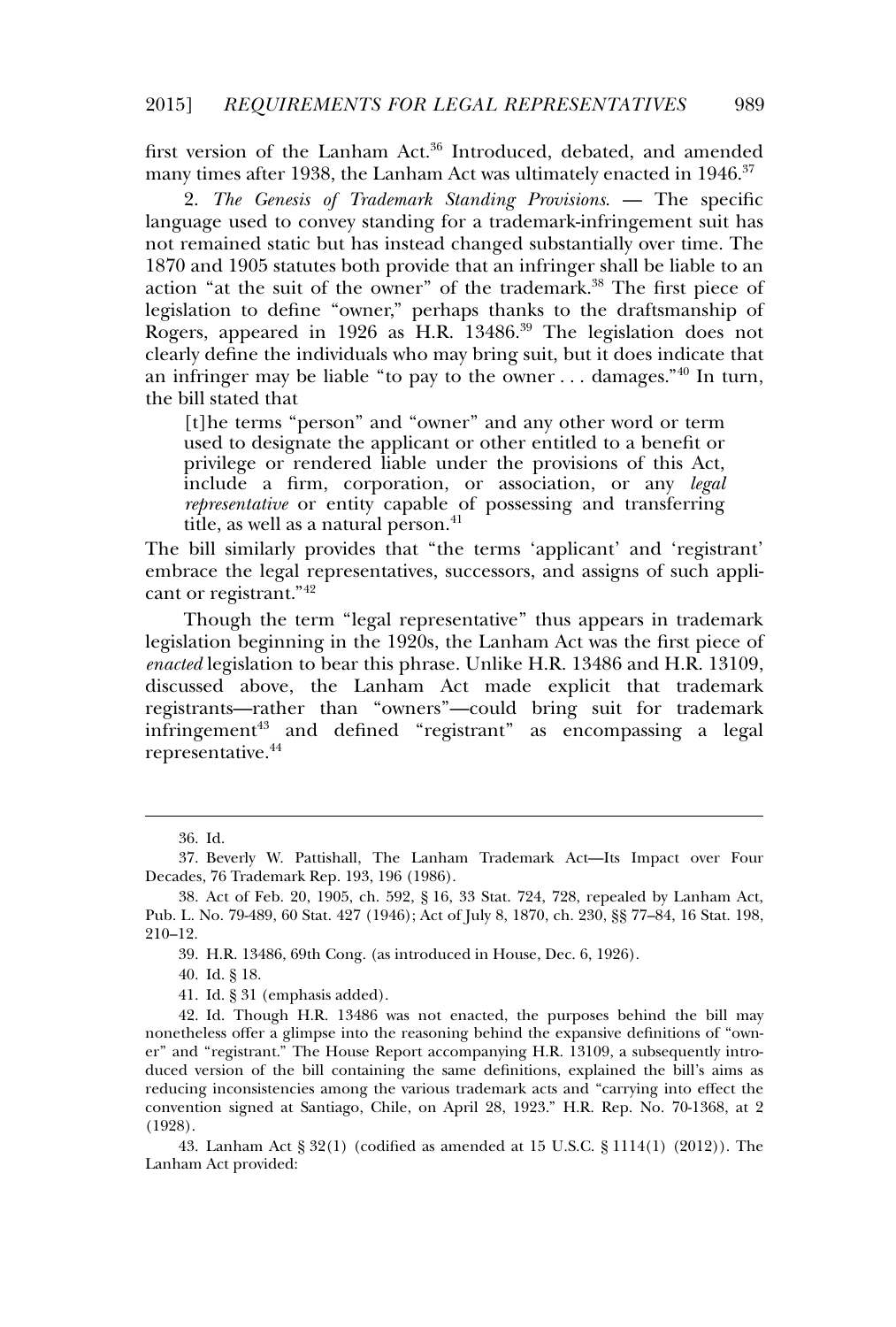The hearings and committee reports related to the Lanham Act contain no discussion of the phrase "legal representative" or standing to sue for infringement. It may have been the case that affording standing to a legal representative was perceived as no great departure from historical practice. Under this view, the Lanham Act merely served as codification of long-established standing rules in trademark law. Alternatively, this language—having appeared in at least a half-dozen pieces of legislation over the course of two decades<sup>45</sup>—may have been thoroughly considered, debated, and agreed upon long before the Lanham Act was signed into law. If this latter view is to be credited, then the most telling moment of the "legal representative" provision's history may in fact lie many years before the Lanham Act's enactment, when the committee led by Rogers

Id. In the nearly seventy years since the Lanham Act's enactment, the text of section 32 has undergone only minor revision:

(1) Any person who shall, without the consent of the registrant—

(a) use in commerce any reproduction, counterfeit, copy, or colorable imitation of a registered mark in connection with the sale, offering for sale, distribution, or advertising of any goods or services on or in connection with which such use is likely to cause confusion, or to cause mistake, or to deceive; or

(b) reproduce, counterfeit, copy, or colorably imitate a registered mark and apply such reproduction, counterfeit, copy, or colorable imitation to labels, signs, prints, packages, wrappers, receptacles or advertisements intended to be used in commerce upon or in connection with the sale, offering for sale, distribution, or advertising of goods or services on or in connection with which such use is likely to cause confusion, or to cause mistake, or to deceive,

shall be liable in a civil action by the registrant for the remedies hereinafter provided.

#### 15 U.S.C. § 1114(1).

44. Lanham Act § 45 (codified as amended at 15 U.S.C. § 1127). The Lanham Act provided, "The terms 'applicant' and 'registrant' embrace the legal representatives and successors and assigns of such applicant or registrant." Id. This provision was amended by Act of Oct. 9, 1962, Pub. L. No. 87-772, § 21, 76 Stat. 769, 774 (codified at 15 U.S.C. § 1127), to include "predecessors" and is presently codified as: "The terms 'applicant' and 'registrant' embrace the legal representatives, predecessors, successors and assigns of such applicant or registrant." 15 U.S.C. § 1127.

45. H.R. 82, 78th Cong. § 45 (1943); S. 895, 77th Cong. § 45 (1941); H.R. 102, 77th Cong. § 45 (1941); H.R. 6618, 76th Cong. § 45 (1939); H.R. 4744, 76th Cong. § 46 (1939).

<sup>(1)</sup> Any person who shall, in commerce, (a) use, without the consent of the registrant, any reproduction, counterfeit, copy, or colorable imitation of any registered mark in connection with the sale, offering for sale, or advertising of any goods or services on or in connection with which such use is likely to cause confusion or mistake or to deceive purchasers as to the source of [sic] origin of such goods or services; or (b) reproduce, counterfeit, copy, or colorably imitate any such mark and apply such reproduction, counterfeit, copy, or colorable imitation to labels, signs, prints, packages, wrappers, receptacles, or advertisements intended to be used upon or in connection with the sale in commerce of such goods or services, shall be liable to a civil action by the registrant for any or all of the remedies hereinafter provided . . . .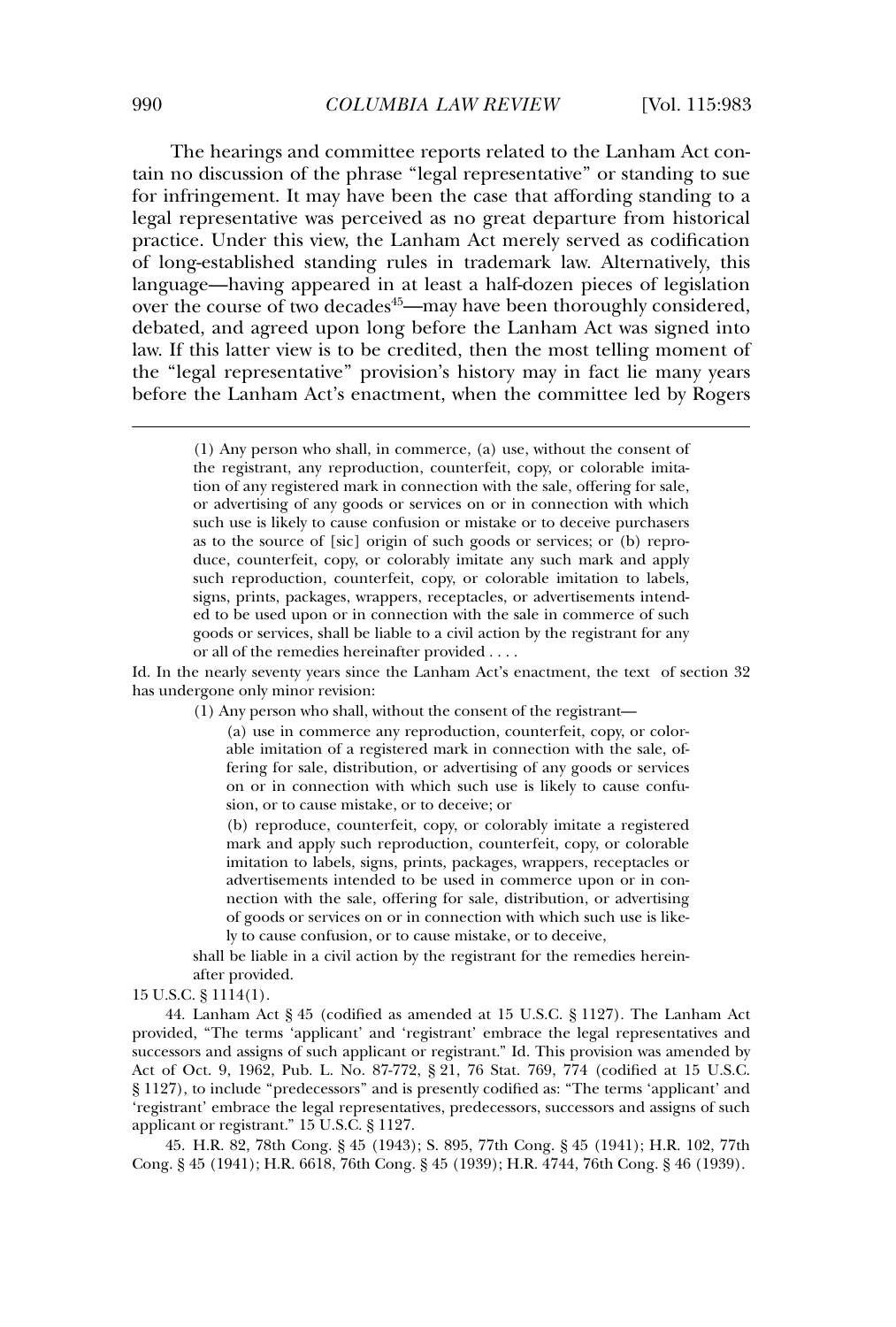sought to create a clear, coherent body of law from a muddled mess,  $46$ and the United States sought to fulfill its treaty obligations to its commercial partners abroad.<sup>47</sup> These aims, coupled with the Supreme Court's modern constitutional and prudential standing requirements, serve as the appropriate backdrop for evaluating the "legal representative" definitions imposed by the courts.

### B. *Sources of Standing Requirements*

Like any other party seeking access to federal courts, a trademark registrant who wishes to assert her rights under section 32 of the Lanham Act must meet standing requirements imposed by the Constitution, the Supreme Court, and Congress. Constitutional standing requirements, described in Part I.B.1 below, are considered mandatory foundational requirements for standing in all federal cases; in contrast, prudential and statutory standing requirements, described in Parts I.B.2 and I.B.3, are additional filters that may or may not be imposed by the Court and Congress, respectively.

1. *Constitutional Constraints on Standing.* — Standing doctrine, which springs from Article III's limitations on the jurisdiction of the federal courts,<sup>48</sup> seeks to define the outermost bounds of justiciable cases and controversies.<sup>49</sup> Very simply, it "asks whether a litigant is entitled to have a federal court resolve his grievance." <sup>50</sup> The Supreme Court has declared standing doctrine to be "founded in concern about the proper—and properly limited—role of the courts in a democratic society" <sup>51</sup> and thus instrumental in defining the separation of powers among the judicial, legislative, and executive branches.<sup>52</sup> Looking beyond broad structural concerns to the practical realities of judicial administration, standing doctrine aims to ensure that the Court hears a specific controversy,

<sup>46.</sup> See supra notes 31–33 and accompanying text (discussing Rogers's criticisms of previous formulations of trademark law).

<sup>47.</sup> See supra note 42 and accompanying text (noting legislative aim to reconcile trademark law with international agreements).

<sup>48.</sup> U.S. Const. art. III, § 2.

<sup>49.</sup> See Whitmore v. Arkansas, 495 U.S. 149, 154–55 (1990) ("Article III, of course, gives the federal courts jurisdiction over only 'cases and controversies,' and the doctrine of standing serves to identify those disputes which are appropriately resolved through the judicial process.").

<sup>50.</sup> Kowalski v. Tesmer, 543 U.S. 125, 128 (2004).

<sup>51.</sup> Warth v. Seldin, 422 U.S. 490, 498 (1975).

<sup>52.</sup> See Lujan v. Defenders of Wildlife, 504 U.S. 555, 559–60 (1992) ("[T]he Constitution's central mechanism of separation of powers depends largely upon common understanding of what activities are appropriate to legislatures, to executives, and to courts."). According to the Court, the "standing inquiry has been especially rigorous when reaching the merits of the dispute would force us to decide whether an action taken by one of the other two branches of the Federal Government was unconstitutional." Raines v. Byrd, 521 U.S. 811, 819–20 (1997).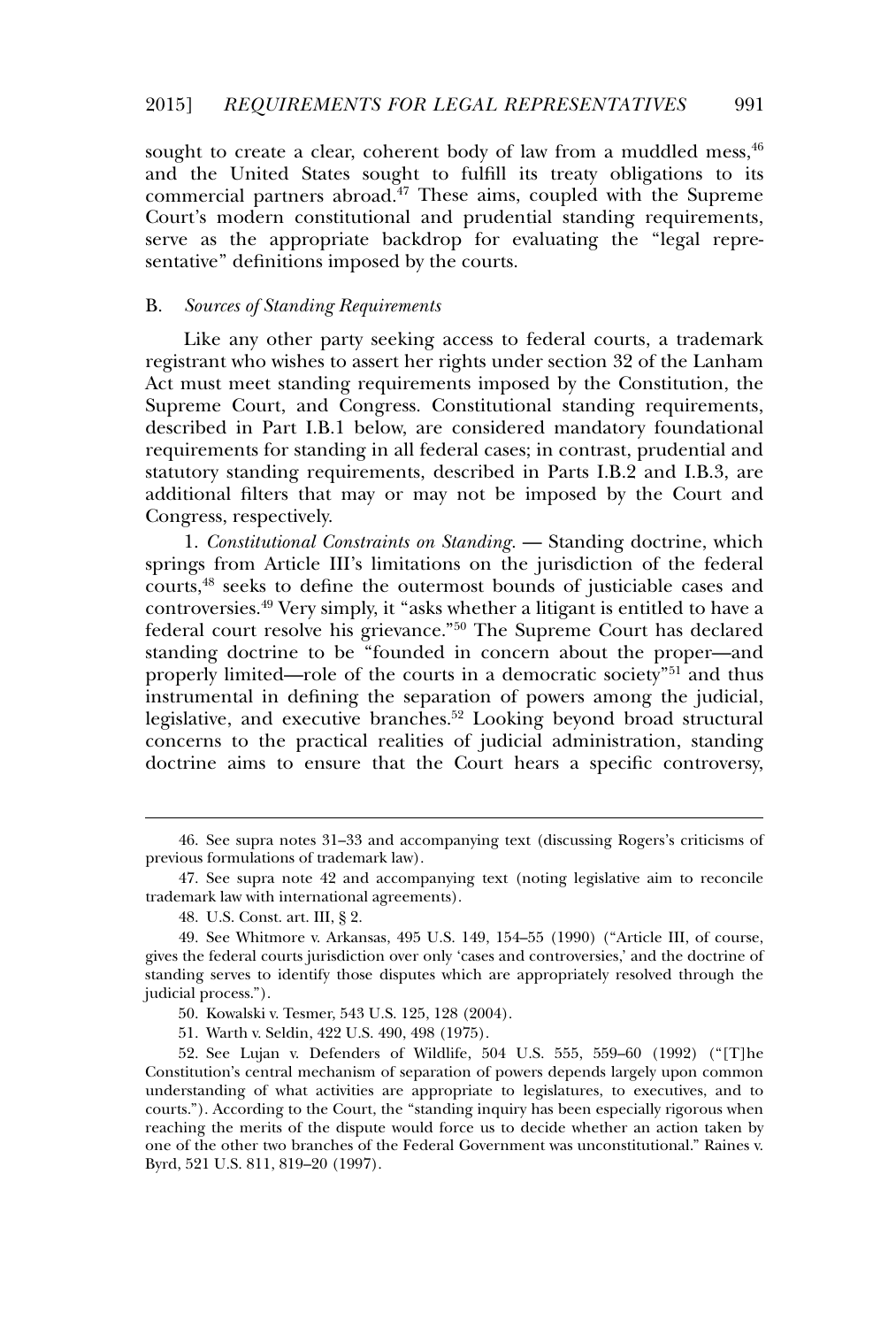presented by those who have a personal stake in the matter, and avoids adjudicating matters unnecessarily.<sup>53</sup>

The Court in *Lujan v. Defenders of Wildlife* explained that "the irreducible constitutional minimum of standing contains three elements": injury in fact, causation, and redressability.<sup>54</sup> For a plaintiff to have standing, she must suffer harm which is both "concrete and particularized" $^{55}$  and "actual or imminent," $^{56}$  rather than merely "'conjectural' or 'hypothetical.'" <sup>57</sup> Additionally, there must be a "causal connection" between the defendant's complained-of action and the plaintiff's injury, with a favorable decision of the court likely to redress that harm.<sup>58</sup> While the Supreme Court had previously acknowledged the complexity and even the inconsistency of standing doctrine generally,<sup>59</sup> the Court in *Lujan* explained that this "*core component* of standing is an essential and unchanging part of the case-or-controversy requirement of Article III." $^{60}$ 

In *Sprint Communications Co. v. APCC Services*, *Inc.*, <sup>61</sup> a case involving assigned claims, the Supreme Court demonstrated the flexibility of the Article III requirements for standing. The dispute in *Sprint* stemmed from long-distance communications carriers' failure to compensate

54*. Lujan*, 504 U.S. at 560–61.

55. Id. at 560.

56. Id. (quoting Whitmore v. Arkansas, 495 U.S. 149, 155 (1990)) (internal quotation mark omitted).

57. Id. (quoting *Whitmore*, 495 U.S. at 155) (internal quotation marks omitted).

58. Id. at 560–61. More recently, in *Lexmark International, Inc. v. Static Control Components, Inc.*, the Court summarized the constitutional standing requirements as follows: "The plaintiff must have suffered or be imminently threatened with a concrete and particularized 'injury in fact' that is fairly traceable to the challenged action of the defendant and likely to be redressed by a favorable judicial decision." 134 S. Ct. 1377, 1386 (2014) (quoting *Lujan*, 504 U.S. at 560).

59. Valley Forge Christian Coll. v. Ams. United for Separation of Church & State, Inc., 454 U.S. 464, 475 (1982) ("We need not mince words when we say that the concept of 'Art. III standing' has not been defined with complete consistency in all of the various cases decided by this Court which have discussed it . . . ."); see Christian B. Sundquist, The First Principles of Standing: Privilege, System Justification, and the Predictable Incoherence of Article III, 1 Colum. J. Race & L. 119, 120 (2011) ("The murky waters of standing doctrine have been criticized for their indeterminacy, political undercurrents, and even 'apparent lawlessness.'" (footnotes omitted) (quoting William Fletcher, The Structure of Standing, 98 Yale L.J. 221, 223 (1988))).

60*.* 504 U.S. at 560 (emphasis added).

61. 554 U.S. 269 (2008).

<sup>53.</sup> See Massachusetts v. E.P.A., 549 U.S. 497, 517 (2007) ("'[T]he gist of the question of standing' is whether petitioners have 'such a personal stake in the outcome of the controversy as to assure that concrete adverseness which sharpens the presentation of issues upon which the court so largely depends for illumination.'" (quoting Baker v. Carr, 369 U.S. 186, 204 (1962))); Singleton v. Wulff, 428 U.S. 106, 113–14 (1976) ("[T]he courts should not adjudicate such rights unnecessarily, and it may be that in fact the holders of those rights either do not wish to assert them, or will be able to enjoy them regardless of whether the in-court litigant is successful or not.").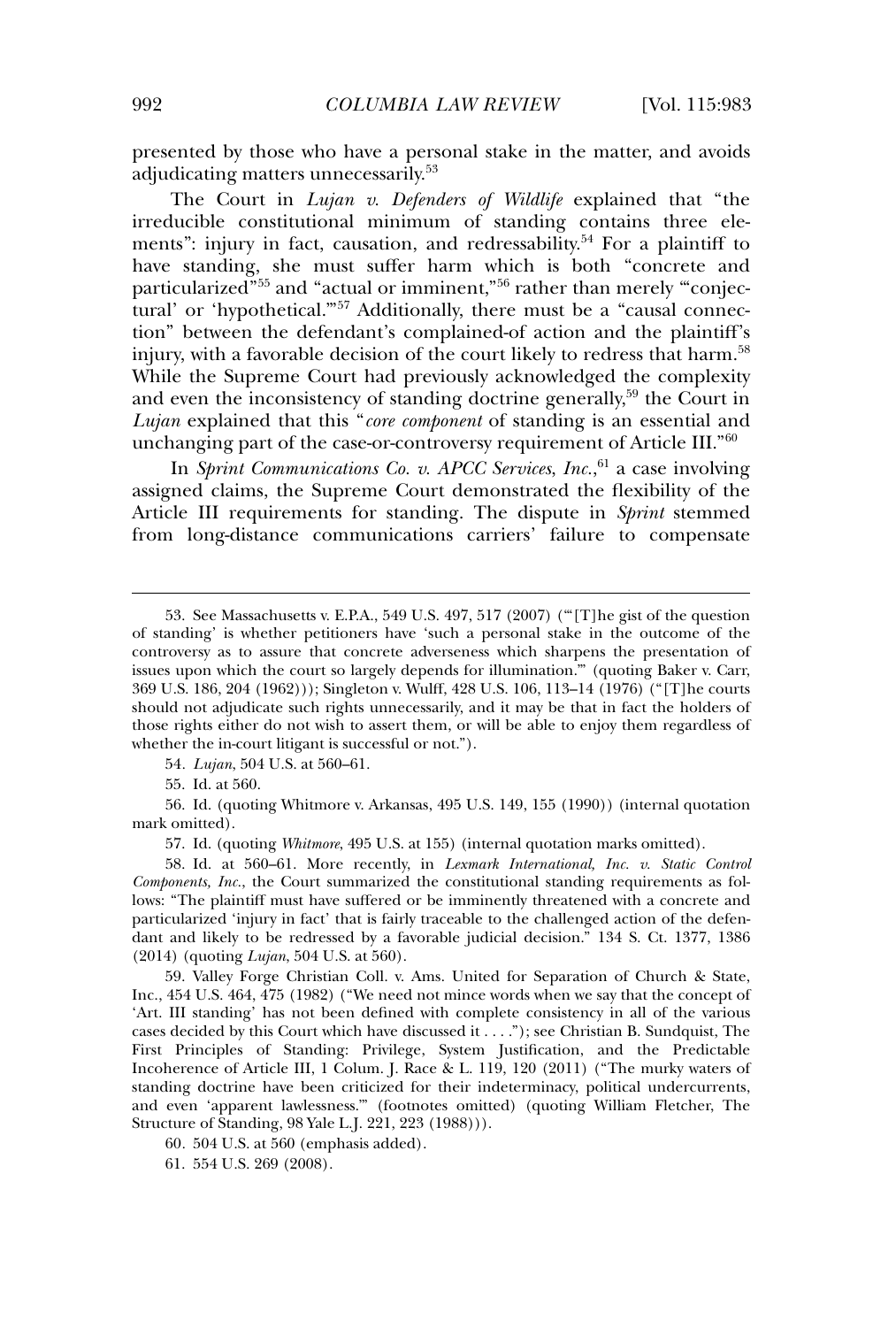payphone operators for customer calls, as required by law. $62$  A number of payphone operators assigned their claims to third-party "aggregators" who, in turn, filed suit on behalf of the payphone operators. $63$  While the aggregators received a fee for their services, they agreed to remit all compensation recovered to the payphone operators.<sup>64</sup>

The *Sprint* Court concluded that—although it was the payphone operators who originally suffered injury and would ultimately receive the proceeds of the litigation—the aggregators nonetheless met Article III's requirements of injury in fact and redressability.<sup>65</sup> With respect to the injury-in-fact requirement, the Court concluded simply that "an assignee can sue based on his assignor's injuries." <sup>66</sup> The Court also explained that the redressability inquiry "focuses . . . on whether the *injury* that a plaintiff alleges is likely to be redressed through the litigation—not on what the plaintiff ultimately intends to do with the money he recovers." 67 Because "[l]awsuits by assignees, including assignees for collection only, are 'cases and controversies of the sort traditionally amenable to, and resolved by, the judicial process,'" the Court concluded that the plaintiffs were properly granted standing.<sup>68</sup> Although *Lujan* purportedly declared the bare minima for standing, *Sprint* suggests that *Lujan*'s injury-in-fact and redressability requirements may be flexibly interpreted where history and tradition so require.

2. *Prudential Considerations.* — Confusion in standing doctrine can also stem from prudential considerations that further constrain who may bring suit. The Supreme Court has explained, "[O]ur standing jurisprudence contains two strands: Article III standing, which enforces the

64*. Sprint*, 554 U.S. at 271.

65. Id. at 287. Unlike injury in fact and redressability, causation was not contested. See id. at 286–87 (presenting petitioners' arguments with respect to redressability and causation alone).

The court also dismissed the "practical problems" petitioners raised against thirdparty standing in this case—namely, that "the payphone operators may not comply with discovery requests served on them, that the payphone operators may not honor judgments reached in this case, and that petitioners may not be able to bring, in this litigation, counterclaims against the payphone operators." Id. at 291. In doing so, the Court relied on its long history of allowing assignee lawsuits and an assertion that "courts are not helpless in the face of such problems." Id. at 291–92.

68. Id. at 285 (quoting Vt. Agency of Natural Res. v. United States ex rel. Stevens, 529 U.S. 765, 777–78 (2000)). In its subsequent examination of the *Sprint* decision, the Fourth Circuit observed that, "in the assignee/assignor context at issue in *Sprint,* the interests of the assignee and assignor in pursuing a claim to recover damages are fully aligned." David v. Alphin, 704 F.3d 327, 336 (4th Cir. 2013).

<sup>62.</sup> Id. at 271.

<sup>63.</sup> Id. at 272; see Spinedex Physical Therapy USA Inc. v. United Healthcare of Ariz., Inc., 770 F.3d 1282, 1291 (9th Cir. 2014) (labeling *Sprint*, decided by 5–4 vote, a "difficult case" as "aggregators were not assigned an interest in the claims" but were instead "assigned the claims for the sole purpose of collection").

<sup>66.</sup> Id. at 286.

<sup>67.</sup> Id. at 287.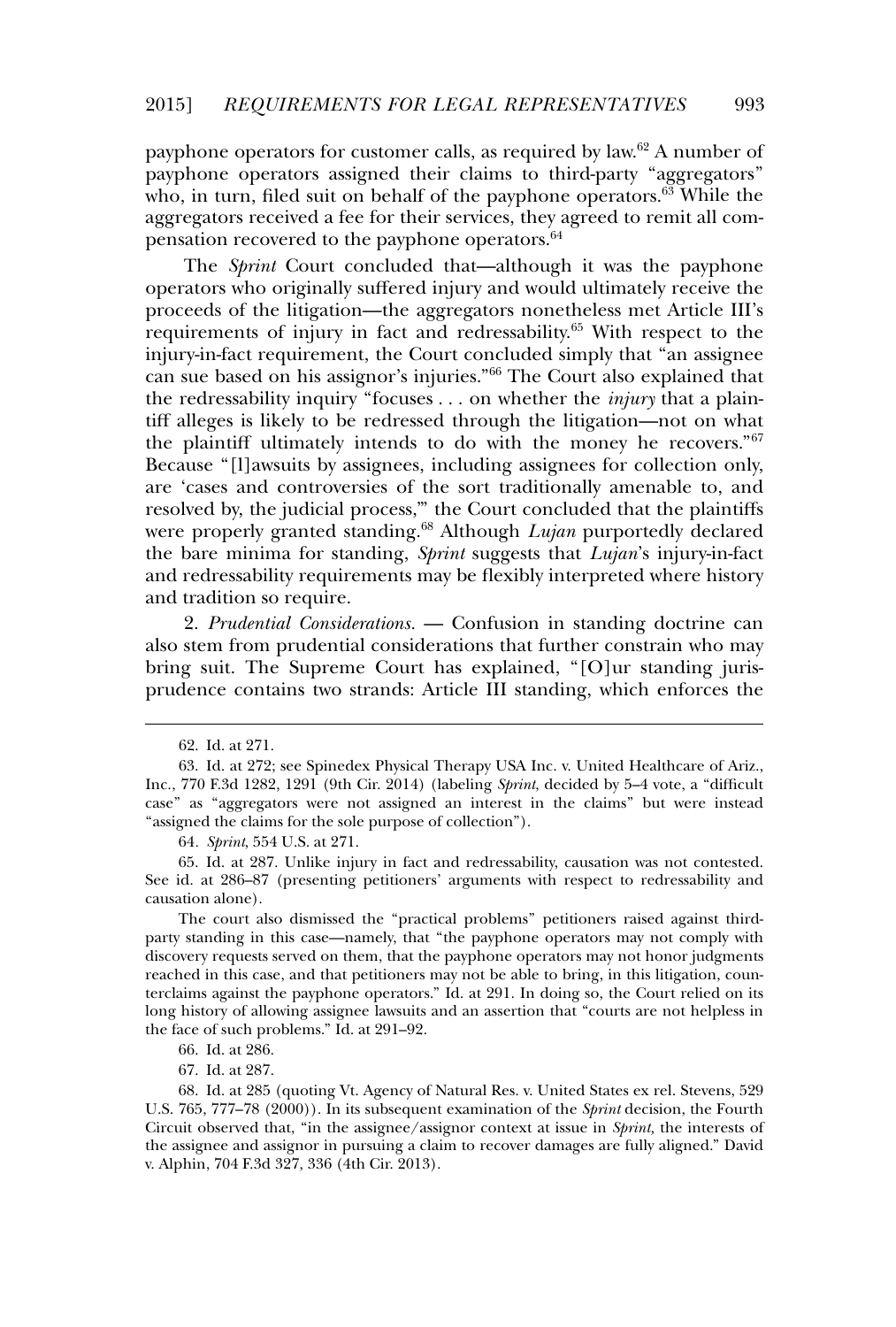Constitution's case-or-controversy requirement; and prudential standing, which embodies judicially self-imposed limits on the exercise of federal jurisdiction." <sup>69</sup> The Court has articulated three prudential constraints: "the general prohibition on a litigant's raising another person's legal rights, the rule barring adjudication of generalized grievances more appropriately addressed in the representative branches, and the requirement that a plaintiff's complaint fall within the zone of interests protected by the law invoked." <sup>70</sup> Invoking ideas of institutional competence and judicial economy, the Supreme Court has indicated that, absent these prudential limitations, "the courts would be called upon to decide abstract questions of wide public significance even though other governmental institutions may be more competent to address the questions and even though judicial intervention may be unnecessary to protect individual rights." 71

70*. Elk Grove*, 542 U.S. at 12 (quoting *Allen*, 468 U.S. at 751). Recently, the Court denied that the zone-of-interests requirement is properly classified as a "prudential" consideration, despite the Court's long history of doing so. See *Lexmark*, 134 S. Ct. at 1387 ("Although we admittedly have placed that test under the 'prudential' rubric in the past, it does not belong there . . . ." (citation omitted)). According to the Court, the presumption that "a statutory cause of action extends only to plaintiffs whose interests 'fall within the zone of interests protected by the law invoked'" is instead intertwined with the question of whether the plaintiff has a cause of action under a statute. Id. at 1388. In a footnote, the Court acknowledged that, in comparison with the prohibition on generalized grievances and the zone-of-interests requirement, "[t]he limitations on third-party standing are harder to classify" and concluded that "consideration of that doctrine's proper place in the standing firmament can await another day." Id. at 1387 n.3.

More broadly, the *Lexmark* Court explained that declining to adjudicate a claim "on grounds that are 'prudential,' rather than constitutional" would be "in some tension with . . . the principle that 'a federal court's "obligation" to hear and decide' cases within its jurisdiction 'is "virtually unflagging."'" Id. at 1386 (quoting Sprint Commc'ns, Inc. v. Jacobs, 134 S. Ct. 584, 591 (2013)); see also id. at 1388 ("Just as a court cannot apply its independent policy judgment to recognize a cause of action that Congress has denied, it cannot limit a cause of action that Congress has created merely because 'prudence' dictates." (citation omitted)). According to a recent piece, "*Lexmark* calls the future viability of prudential standing into question" and "leaves little room for courts to refuse to adjudicate a case for lack of standing based on *prudential* considerations." The Supreme Court, 2013 Term—Leading Cases, 128 Harv. L. Rev. 191, 330 (2014). Surveying *Lexmark* and other standing cases recently decided by the Court, a second commentator declared, "Prudential principles are flexible until they are deemed inflexible; and seemingly constitutional principles are unchanging until they are changed." S. Todd Brown, The Story of Prudential Standing, 42 Hastings Const. L.Q. 95, 127 (2014). Nonetheless, for the time being, the Court has left third-party standing uneasily seated within the "prudential" standing category.

71. Warth v. Seldin, 422 U.S. 490, 500 (1975).

<sup>69.</sup> Elk Grove Unified Sch. Dist. v. Newdow*,* 542 U.S. 1, 11–12 (2004) (citations omitted) (quoting Allen v. Wright, 468 U.S. 737, 751 (1984)) (internal quotation marks omitted), abrogated by Lexmark Int'l, Inc. v. Static Control Components, Inc., 134 S. Ct. 1377 (2014); see Tax Analysts & Advocates v. Blumenthal, 566 F.2d 130, 137 (D.C. Cir. 1977) ("Prudential limitations, on the other hand, are not constitutional requirements; these limitations are developed and imposed by the Supreme Court in its supervisory capacity over the federal judiciary.").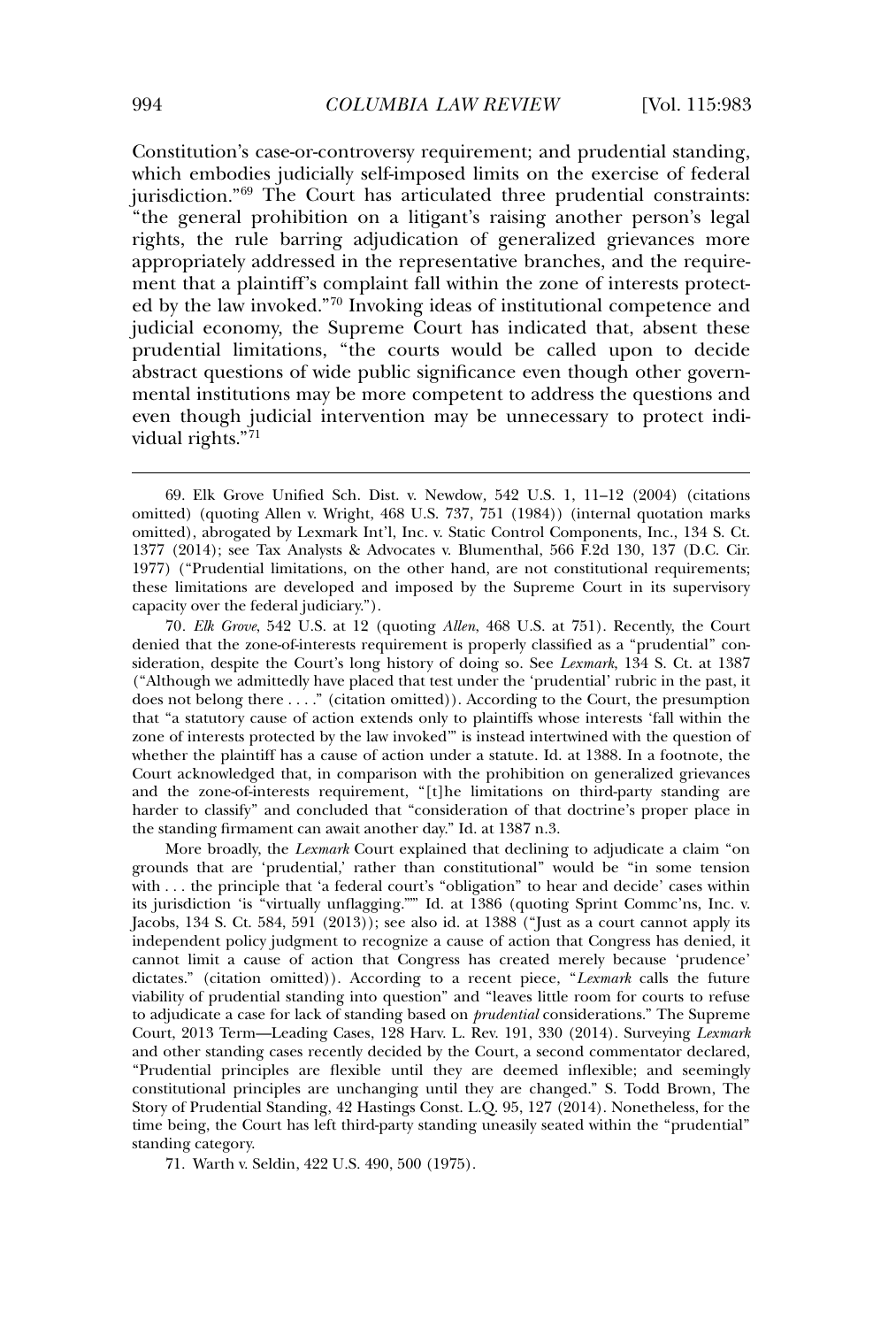Expounding upon the first of the prudential limitations, the prohibition of third-party standing, the Supreme Court explained that "the plaintiff generally must assert his own legal rights and interests, and cannot rest his claim to relief on the legal rights or interests of third parties." <sup>72</sup> This prohibition reflects the beliefs that only a person asserting her own rights will have proper incentive to bring suit and to zealously advocate her position, and that the Court ought not adjudicate the rights of a third party who may in fact be satisfied with the status quo. $73$ 

Unlike the Article III standing requirements, application of prudential considerations is not mandatory.<sup>74</sup> The Supreme Court has indicated that third-party standing may indeed be permissible where "the party asserting the right has a 'close' relationship with the person who possesses the right" and "there is a 'hindrance' to the possessor's ability to protect his own interests." <sup>75</sup> Although it has offered no precise definition of the requisite "closeness," the Court has examined both the plaintiff's degree of interest and the nature of the relationship between the plaintiff and the party possessing the allegedly infringed rights, $76$  including whether the relationship presently exists or is instead a hypothetical, future relationship.<sup>77</sup> With regard to the "hindrance" requirement, the

74. See Craig v. Boren, 429 U.S. 190, 193 (1976) ("[O]ur decisions have settled that limitations on a litigant's assertion of *jus tertii* are not constitutionally mandated, but rather stem from a salutary 'rule of self-restraint' designed to minimize unwarranted intervention into controversies where the applicable constitutional questions are illdefined and speculative."); see also Bennett v. Spear, 520 U.S. 154, 162 (1997) ("[U]nlike their constitutional counterparts, [prudential standing requirements] can be modified or abrogated by Congress."). With respect to its prudential rule against third-party standing, the Court has explained that, "[l]ike any general rule, . . . this one should not be applied where its underlying justifications are absent." Singleton v. Wulff, 428 U.S. 106, 114 (1976); see also Sec'y of State v. Joseph H. Munson Co., 467 U.S. 947, 956 (1984) ("[T]here are situations where competing considerations outweigh any prudential rationale against third-party standing, and . . . this Court has relaxed the prudential-standing limitation when such concerns are present.").

75*. Kowalski*, 543 U.S. at 130 (quoting Powers v. Ohio, 499 U.S. 400, 411 (1991)); see also *Joseph H. Munson Co.*, 467 U.S. at 956 (explaining Court has recognized third-party standing where "obstacles prevent a party from asserting rights on behalf of itself" and considers "whether, as a prudential matter, the third party can reasonably be expected properly to frame the issues and present them with the necessary adversarial zeal").

76*. Joseph H. Munson Co.*, 467 U.S. at 973 (Stevens, J., concurring).

77. See *Kowalski*, 543 U.S. at 130–31 (finding closeness requirement was not met where plaintiffs "rel[ied] on a future attorney-client relationship with as yet unascer-

<sup>72.</sup> Id. at 499.

<sup>73.</sup> See Kowalski v. Tesmer, 543 U.S. 125, 129 (2004) ("This rule assumes that the party with the right has the appropriate incentive to challenge (or not challenge) governmental action and to do so with the necessary zeal and appropriate presentation."); Duke Power Co. v. Carolina Envtl. Study Grp., Inc., 438 U.S. 59, 80 (1978) ("There are good . . . reasons for this prudential limitation on standing when rights of third parties are implicated—the avoidance of the adjudication of rights which those not before the Court may not wish to assert, and the assurance that the most effective advocate of the rights at issue is present . . . .").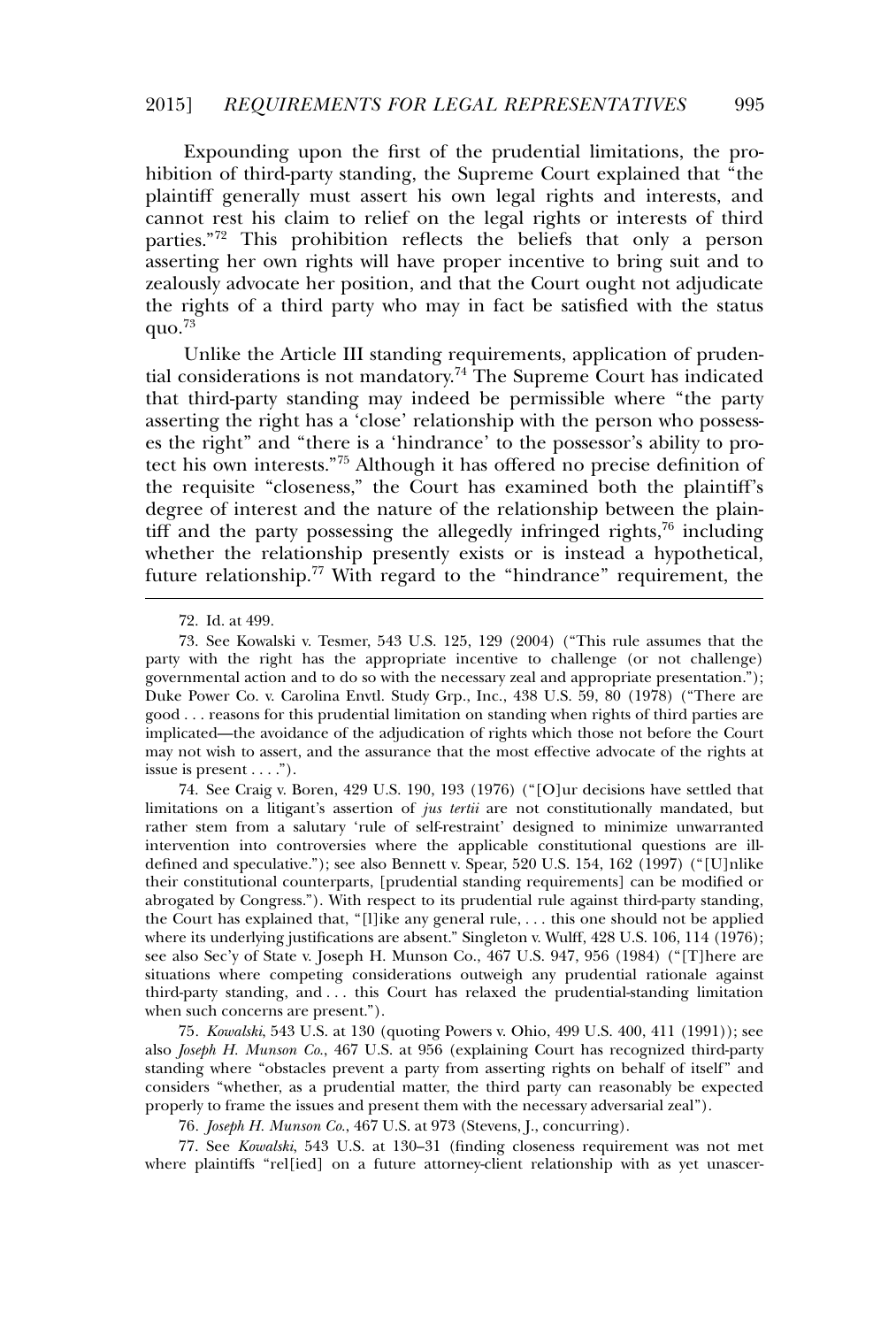Court has indicated that impediments to the injured party asserting her own rights need not be "insurmountable"; <sup>78</sup> instead, obstacles need only be "genuine" <sup>79</sup> and "practical." <sup>80</sup> The Court has proclaimed itself "quite forgiving with these criteria" when First Amendment rights are at issue or denying standing would indirectly violate the third party's rights.<sup>81</sup>

Breaking with its prudential constraints, the Supreme Court has routinely permitted third-party standing where various legal relation-

78*. Singleton*, 428 U.S. at 117. In *Powers v. Ohio*, for example, the Court acknowledged that "individual jurors subjected to racial exclusion have the legal right to bring suit on their own behalf," but it explained that "these challenges are rare" and excluded jurors face various structural and practical barriers to bringing suit. 499 U.S. at 414. Among these barriers, "[p]otential jurors are not parties to the jury selection process and have no opportunity to be heard at the time of their exclusion." Id. Additionally, "because of the small financial stake involved and the economic burdens of litigation," an improperly excluded juror "will leave the courtroom possessing little incentive to set in motion the arduous process needed to vindicate his own rights." Id. at 415. The Court found these hurdles, though surmountable, a sufficient hindrance to allow a criminal defendant standing to bring suit on the jurors' behalves. Id. at 416.

In *Singleton v. Wulff*, the Court permitted physicians standing to challenge a state law that interfered with their female patients' decision to have an abortion. 428 U.S. at 108. Among the obstacles the women faced in asserting their own rights, the Court noted a desire to maintain the privacy of their medical decisions and the "imminent mootness" of their suits. Id. at 117. Although the Court explained that "these obstacles are not insurmountable" and indeed offered its own solutions, including formation of a class action, the Court nonetheless found the obstacles sufficient to allow third-party standing in this case. Id. at 117–18.

Though the Court has indicated that both a close relationship and hindrance to the assertion of rights are conditions required for third-party standing, the Court has sometimes foregone discussion of the latter "hindrance" requirement altogether. In *Pierce v. Society of Sisters*, for example, the Court concluded that a parochial school had standing to challenge a state law that required parents to send their children to public schools. 268 U.S. 510, 535–36 (1925). The Court described the injury to the legal rights of parents as being closely interwoven with the financial injury the parochial school could incur, but the Court did not discuss whether any barriers existed to the parents asserting their own rights. See id. at 536 ("Plaintiffs asked protection against arbitrary, unreasonable and unlawful interference with their patrons and the consequent destruction of their business and property."). Indeed, it is difficult to imagine any real hurdle, insurmountable or not, to the parents bringing suit.

- 79*. Singleton*, 428 U.S. at 116.
- 80*. Joseph H. Munson Co.*, 467 U.S. at 956.
- 81*. Kowalski*, 543 U.S. at 130.

tained . . . criminal defendants," rather than an existing attorney–client relationship). The Court has explained that the closeness inquiry seeks to ensure that, first, "the enjoyment of the right is inextricably bound up with the activity the litigant wishes to pursue" such that "construction of the right is not unnecessary in the sense that the right's enjoyment will be unaffected by the outcome of the suit" and, second, that "the relationship between the litigant and the third party may be such that the former is fully, or very nearly, as effective a proponent of the right as the latter." *Singleton*, 428 U.S. at 114–15; see also *Powers*, 499 U.S. at 414 (permitting criminal defendant standing to sue on behalf of excluded jurors where "congruence of interests" existed between petitioner and jurors and "there c[ould] be no doubt that petitioner w[ould] be a motivated, effective advocate for the excluded venirepersons' rights").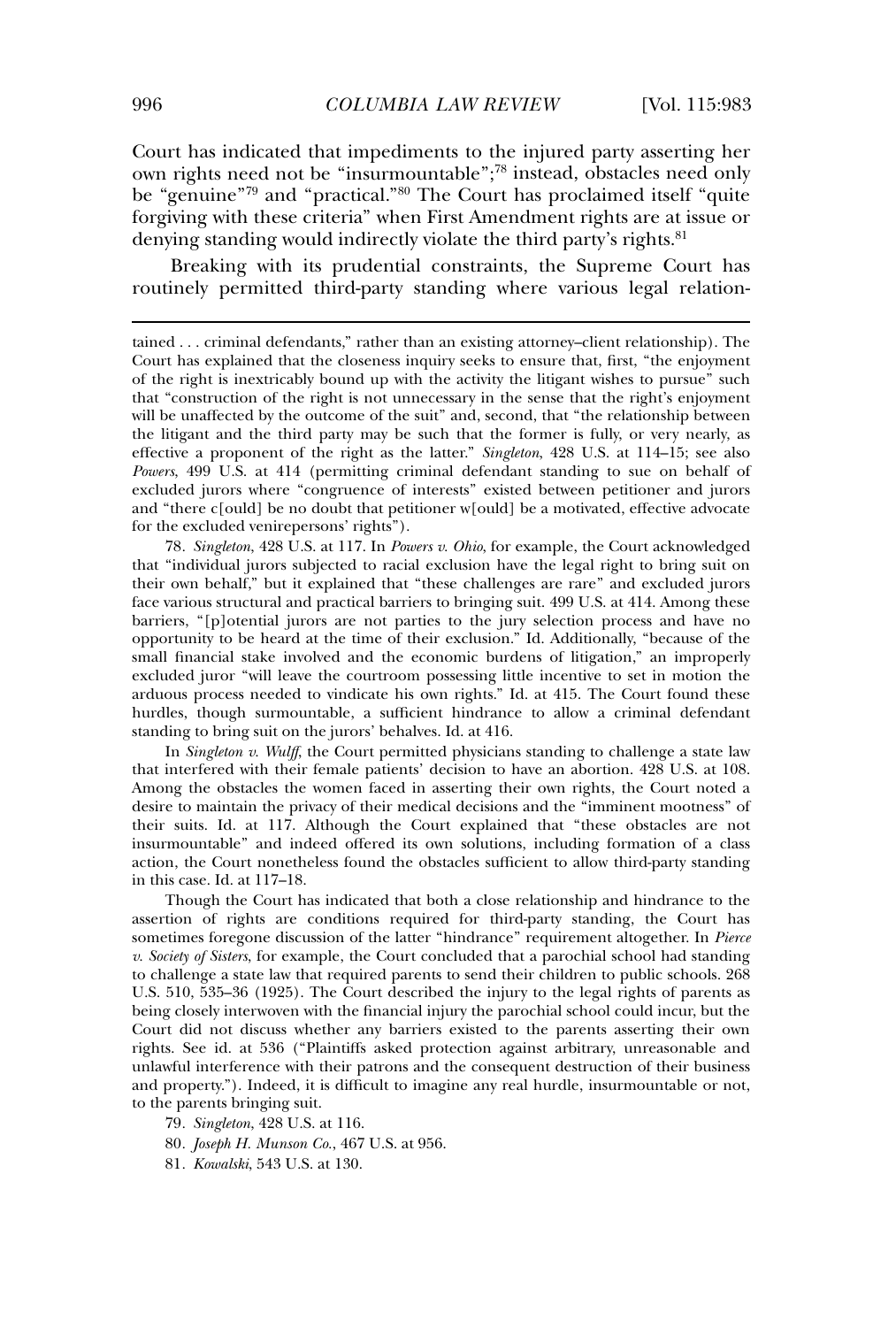ships—like that of trust and trustee—are present<sup>82</sup> and, in a handful of cases, has allowed third-party standing even when such legal relationships were absent.<sup>83</sup> In *Craig v. Boren*, for example, beer vendors were allowed standing on behalf of male customers to challenge a state law that allowed women to purchase beer at a younger age than men.<sup>84</sup> Similarly, in *Caplin & Drysdale, Chartered v. United States*, a law firm was permitted standing on behalf of its client to challenge a statute relating to drug forfeiture.<sup>85</sup>

3. *Statutory Standing.* — Statutes may also impose more tailored standing requirements beyond the broad constitutional requirements articulated in *Lujan* and the Court's prudential considerations.<sup>86</sup> In enacting laws, Congress cannot alter or diminish Article III's standing requirements.<sup>87</sup> However, while Congress cannot *remove* the injury-in-fact requirement,<sup>88</sup> it can nonetheless define or broaden a category of injury that may be alleged in support of standing<sup>89</sup> and "grant an express right of action to persons who otherwise would be barred by prudential standing rules." <sup>90</sup> Accordingly, as long as the Article III requirements are met, "persons to whom Congress has granted a right of action . . . may have standing to seek relief on the basis of the legal rights and interests of

86. See, e.g., Ross v. Bank of Am., N.A., 524 F.3d 217, 224–25 (2d Cir. 2008) ("Antitrust standing demands a much more detailed and focused inquiry into a plaintiff's antitrust claims than constitutional standing.").

87. Valley Forge Christian Coll. v. Ams. United for Separation of Church & State, Inc., 454 U.S. 464, 488 n.24 (1982) ("Neither the Administrative Procedure Act, nor any other congressional enactment, can lower the threshold requirements of standing under Art. III."); see Marbury v. Madison, 5 U.S. (1 Cranch) 137, 138 (1803) ("An act of congress repugnant to the constitution cannot become a law.").

88. Warth v. Seldin, 422 U.S. 490, 501 (1975).

89. Linda R.S. v. Richard D., 410 U.S. 614, 617 & n.3 (1973) ("Congress may enact statutes creating legal rights, the invasion of which creates standing, even though no injury would exist without the statute."); see also Lujan v. Defenders of Wildlife, 504 U.S. 555, 578 (1992) ("'[Statutory] broadening [of] the categories of injury that may be alleged in support of standing is a different matter from abandoning the requirement that the party seeking review must himself have suffered an injury.'" (alterations in original) (quoting Sierra Club v. Morton, 405 U.S. 727, 738 (1972))).

90*. Warth*, 422 U.S. at 501.

<sup>82.</sup> See Sprint Commc'ns Co. v. APCC Servs., Inc., 554 U.S. 269, 287–88 (2008) (explaining "federal courts routinely entertain suits" by third parties, as where "[t]rustees bring suits to benefit . . . trusts; guardians ad litem bring suits to benefit . . . wards; receivers bring suit to benefit . . . receiverships; assignees in bankruptcy bring suit to benefit bankrupt estates; [and] executors bring suit to benefit testator estates").

<sup>83.</sup> See *Pierce*, 268 U.S. at 535–36 (permitting parochial school to assert constitutionally protected rights of schoolchildren's parents where state law required public school attendance).

<sup>84. 429</sup> U.S. 190, 192–95 (1976).

<sup>85. 491</sup> U.S. 617, 623 n.3 (1989).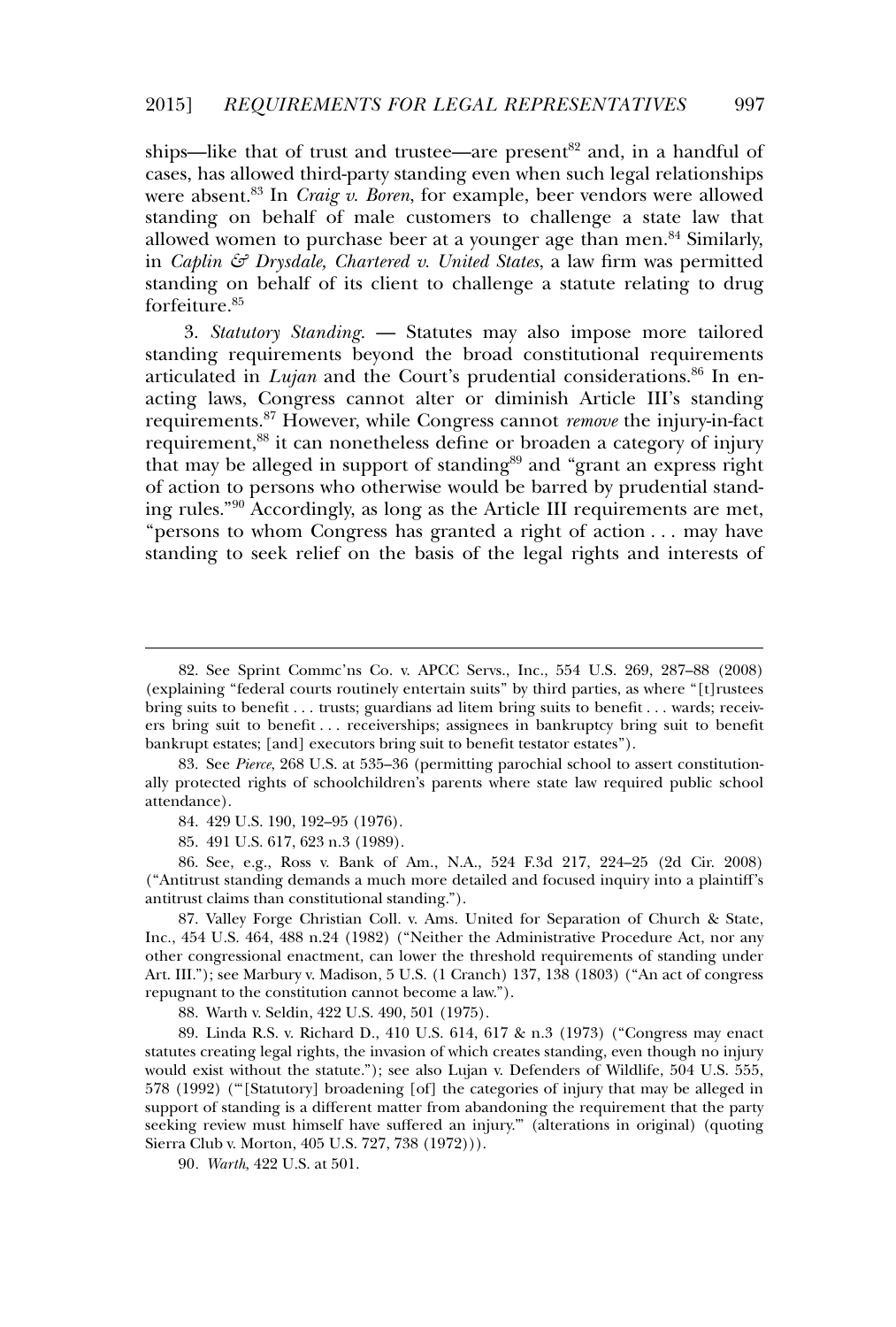others, and, indeed, may invoke the general public interest in support of their claim." 91

Trademark law defines the trademark-registration process and provides a registrant with remedies should her statutory rights be infringed. Section 32 of the Lanham Act, for example, imbues the trademark registrant with a cause of action against anyone who, without her permission,

use[s] in commerce any reproduction, counterfeit, copy, or colorable imitation of a registered mark in connection with the sale, offering for sale, distribution, or advertising of any goods or services on or in connection with which such use is likely to cause confusion, or to cause mistake, or to deceive.<sup>92</sup>

Section 43(a) of the Lanham Act provides that "[a]ny person" may bring suit for false association or false advertising. 15 U.S.C. § 1125(a). In determining whether the party could bring a false advertising claim, the Supreme Court noted that "any person" could not be given its literal meaning; instead, statutory standing must be cabined by the zoneof-interests and proximate-cause requirements. *Lexmark*, 134 S. Ct. at 1388. Explaining that, presumptively, "a statutory cause of action extends only to plaintiffs whose interests 'fall within the zone of interests protected by the law invoked,'" the Court parsed the purpose of the Lanham Act, as conveyed in section 45 of the Act:

The intent of this chapter is to regulate commerce within the control of Congress by making actionable the deceptive and misleading use of marks in such commerce; to protect registered marks used in such commerce from interference by State, or territorial legislation; to protect persons engaged in such commerce against unfair competition; to prevent fraud and deception in such commerce by the use of reproductions, copies, counterfeits, or colorable imitations of registered marks; and to provide rights and remedies stipulated by treaties and conventions respecting trademarks, trade names, and unfair competition entered into between the United States and foreign nations.

Id. at 1388–89 (quoting 15 U.S.C. § 1127) (internal quotation marks omitted). The Supreme Court's precise articulation of the proper parties to bring suit under section 43 is of little assistance in defining "legal representative" given the differences between sections 43 and 32. Compare id. at 1395 ("To invoke the Lanham Act's cause of action for false advertising, a plaintiff must plead (and ultimately prove) an injury to a commercial interest in sales or business reputation proximately caused by the defendant's misrepresentations."), with La Quinta Worldwide LLC v. Q.R.T.M., S.A. de C.V., 762 F.3d 867, 874 (9th Cir. 2014) ("To show trademark infringement, a plaintiff must establish ownership of a trademark and a likelihood of consumer confusion."). Nonetheless, the *Lexmark* Court's determination that a party must fall within the zone of interests protected by the Lanham Act—and that those protected interests reside in section 45 of the Act does serve as an important limitation on who can bring suit under the Lanham Act generally. See Ahmed v. Hosting.com, No. CIV.A. 13-13117-WGY, 2014 WL 2925292, at \*6 (D. Mass. June 27, 2014) ("As the Supreme Court noted, the Lanham Act's thorough

<sup>91.</sup> Id.; see also Gladstone Realtors v. Vill. of Bellwood, 441 U.S. 91, 100 (1979) ("Congress may, by legislation, expand standing to the full extent permitted by Art.  $III \ldots$ ").

<sup>92. 15</sup> U.S.C. § 1114(1) (2012). Though this Note focuses on the remedies afforded trademark registrants under section 32 of the Lanham Act, trademark law's remedies are not solely open to those with registered marks, and the Supreme Court recently analyzed statutory standing under section 43(a) in Lexmark International, Inc. v. Static Control Components, Inc., 134 S. Ct. 1377 (2014).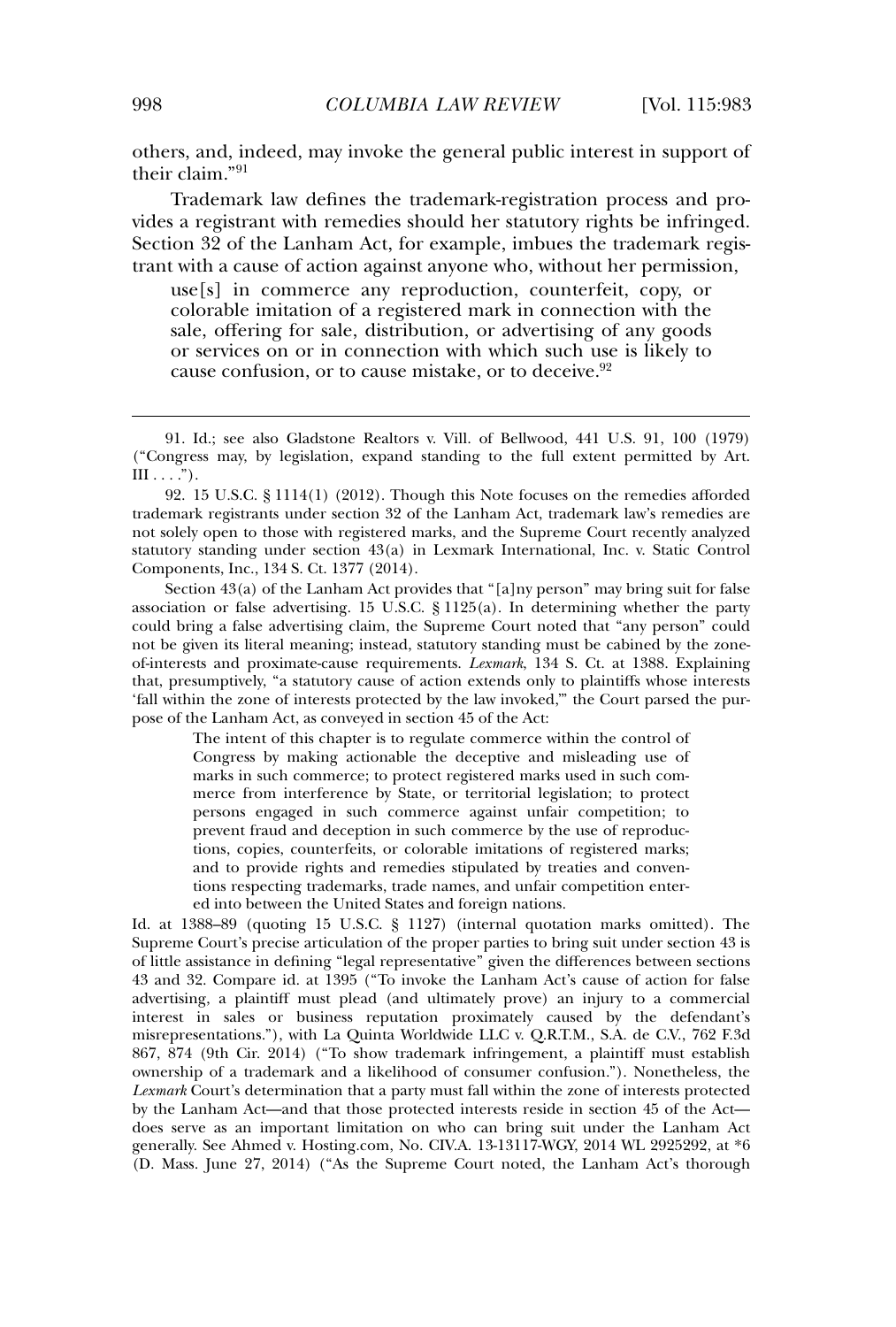By defining registrant to encompass a legal representative and others,  $93$ Congress extended this remedy for trademark infringement to parties other than the registrant herself and, in doing so, laid a path for third parties to appear before federal courts.

### II. HERE, THERE, AND EVERYWHERE—COURTS' VARIOUS INTERPRETATIONS OF "LEGAL REPRESENTATIVE"

While Part I explained the Lanham Act's statutory standing requirements and the historical context in which they emerged, Part II explores the federal courts' often ambiguous, and sometimes conflicting, conceptions of a legal representative. Following an examination of district court decisions in Part II.A, this Note turns to the Second Circuit's decision in *Federal Treasury Enterprise Sojuzplodoimport v. SPI Spirits Ltd.* in Part II.B. Finally, Part II.C critically examines the Second Circuit's "legal representative" definition and considers ramifications for rightsholders.

### A. *District Courts' Interpretation of "Legal Representative"*

In 1975, district courts first began to wrestle with the meaning of "legal representative" and, in doing so, to determine how constrained standing in trademark law ought to be. This Part begins with a broad examination of the relevant district court opinions in Part II.A.1, while Part II.A.2 explores the evolution of case law in the Ninth Circuit specifically and considers whether these opinions served as bellwethers, signaling a larger national movement toward stricter standing requirements. Finally, Part II.A.3 dissects the reasoning espoused by the district courts.

1. *Survey of District Court Opinions.* — The question of who ought to fall within the confines of a "legal representative" has been answered in a variety of ways by district courts, ranging from the permissive definition afforded the State of Idaho in 1975 to the extremely inflexible and demanding definition imposed on a nonpracticing "collective enforcement" entity in 2004.

a. *Broadest Interpretation of "Legal Representative": Trademark Owner's Authorization Sufficient.* — The earliest exploration of "legal representative" by the courts produced an exceedingly broad and inclusive definition. In *Idaho Potato Commission v. Washington Potato Commission*, the Idaho Potato Commission, a state agency, brought suit for infringement of the trademark "Idaho," owned by the State of Idaho.<sup>94</sup> Though the State of Idaho had also been joined as a plaintiff, diversity jurisdiction

statement of purpose leaves little question as to the protected interests under the statute  $\dots$ .").

<sup>93.</sup> See supra note 44 (explaining Lanham Act's "registrant" definition included "legal representatives").

<sup>94. 410</sup> F. Supp. 171, 173 (D. Idaho 1975).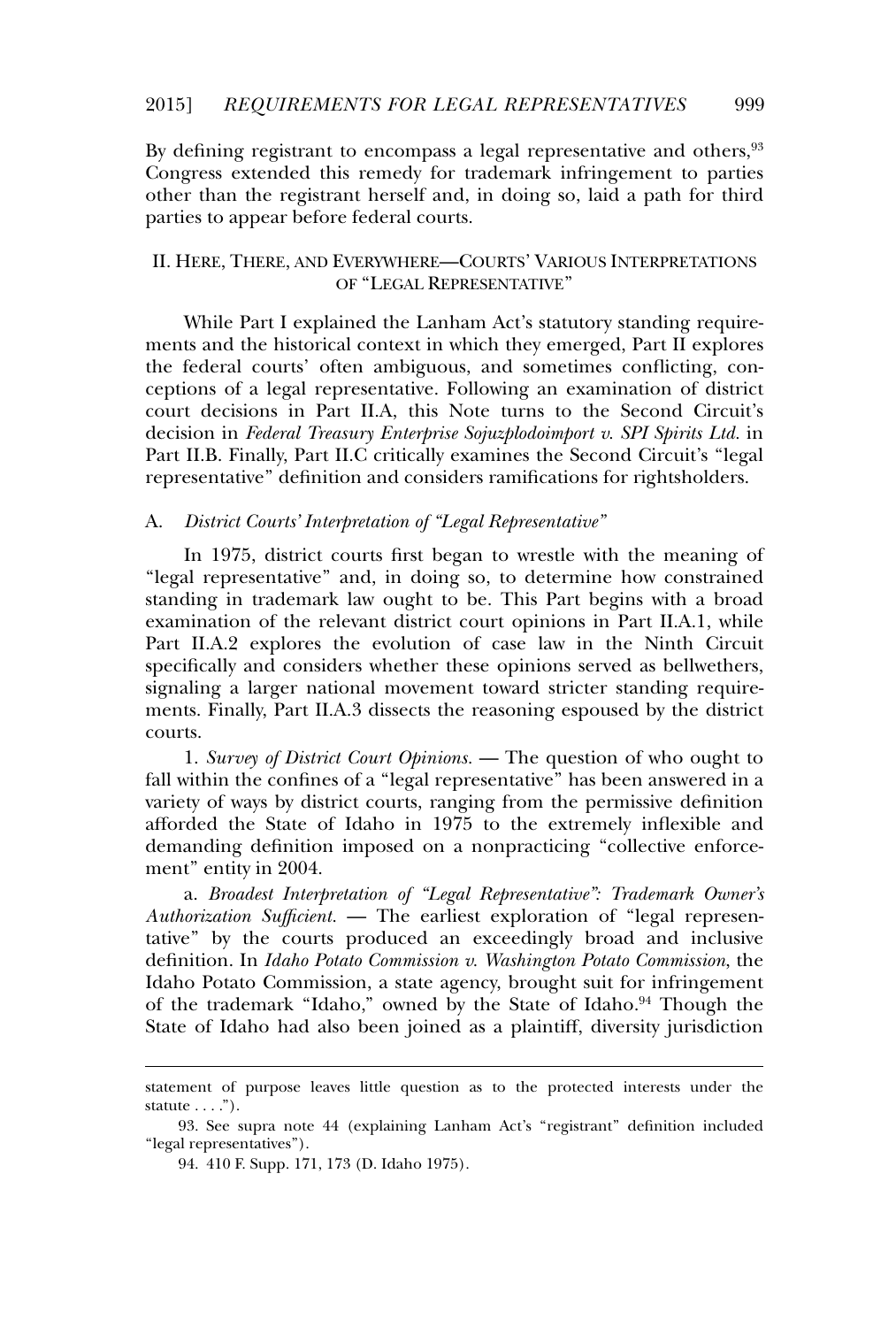turned on whether or not the Idaho Potato Commission itself possessed the right to sue for infringement on the state's behalf.<sup>95</sup> The court looked to a state statute that empowered the Commission to "define and designate . . . distinctive marks under which said potatoes may be marketed" and "[w]henever and wherever [the Commission] deems it to be necessary . . . prevent the misrepresentation or misbranding of Idaho potatoes." <sup>96</sup> Relying upon *Black's Law Dictionary*, the court noted, "In its broadest sense, 'legal representative' means one who stands in the place of and represents another." <sup>97</sup> Because the statute delegated supervision and control of the mark's use and protection, the Idaho Potato Commission "st[ood] in the place of and represent[ed] the interests of the State of Idaho in guarding against infringement of the trademark 'Idaho'" and thus constituted a legal representative according to the district court.<sup>98</sup>

Following the 1976 *Idaho Potato Commission* decision, a handful of other courts showed similar flexibility in defining a trademark owner's legal representative, though they offered limited insight into their reasoning. In both *Schweitzz Distribution Co. v. P & K Trading Inc.*<sup>99</sup> and Pelc *v.* Nowak,<sup>100</sup> the courts appeared to rely upon the close relationship of the plaintiff and trademark owner, as well as the latter's clear authorization. In *Schweitzz Distribution*, the trademark owner was Kyung Yong Ho, a South Korean citizen who served as president of Schweitzz Distribution Company.<sup>101</sup> "It is undisputed that Ho is the president of SDC," the court declared, and "[a]lthough there is no evidence that Ho has formally assigned the URUSO mark to SDC, there is no basis whatever for concluding that SDC should not be considered Ho's legal representative." <sup>102</sup> Offering no further analysis, the court concluded that the plaintiff was entitled to bring suit to protect the trademark.<sup>103</sup>

<sup>95.</sup> See id. at 173–74 (explaining "state is not a citizen for diversity purposes" and diversity jurisdiction thus turned on whether agency constituted "real party in interest").

<sup>96.</sup> Id. at 174 (quoting Idaho Code § 22-1207). The *Idaho Potato Commission* court noted that Federal Rule of Civil Procedure 17(a) bolstered its conclusion since "[a] party authorized by statute may sue in its own name without joining the party for whose benefit the action is brought." Id. Although the Idaho Potato Commission could bring suit independently of the state, joinder offered defendants "protection from a subsequent suit arising from the same set of facts." Id.

<sup>97.</sup> Id. (citing Black's Law Dictionary 1041 (rev. 4th ed. 1966)).

<sup>98.</sup> Id. This broad definition has been embraced by courts outside of the trademark context as well. For example, in *Mobay Chemical Co. v. Hudson Foam Plastics Corp.*, the court explained that "[a] 'legal representative' is one 'who stands in the place and stead of' another, such as an heir at law." 277 F. Supp. 413, 416 (S.D.N.Y. 1967) (quoting Ingerton v. First Nat'l Bank & Trust Co. of Tulsa, 291 F.2d 662, 664 (10th Cir. 1961)).

<sup>99.</sup> No. 93 CV 4785(NG), 1998 WL 472505 (E.D.N.Y. July 16, 1998).

<sup>100.</sup> No. 8:11-CV-79-T-17TGW, 2011 WL 4481571 (M.D. Fla. Sept. 27, 2011).

<sup>101.</sup> *Schweitzz Distribution*, 1998 WL 472505, at \*1.

<sup>102.</sup> Id. at \*2.

<sup>103.</sup> Id.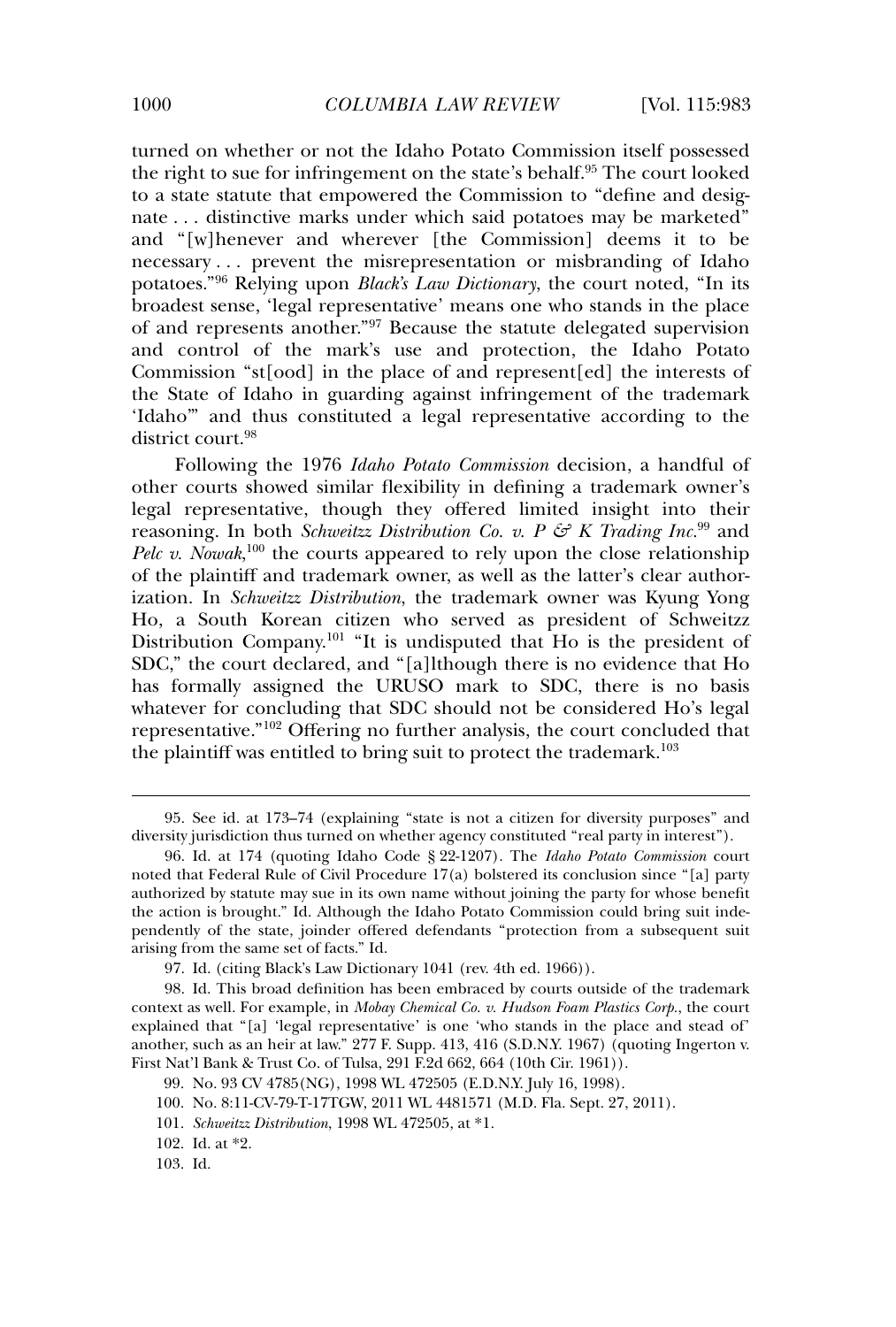Similarly, in *Pelc v. Nowak*, neither plaintiff corporation Advantage Trim & Lumber of Florida, Inc. nor the individual plaintiffs, Betty and Robert Pelc, owned the trademarks at issue.<sup>104</sup> The registered owner of the marks was in fact Advantage Trim Lumber Company, Inc., a distinct New York corporation<sup>105</sup> also operated by the Pelcs.<sup>106</sup> Noting simply that "Plaintiffs have filed an affidavit attesting that Plaintiffs are legal representatives of Advantage Trim & Lumber Company, Inc.," the court found adequate basis for standing and denied the defendant's motion to dismiss.<sup>107</sup>

Though the rationale underpinning these decisions is unclear, in both *Schweitzz Distribution* and *Pelc* the interests of the trademark owner and the declared legal representative are unquestionably aligned. There is, however, no evidence that necessity—rather than convenience, choice of forum, and the depth of the plaintiff's pockets—prompted the strategic decision for the legal representative to bring suit in lieu of the mark's owner.

b. *Narrowing the Focus: Requiring Contractual Conveyance of Rights to Legal Representative.* — The most common setting for a "legal representative" analysis to arise, however, is where the plaintiff and the trademark owner have entered into a licensing agreement that affords the ostensible representative rights to the mark shy of a full assignment.<sup>108</sup> In the 1980s and 1990s, district courts in the Second, Fifth, and Ninth Circuits offered definitions of "legal representative" which turned on the rights expressly afforded the plaintiff by contract, but they did not appear to require the contracts to convey *exclusive* enforcement rights.

In *Silverstar Enterprises, Inc. v. Aday*, a case arising in the Second Circuit, a license agreement between the trademark owner and the plaintiff provided that the "Licensor hereby grants to Licensee the right to institute legal proceedings in the name of Licensor" in order "to prevent

108. An assignment of rights takes place when a trademark owner, divesting itself of ownership, transfers ownership of the mark to another who is thereby empowered to exercise all of the rights and duties that accompany full ownership. 2 Anne Gilson Lalonde & Jerome Gilson, Gilson on Trademarks § 6.01[2] (2014). In contrast, a license simply grants the licensee permission to use the mark in a manner that would otherwise infringe the trademark owner's rights; it does not transfer the entire interest in the trademark. Id. Although "[o]ne might assume that an exclusive licensee would be equivalent to an assignee where the parties' agreement excluded even the licensor from using the licensed mark," an exclusive license will not be regarded as an assignment where certain restraints on the licensee's ability to use the mark (such as restricting the licensee to a particular geographic territory) exist or where certain duties remain with the licensor (such as maintaining the trademark's registration). Id.

<sup>104</sup>*. Pelc*, 2011 WL 4481571, at \*2.

<sup>105.</sup> Id.

<sup>106.</sup> Motion to Dismiss or to Transfer Venue or in the Alternative a Motion for More Definite Statement and Incorporated Memorandum of Law at 4, *Pelc*, 2011 WL 4481571 (No. 8:11-CV-79-T-17TGW), 2011 WL 882187.

<sup>107</sup>*. Pelc*, 2011 WL 4481571, at \*2.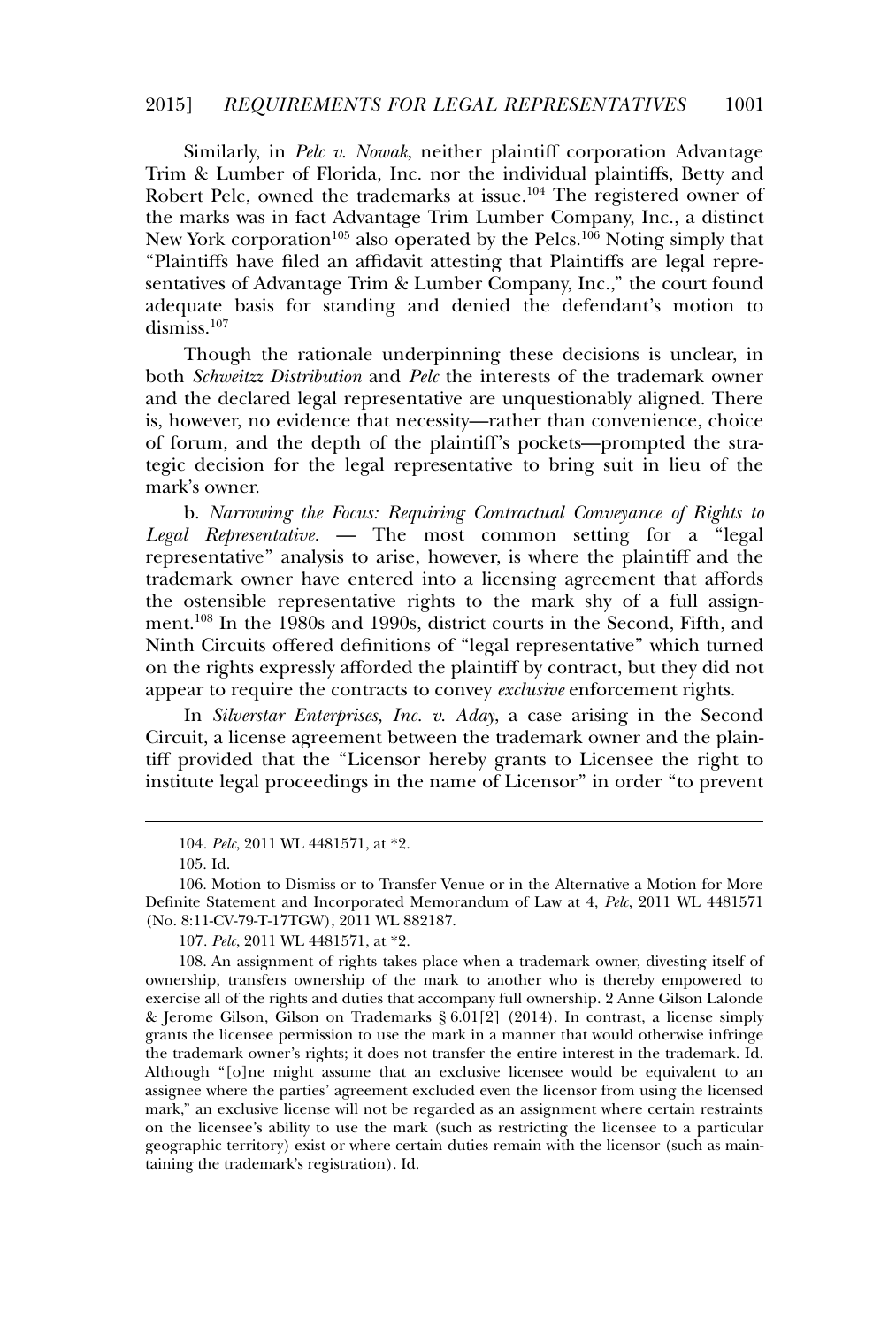the unauthorized sale or distribution" of licensed products, with such litigation financed by the licensor.<sup>109</sup> Though the court's holding did not ultimately turn on this provision, the court acknowledged in a footnote that the contract "does place certain rights to sue with the Licensee" and, therefore, "it is remotely conceivable that [trademark owner] MLE designated [plaintiff] Silverstar as its legal representative, as defined in [section 45], for the purposes of bringing an action under the Lanham Act." 110

While the *Silverstar Enterprises* court offered only a tepid endorsement of nonexclusive enforcement rights justifying a "legal representative" finding, a district court in the Ninth Circuit found the plaintiffs to be legal representatives on just such grounds. In *Quokka Sports, Inc. v. Cup International Ltd.*, the court determined that "Quokka, by virtue of its license with [trademark owner] AC 2000, and with AC 2000's consent, has the authority to maintain this action and to act as the legal representative of ACPI and AC 2000." <sup>111</sup> Specifically, the Amended Complaint explained that the mark's owners "granted to Quokka the right and authority, subject to [the trademark owners'] prior approval, to take all necessary actions, including legal action, to prevent any third party from using the Marks as an Internet domain name or claiming to be an official America's Cup web site" and to represent the trademark owners' interests in the process.<sup>112</sup> Though Quokka was granted the exclusive license to *use* the marks in establishing the official America's Cup website,<sup>113</sup> neither the court's decision nor the Amended Complaint suggests that Quokka was granted an exclusive right to *enforce* the trademarks or that the trademark owner divested itself of the same right.<sup>114</sup> Though the trademark owners continued to exert control over enforcement, the court nonetheless found that Quokka had standing.<sup>115</sup>

<sup>109. 537</sup> F. Supp. 236, 240 n.4 (S.D.N.Y. 1982).

<sup>110.</sup> Id.

<sup>111. 99</sup> F. Supp. 2d 1105, 1115 (N.D. Cal. 1999).

<sup>112.</sup> First Amended Complaint ¶ 19, *Quokka Sports*, 99 F. Supp. 2d 1105 (No. C-99- 5076-DLJ), 1999 WL 33644473 [hereinafter *Quokka Sports* Complaint].

<sup>113.</sup> See id. ("ACPI and the organizer of the America's Cup 2000 race, AC 2000 Limited ('AC 2000'), have granted Quokka the exclusive license to establish and operate the official Internet website for the America's Cup and to use the Marks as an Internet domain name for the official website.").

<sup>114.</sup> See *Quokka Sports*, 99 F. Supp. 2d at 1115 ("Quokka, by virtue of its license with AC 2000, and with AC 2000's consent, has the authority to maintain this action and to act as the legal representative of ACPI and AC 2000."); *Quokka Sports* Complaint, supra note 112, ¶ 19 ("ACPI and AC 2000 have granted to Quokka the right and authority, subject to ACPI's and/or AC 2000's prior approval, to take all necessary actions, including legal action, to prevent any third party from using the Marks as an Internet domain name . . . .").

<sup>115</sup>*. Quokka Sports*, 99 F. Supp. 2d at 1114–15.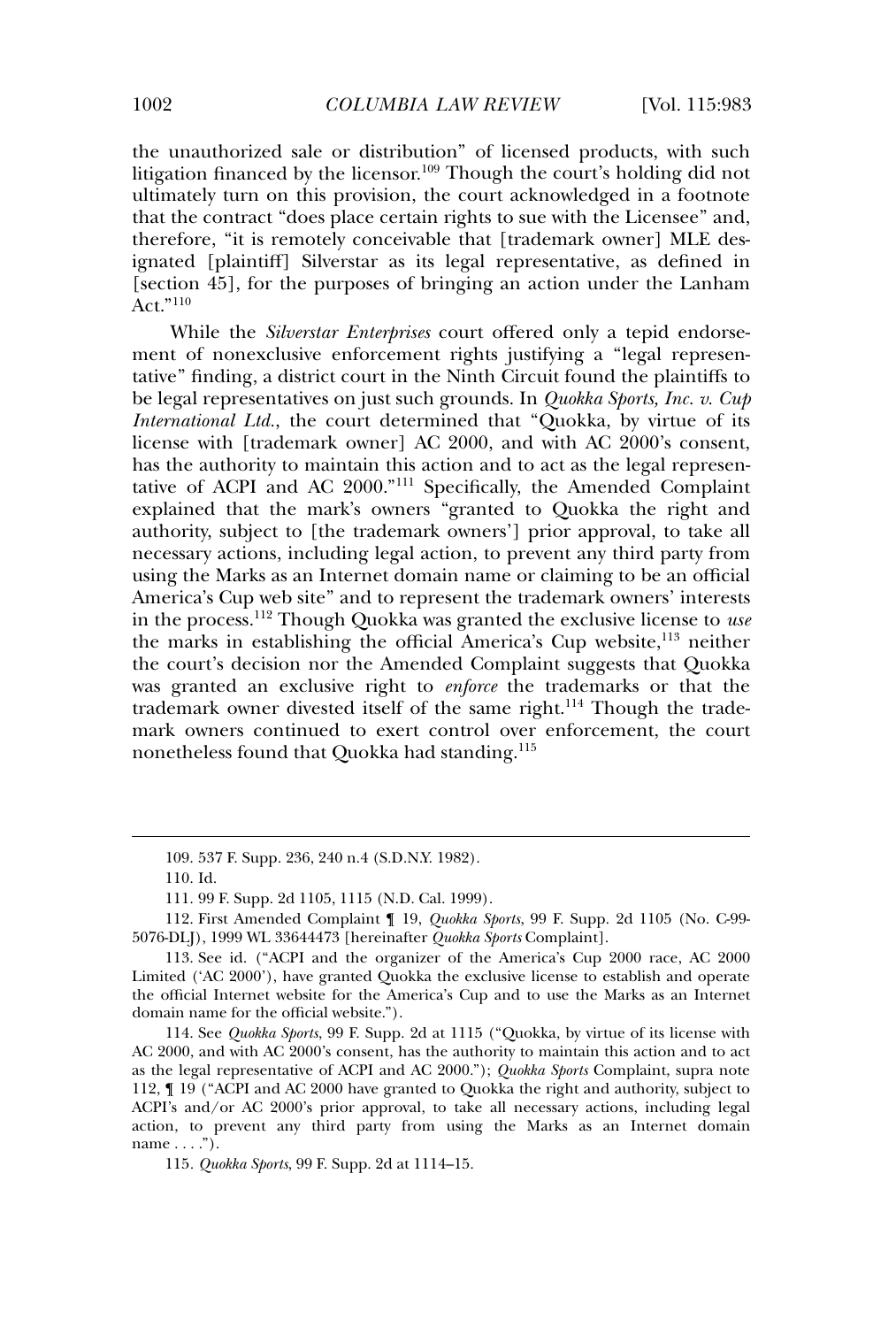A third case of note is *National Football League Properties v. Playoff* Corp.<sup>116</sup> In its brief refutation of the defendant's challenge to standing, the court explained that the plaintiff had standing thanks to a license agreement which rendered the plaintiff the exclusive licensing representative of the trademarks and "clearly contemplate[d] that Plaintiff *may* bring suit against infringers of [such] marks." <sup>117</sup> The court's language suggests that, even where a contract does not expressly convey enforcement rights to a plaintiff—let alone *exclusive* enforcement rights—a licensee may nonetheless have standing where other trademark rights are provided by contract.

c. *Raising the Bar: Requiring Contractual Conveyance of Exclusive Enforcement Rights to Legal Representative. —* Other district courts have imposed more stringent requirements upon plaintiffs declaring themselves legal representatives by virtue of their contractual arrangements with trademark owners. In the Eighth Circuit, a district court concluded that a plaintiff could not be considered the trademark owner's legal representative because its agreement did "not give [plaintiff] the *exclusive right* to sue for infringement" of the trademarks; "rather, the agreement require[d] [plaintiff] to pursue enforcement in accordance with [the trademark owner's] instructions." <sup>118</sup> The court thus cabined the "legal representative" designation to situations where the trademark owner divested itself of enforcement rights and control over litigation, with both granted exclusively to the legal representative.

In *Visa U.S.A., Inc. v. First Data Corp.*, the court similarly voiced a requirement that a legal representative be expressly granted exclusive enforcement rights amid concern that the defendant could otherwise face multiple suits for the same actions.<sup>119</sup> The plaintiff in *Visa* claimed standing on several grounds, including that it was a licensee of the marks and had received written authorization from the trademark owner to file the suit at hand.<sup>120</sup> Citing *Silverstar Enterprises* and *Idaho Potato Commission*, the court asserted that "[a] licensee may be considered a legal representative where the agreements between the parties expressly provide the licensee with a right and duty to sue on all issues relating to the trade-

118. Kia Motors Am., Inc. v. Autoworks Distrib., No. 06-156 DWF/JJG, 2007 WL 4372954, at \*3 n.4 (D. Minn. Dec. 7, 2007).

<sup>116. 808</sup> F. Supp. 1288 (N.D. Tex. 1992). Although the court never explicitly invokes the "legal representative" language of the Lanham Act, the court's conclusion that standing exists nonetheless springs from the term, as the relationship between plaintiff and the trademark owner falls within no other category of "registrant." See id. at 1291 n.2 (finding standing exists without invoking "legal representative" language).

<sup>117.</sup> Id. at 1291 n.2 (emphasis added). According to the court, "[t]he member clubs of the NFL, owners of the marks, have granted to the NFL Trust *all* rights to the use of the NFL marks." Id. (emphasis added). In contrast, the court asserts no comparable exclusive right with respect to enforcement of the marks and notes simply that "Plaintiff has the right to enforce the marks pursuant to a license agreement with the NFL Trust." Id.

<sup>119.</sup> No. C 02-01786 JSW, 2005 WL 6271242, at \*4, \*6 (N.D. Cal. Aug. 16, 2005). 120. Id. at \*2, \*4.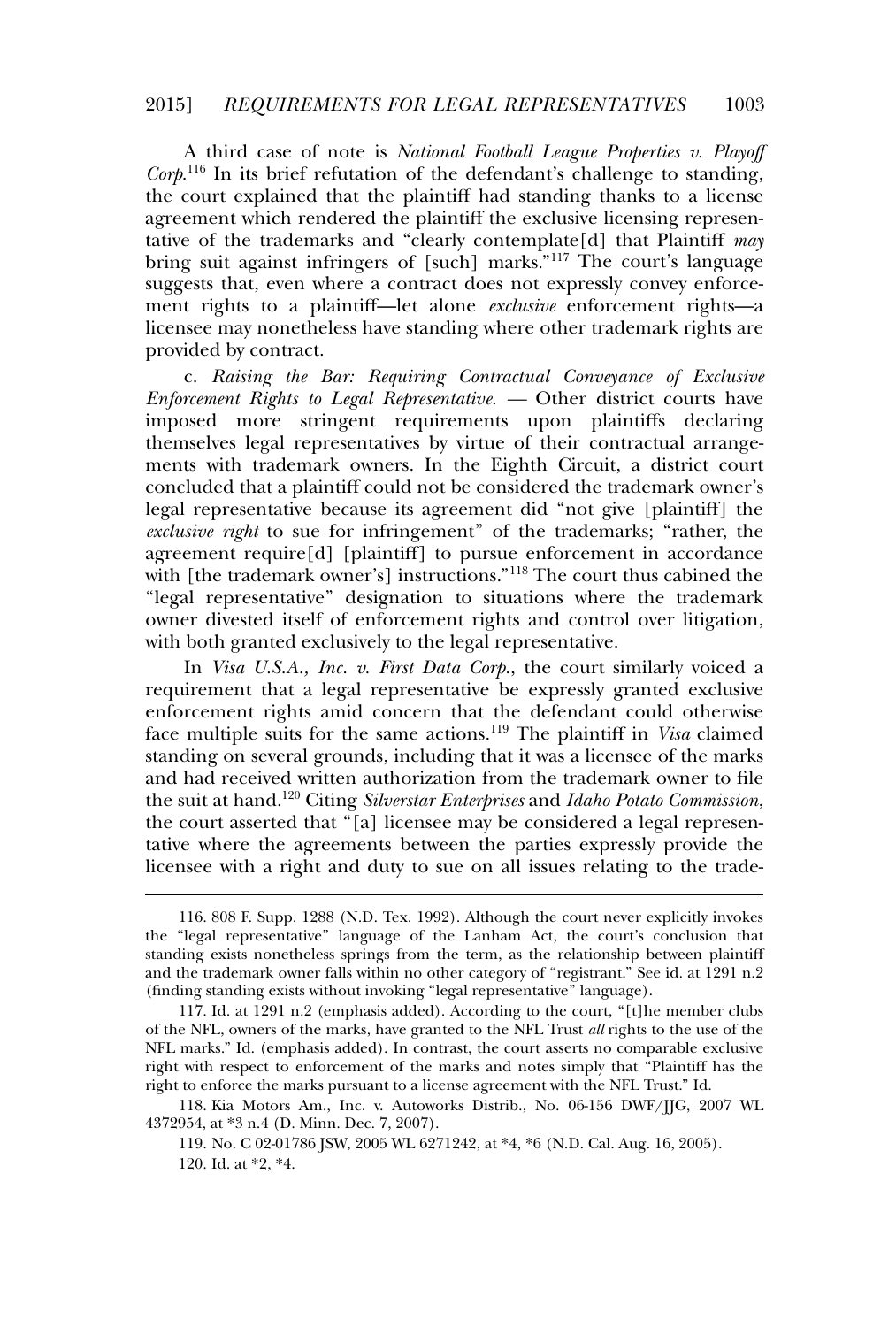mark."<sup>121</sup> Noting that "Visa International ha[d] not relinquished its... enforcement rights to Visa, U.S.A.," the court found that the plaintiff could not "maintain standing to sue as a legal representative because it d[id] not have exclusive enforcement rights to the disputed marks."<sup>122</sup> Moreover, the court declared that the plaintiff could not maintain legal representative status solely to ensure itself standing in such a limited circumstance.<sup>123</sup>

d. *Erecting a Formidable Obstacle: Demanding the Trademark Owner Be Unable to Enforce Its Own Rights.* — A different, but equally restrictive, definition of "legal representative" was forged by a district court in the Ninth Circuit in *National Licensing Ass'n v. Inland Joseph Fruit Co*. <sup>124</sup> A selfdescribed "collective enforcement" entity, National Licensing Association had been assigned the right to sue for infringement of various patents and trademarks, while others retained the remaining rights of ownership.<sup>125</sup> Without acknowledging the unusual circumstances of the case, the *National Licensing Ass'n* court declared that the "ordinary meaning of the term" "legal representative" is "one who appears on behalf of a party *who is otherwise unable or incapable of doing so*, for example by a guardian of a minor or an administrator of an estate." <sup>126</sup> Although the trademark owners had irrevocably assigned to National Licensing Association (rather than merely licensed) the right to sue for infringement, the court nonetheless concluded that the plaintiff failed to meet this definition.<sup>127</sup> Accordingly, the definition of "legal representative" imposed by *National Licensing Ass'n* appears even more stringent than those requiring that a legal representative be afforded exclusive enforcement rights.

Of the many cases evaluating "legal representative," *National Licensing Ass'n* appears to be the only one in which a trademark-infringement suit was brought by a nonpracticing entity—one that merely aggregates intellectual-property rights for the sake of licensing the intellectual property or enforcing their rights against others.<sup>128</sup> Despite

122. Id.

123. Id.

124. 361 F. Supp. 2d 1244 (E.D. Wash. 2004).

126. Id. at 1255.

127. Id. The court additionally concluded that a "recipient of nothing more than the bare claims for trademark infringement cannot bring suit for trademark infringement" under section 32 of the Lanham Act; to do so, the plaintiff must instead have some ownership interest in the trademark. Id. at 1256.

128. Sannu K. Shrestha, Note, Trolls or Market-Makers? An Empirical Analysis of Nonpracticing Entities, 110 Colum. L. Rev. 114, 115 (2010) (defining nonpracticing entities (NPEs) as "firms that rarely or never practice their patents, instead focusing on earning licensing fees" and explaining "NPEs may have patented these inventions on their own or may have bought the patents from other inventors"). As Shrestha explains, NPEs have generated fierce debate about whether such firms damage or drive innovation:

<sup>121.</sup> Id. at \*4.

<sup>125.</sup> Id. at 1246.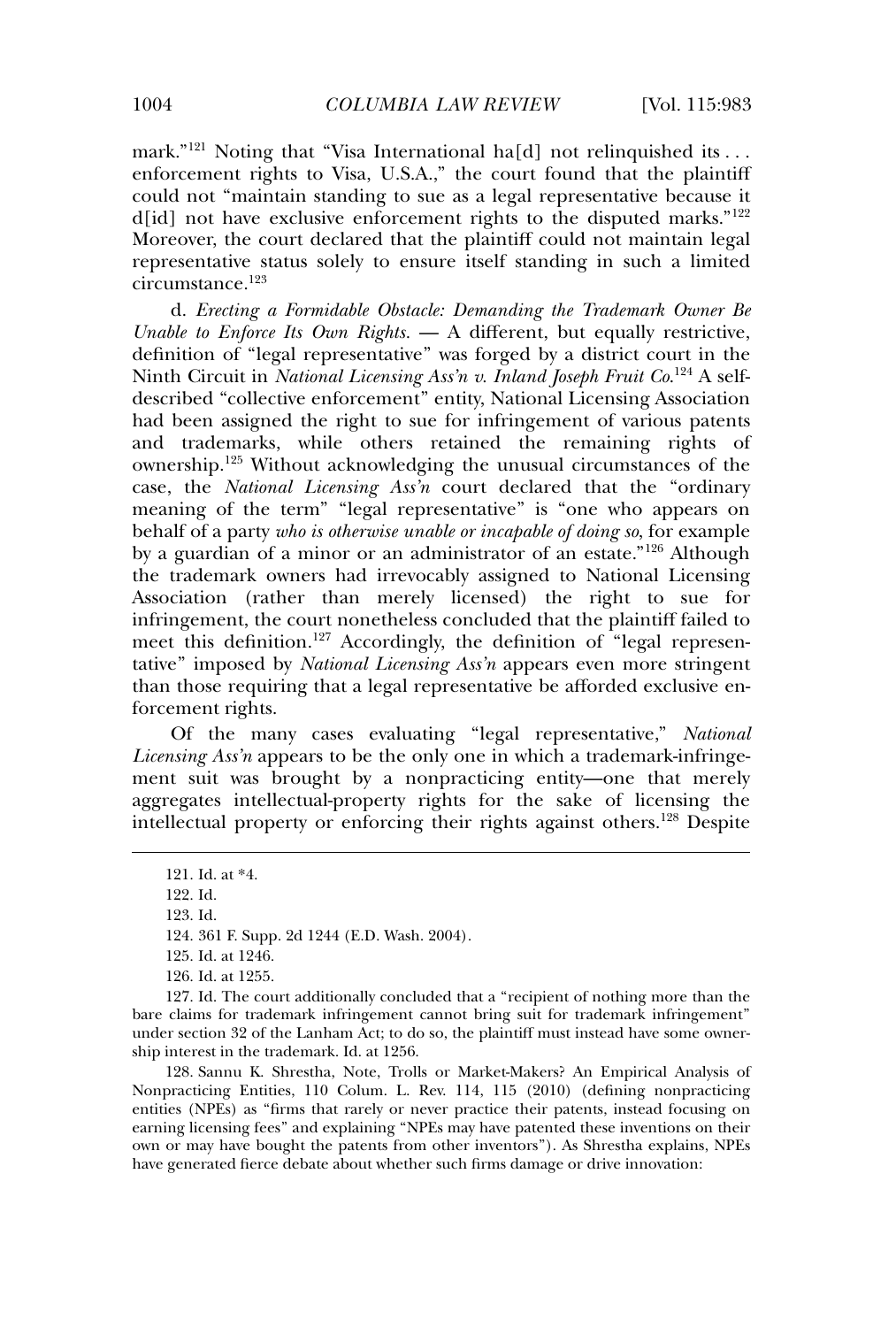the case's unusual facts and the novelty of imposing such a stringent definition of "legal representative" in the Lanham Act context, the court clothed its reasoning in language that evoked normalcy and historical grounding. It rooted its legal representative definition in the "*obvious* intention to limit trademark infringement suits" to those with ownership interests in the mark, the "*historically* restrictive interpretation given to 'registrant,'" and "the *ordinary* meaning of the term" legal representative.<sup>129</sup> In contrast, it deemed the plaintiff's argument for broad standing as a legal representative "unique" and requiring a "novel construction of the term." <sup>130</sup> Noting that "unusual facts sometimes demand unusual approaches," the court in fact cited *Idaho Potato Commission* as one such aberration.<sup>131</sup>

Subsequently, a district court in the Second Circuit appeared to construct a bridge between *National Licensing Ass'n* and those cases requiring that a legal representative be granted exclusive enforcement rights to a mark. In *Krasnyi Oktyabr, Inc. v. Trillini Imports*, plaintiff Krasnyi Oktyabr had assigned trademarks to United Confectioners; in turn, United Confectioners had provided Krasnyi Oktyabr with oral authorization to bring infringement claims on its behalf.<sup>132</sup> After acknowledging *National Licensing Ass'n*'s interpretation of a legal representative's "ordinary meaning," the *Krasnyi Oktyabr* court immediately departed from it by declaring the ordinary meaning of legal representative to simply be one who "act[s] 'on behalf' of another." <sup>133</sup> However, because a legal representative may only recover for damages incurred by a trademark owner and because the plaintiff failed to adequately allege such harm, the court found that the plaintiff did not meet the constitutional injuryin-fact requirement for standing.<sup>134</sup>

Critics have labeled NPEs "patent trolls" and claim that they use weak and vague patents to threaten product manufacturers and extract excessive licensing fees or engage in frivolous infringement litigation. On the other hand, these firms and their supporters claim that NPEs enhance innovation and competition by providing capital to independent inventors and creating an efficient market for trade in technological information.

Id. at 115–16.

- 132. 578 F. Supp. 2d 455, 462, 466 (E.D.N.Y. 2008).
- 133. Id. at 464.

<sup>129</sup>*. Nat'l Licensing Ass'n*, 361 F. Supp. 2d at 1255 (emphasis added).

<sup>130.</sup> Id.

<sup>131.</sup> Id. & n.11.

<sup>134.</sup> As the court in *Silverstar Enterprises, Inc*. *v. Aday* explained, where a plaintiff's "interest in the trademark arises solely from the contractual relationship between it and [the trademark owner], . . . such interest is secondary to the registrant's. Any right [the plaintiff licensee] may have to sue under the Lanham Act, *a fortiori*, is derivative of the rights of the registrant . . . ." 537 F. Supp. 236, 240–41 (S.D.N.Y. 1982). A plaintiff's "only standing under the Lanham Act would be on behalf of [the trademark owner] to enforce the trademark owner's proprietary rights." Id. at 241. Therefore,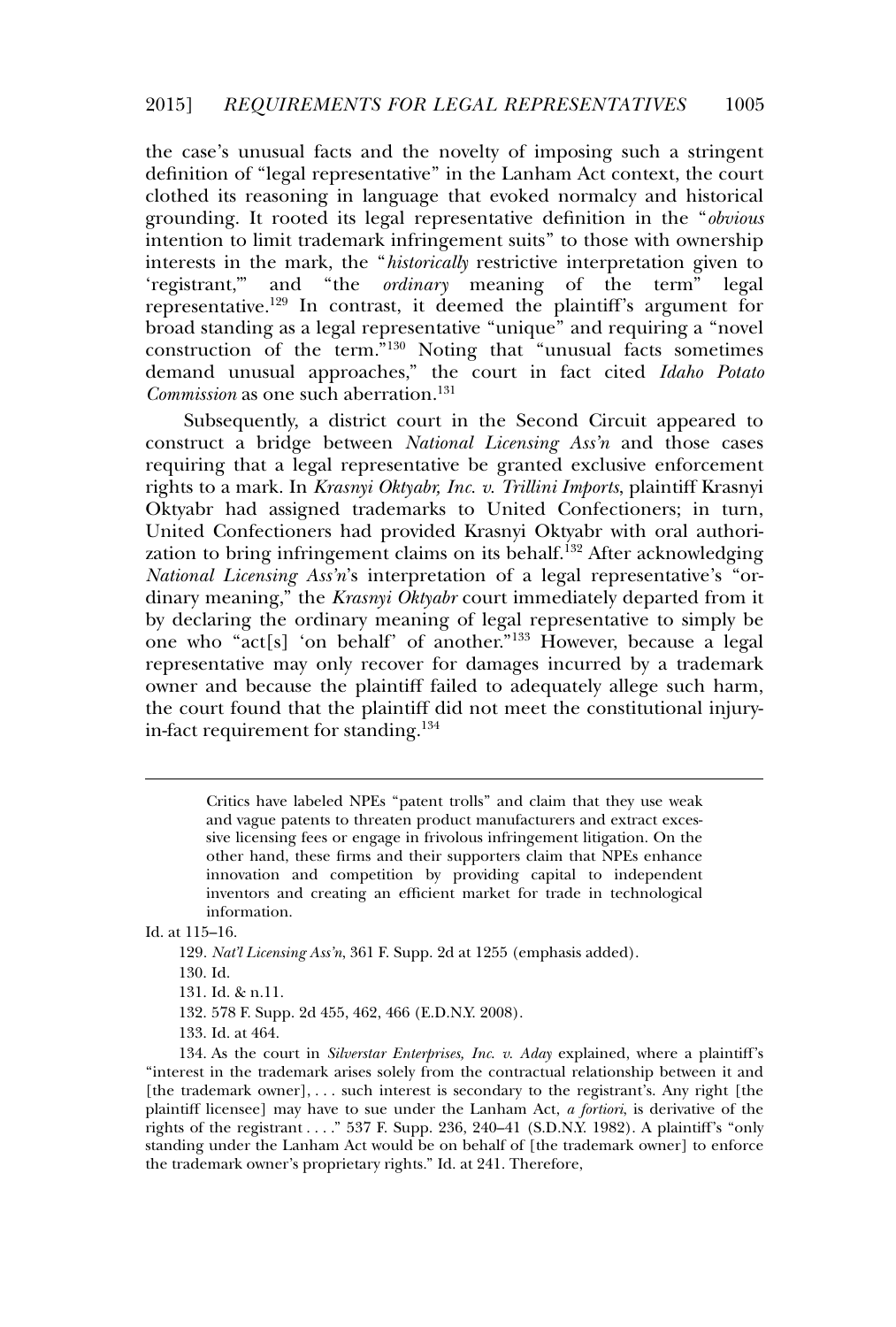Though it was unnecessary for the *Krasnyi Oktyabr* court to further expound upon "legal representative" requirements, it nonetheless offered an alternative reason that the plaintiff failed to meet statutory standing requirements. Channeling *National Licensing Ass'n*, the *Krasnyi Oktyabr* court explained that, "[e]ven if plaintiff could demonstrate damages incurred by United Confectioners, its standing claim still fails because it has not provided a reason why United Confectioners, the real party at interest, cannot participate in the litigation." <sup>135</sup> Contrary to *National Licensing Ass'n*, however, the *Krasnyi Oktyabr* court suggested that the grant of exclusive enforcement rights to the plaintiff is sufficient to render the trademark owner unable to participate in litigation and thus to empower the plaintiff to bring suit as a legal representative.<sup>136</sup> In contrast, mere authorization to bring suit, as claimed by plaintiff Krasnyi Oktyabr, "does not prevent United Confectioners from bringing a further claim against defendants or any subsequent infringers" and was deemed inadequate for purposes of standing by the court.<sup>137</sup>

2. *A Closer Look at the Ninth Circuit.* — Although the law surrounding the meaning of "legal representative" suffers from disparate definitions, the four influential district court cases of the Ninth Circuit—*Idaho Potato Commission*, *Quokka Sports*, *National Licensing Ass'n*, and *Visa*—suggest an increased willingness to cabin the "legal representative" definition over time and perhaps served as a harbinger of the Second Circuit's decision in 2013. In 1976, *Idaho Potato Commission* posited the widest possible definition of legal representative: "one who stands in the place of and

[t]o the extent that [an agreement] confers upon Plaintiff the right to bring an infringement claim with respect to the licensed marks . . . [as] in the capacity of [trademark owner's] "legal representative," Plaintiff may do so only insofar as such a claim is consistent with [trademark owner's] asserted interest in the licensed marks.

G & F Licensing Corp. v. Field & Stream Licenses Co., No. 09 Civ. 10197(LTS)(GWG), 2010 WL 2900203, at \*4 (S.D.N.Y. July 16, 2010) (citation omitted).

In keeping with this reasoning, where a licensee has claimed standing as a trademark owner's legal representative in order to bring suit against the trademark owner itself, the court will dismiss the claims as contrary to the trademark owner's interests. See id. ("'It strains credulity that [the trademark owner] intended to [facilitate] a lawsuit by [the licensee] against itself' or its (other) licensees, on behalf of itself as the owner of the marks at issue." (second alteration in *G & F Licensing*) (quoting *Silverstar*, 537 F. Supp. at 240 n.4)); *Silverstar*, 537 F. Supp. at 240 ("Even assuming Silverstar has standing to maintain an infringement action under [section 32 of the Lanham Act], it does not have standing to maintain such an action against the registrant.").

135*.* 578 F. Supp. 2d at 465.

136. See id. at 466 ("[W]hile at one time plaintiff may have had exclusive rights to sue for infringement against the Krasnyi Oktyabr trademarks, it is undisputed that in 2005 plaintiff assigned the trademarks including all potential infringement claims for the Krasnyi Oktyabr trademarks to United Confectioners.").

137. Id.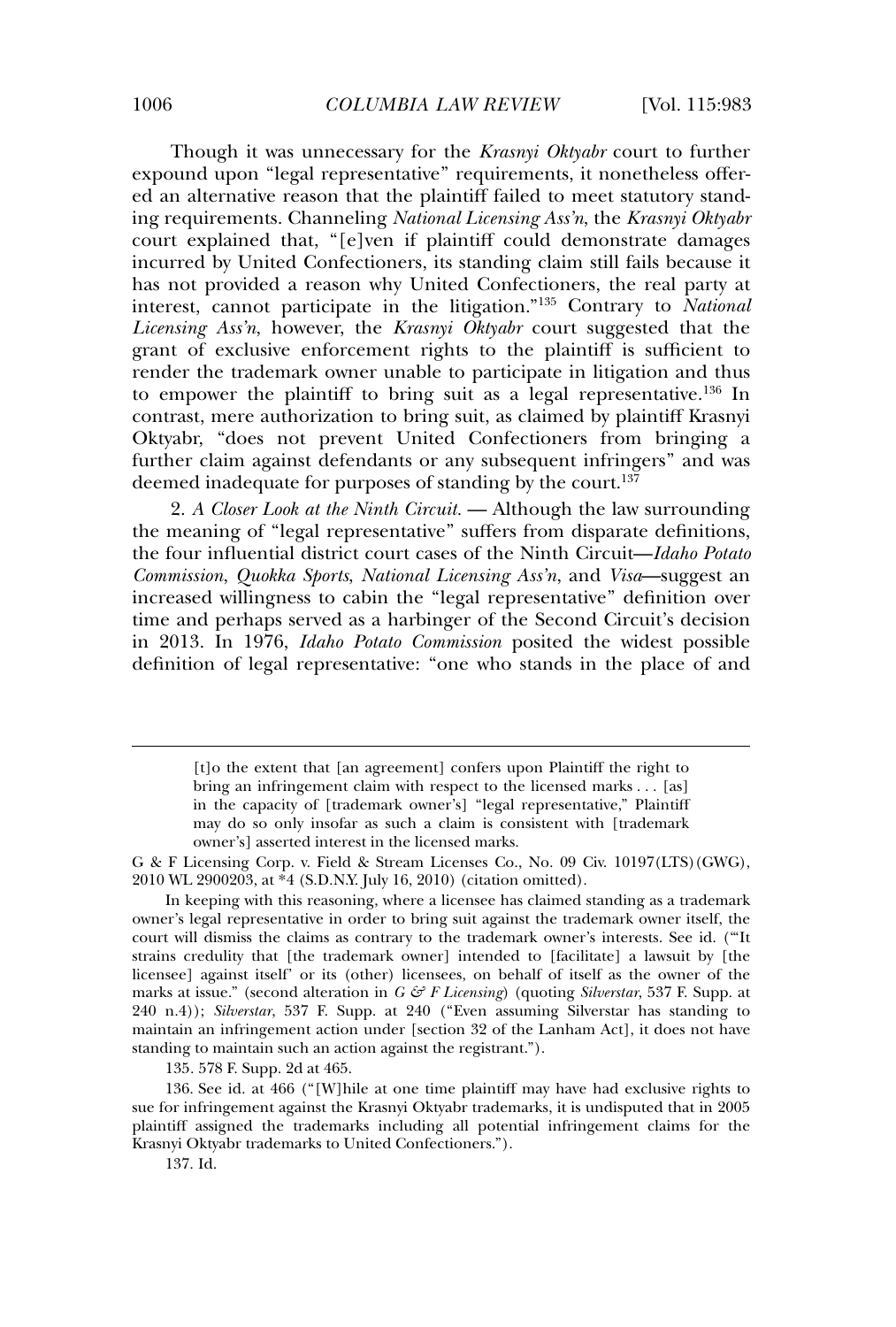represents the interests of another." <sup>138</sup> In 1999, *Quokka Sports* adopted a similarly accommodating "legal representative" definition in entertaining the idea that a contract's nonexclusive enforcement right provided the plaintiff with sufficient authority to act as legal representative.<sup>139</sup> Responding to claims of a nonpracticing entity, *National Licensing Ass'n*, in 2004, rejected third-party representation of a trademark owner unless the owner itself was unable to bring suit, a status which was not satisfied even by assignment of the trademark owner's enforcement right.<sup>140</sup> *Visa,* however, seemed to represent a moderating step back in the other direction, as the court determined that grant of an exclusive enforcement right would suffice to render the trademark owner unable to represent itself and thus afford its licensee the opportunity to sue as a legal representative.<sup>141</sup>

The shift in the Ninth Circuit between 1999 and 2004 resonated throughout the federal courts, with all but one district court thereafter requiring that a plaintiff—at minimum—be granted exclusive enforcement rights in order to proceed as a legal representative.<sup>142</sup> Perhaps not coincidentally, the term "patent troll" was coined during the same period and reflected growing concern over the harm nonpracticing entities posed to potential innovators, as they sought to exploit intellectualproperty enforcement rights while yielding no benefit to the public.<sup>143</sup>

139. See 99 F. Supp. 2d 1105, 1114–15 (N.D. Cal. 1999) (finding licensee, acting with permission of trademark owner, could bring suit as legal representative).

140. 361 F. Supp. 2d 1244, 1255 (E.D. Wash. 2004).

141. No. C 02-01786 JSW, 2005 WL 6271242, at \*4 (N.D. Cal. Aug. 16, 2005).

142. See supra notes 104–107, 118–123, 132–137 and accompanying text (describing post-2004 decisions in *Pelc, Kia Motors*, *Visa*, and *Krasnyi Oktyabr*); infra notes 166–175 and accompanying text (detailing district court opinion in *Sojuzplodoimport*).

143. See Mark A. Lemley, Are Universities Patent Trolls?, 18 Fordham Intell. Prop. Media & Ent. L.J. 611, 613 n.2 (2008) ("The term 'patent troll' was coined in the late 1990s by Peter Detkin, then assistant general counsel at Intel, to refer to patent owners who hide under bridges they did not build to pop out and demand money from surprised passers-by."). There are, of course, notable differences between a patent troll and an ostensible legal representative; in particular, a patent troll that is assigned the intellectual property at issue is unquestionably afforded standing to sue for patent infringement. See Steven Walker, Challenging a Plaintiff's Right to Sue for Patent Infringement: The Affirmative Defense of Standing, 20 Intell. Prop. & Tech. L.J. 17, 17 (2008) ("If a patentee transfers the patent's legal title to a third party by assignment, the third-party assignee has standing because it is deemed the 'effective patentee' under 35 U.S.C. § 281.").

However, the suggestion above is not that *National Licensing Ass'n* mistook the plaintiff for a patent or trademark troll. Indeed, there are convincing arguments that trademark trolls cannot actually exist. See e.g., David H. Bernstein & Andrew Gilden, No Trolls Barred: Trademark Injunctions After *eBay*, 99 Trademark Rep. 1037, 1064–65 (2009) (arguing "there is no such thing as a 'trademark troll'" and "[i]f a trademark owner were to engage in the activities associated with patent trolls—non-use or naked licensing of the mark—it likely would result in the forfeiture of all trademark rights"); Thomas J. Speiss, III & Cary Tope-McKay, Taking a Page from the "Patent Troll" Playbook, Leo Stoller

<sup>138. 410</sup> F. Supp. 171, 174 (D. Idaho 1975) (citing Black's Law Dictionary 1041 (rev. 4th ed. 1966)).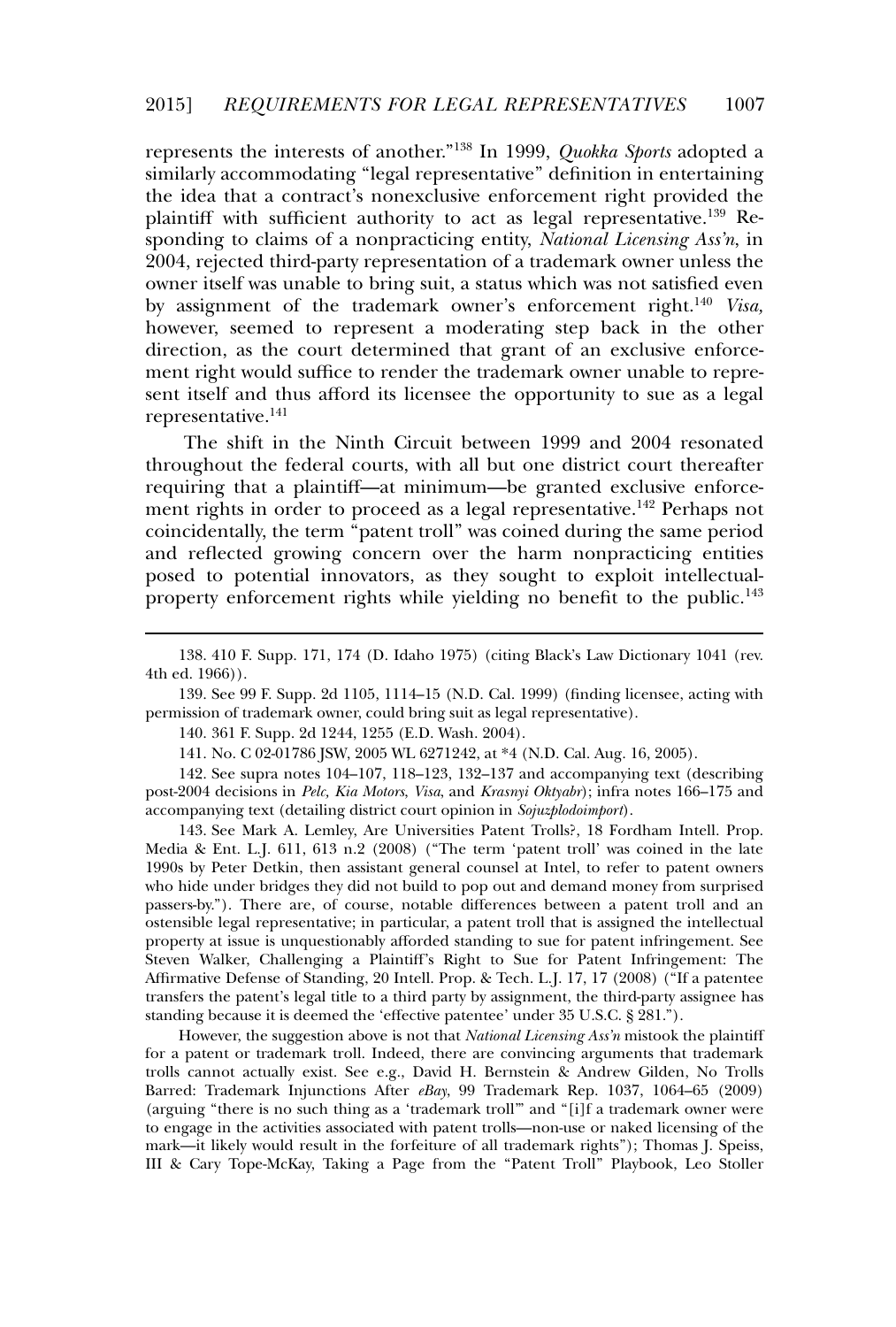The *National Licensing Ass'n* court confronted a particularly brazen breed of nonpracticing entity; the plaintiff wished to assert both patent- and trademark-infringement claims without even offering the pretense that it might put to productive use the intellectual property at issue, as it had been assigned only enforcement rights.<sup>144</sup> Reacting—or perhaps overreacting—to the facts before it, the *National Licensing Ass'n* court crafted a definition which unequivocally foreclosed trademarkinfringement suits by nonpracticing entities granted only the right to sue.<sup>145</sup> In doing so, the court may have placed restrictions on the "legal

Attempted to Invent a Similar Trademark-Based Business Model, IPL Newsl., Spring 2007, at 1, 6 ("Although there is no theoretical barrier to the creation of a trademark-based trolling model analogous to that used by 'patent trolls,' U.S. trademark law presents a substantial legal hurdle that is not present in U.S. patent law: the requirement of actual use.").

Instead, this Note suggests that increasingly vocal concerns about patent-troll litigation in the late 1990s and early 2000s may have inspired an unusually strong reaction by the *National Licensing Ass'n* court against the plaintiff's assertion of standing. This idea finds support in the court's statement that "the court is not convinced . . . Congress ever intended the scope of the term 'legal representative' in this context to embrace *an entity such as the NLA*." 361 F. Supp. 2d at 1255 (emphasis added).

144*.* 361 F. Supp. 2d at 1246.

145. Id. at 1256 ("Given the nature of trademarks, the statutory provisions on assignment of trademark rights, and the analogous rules in patent law described above, the court finds that NLA as the recipient of nothing more than the bare claims for trademark infringement cannot bring suit for trademark infringement.").

In considering the appropriate definition for "legal representative" generally, patent law may serve as a useful foil. Though broadly classified as "intellectual-property law," patent, copyright, and trademark statutes define standing to bring a suit for infringement differently. Title 35 provides that "[a] patentee shall have remedy by civil action for infringement of his patent."  $35 \text{ U.S.C.}$  §  $281$  (2012). The law's definition of "patentee" encompasses "not only the patentee to whom the patent was issued but also the successors in title to the patentee." Id. § 100(d). Meanwhile, copyright law provides that "[t]he legal or beneficial owner of an exclusive right under a copyright is entitled . . . to institute an action for any infringement of that particular right committed while he or she is the owner of it." 17 U.S.C. § 501(b) (2012). In contrast, trademark law offers standing to a conspicuously greater range of persons by providing that infringers "shall be liable in a civil action by the registrant," 15 U.S.C. § 1114(1) (2012), with "registrant" broadly drawn to include the registrant's "legal representatives, predecessors, successors and assigns," id. § 1127.

*National Licensing Ass'n* explains that, despite the Patent Act's language granting standing to "the patentee," courts have concluded that the patentee's assignees fall comfortably within this definition. 361 F. Supp. 2d at 1250. In very particular situations, licensees may also be afforded standing:

[T]he Federal Circuit has held one to whom *all* substantial rights under the patent have been transferred in the form of an exclusive license qualifies as a "virtual assignee," and is permitted to bring an infringement suit in its own name. An exclusive licensee *without* all substantial rights in the patent has standing to sue third parties only as a co-plaintiff with the patentee. Finally, one with no interest in the patent or a nonexclusive licensee (otherwise known as a "bare licensee") has no constitutional standing under the Patent Act to bring suit or even join a suit with the patentee because this party suffers no legal injury from infringement.

Id. (footnotes omitted) (citations omitted). For a nuanced discussion of the evolution of patent law's standing requirements and licensee standing specifically, see Roger D. Blair &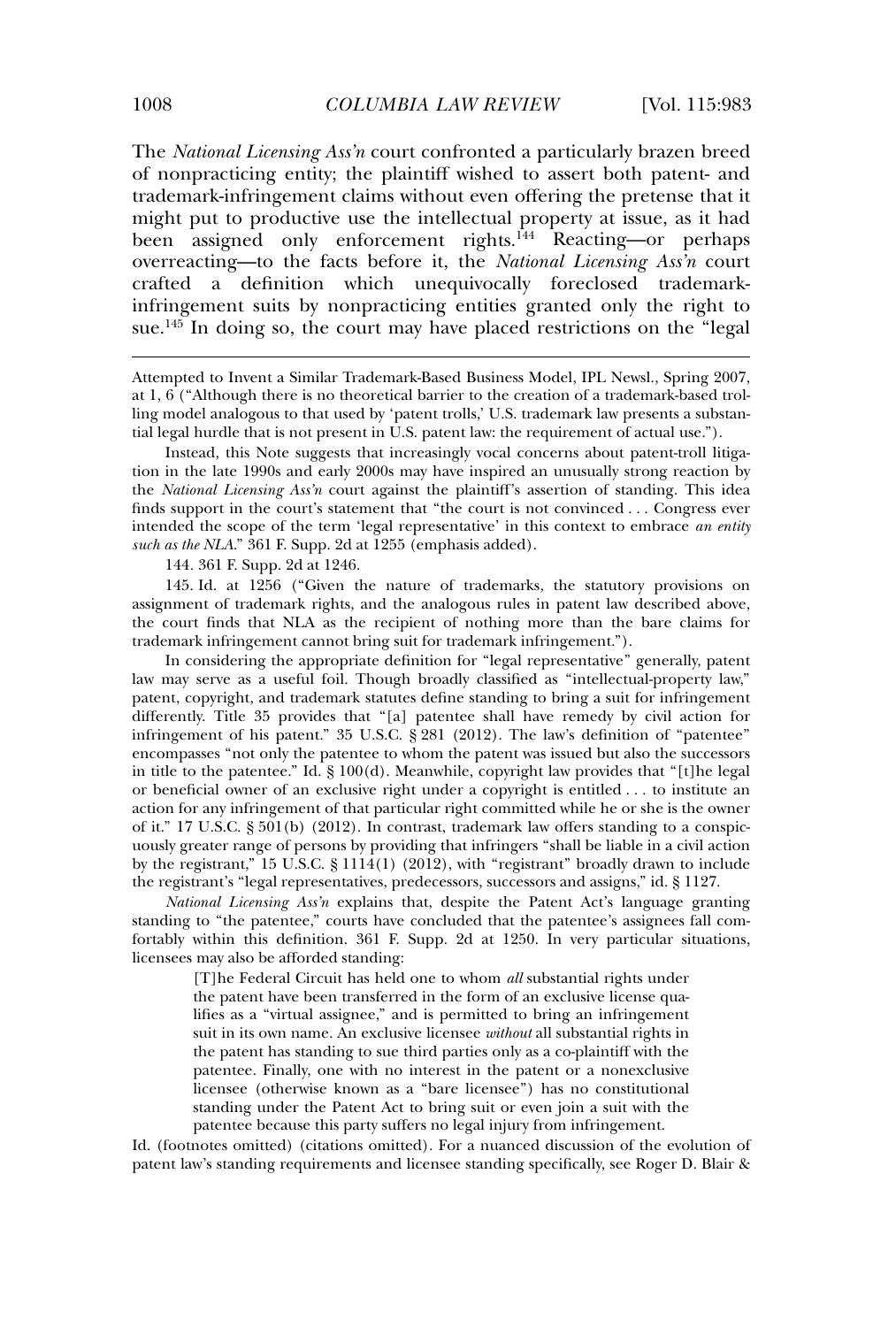representative" term that, when applied universally and beyond the unique facts of *National Licensing Ass'n*, are in fact in tension with the goals of the Lanham Act's framers.<sup>146</sup>

3. *The Rationale Undergirding the District Court Opinions.* — Those courts applying definitions of "legal representative" that afford broad

Thomas F. Cotter, The Elusive Logic of Standing Doctrine in Intellectual Property Law, 74 Tul. L. Rev. 1323, 1336–65 (2000).

If patent law's standing rules applied in the trademark context, a legal representative with nothing more than the trademark owner's authorization to sue or a nonexclusive license to the mark could not bring claims. An exclusive licensee, with insufficient rights to claim an assignment of the mark, could indeed bring suit under the patent regime—but only if the trademark owner were joined.

While at first blush the patent regime would seem to condemn a broad "legal representative" definition, it is important to remember that the Patent Act—unlike the Lanham Act—does not expressly afford standing to the legal representative of a rightsholder. See 35 U.S.C. § 281 (affording "patentee" standing). The circle of parties who may bring trademark-infringement claims is, by definition, much wider.

The divergent purposes of patent and trademark law similarly support the conclusion that trademark standing should not be so circumscribed. See Bernstein & Gilden, supra note 143, at 1038–39 ("Although trademark, patent and copyright laws are all forms of rights in intangible property, the rationales underlying trademark protection are sufficiently distinct from those motivating patent and copyright protections that principles applicable in one type of intellectual-property law are not necessarily appropriate in another."); Blair & Cotter, supra, at 1380 ("[P]atent and copyright laws are usually viewed as means for achieving a socially optimal level of innovation, whereas the principal goal of trademark law is to lower consumer search costs."). The patent monopoly and right to bring suit for infringement is limited to a period of years, with the benefit to the public principally accruing after the patent owner's monopoly has ended and the work enters the public domain. See Sony Corp. of Am. v. Universal City Studios, Inc., 464 U.S. 417, 429 (1984) (explaining patent owner's limited monopoly "is a means by which an important public purpose may be achieved" as it stimulates inventors' creativity and "allow[s] the public access to the products of their genius after the limited period of exclusive control has expired"). The public's interest in a patent-infringement suit is, therefore, quite limited. While protection of a patent owner's monopoly may indirectly encourage more investment in innovation and thus benefit the public in an attenuated manner, the public may in fact *benefit* from infringement of a patent in the short term as the invention becomes more widely available at a lower cost.

In stark contrast, trademark law's primary purpose is consumer protection—namely, to "protect[] the public against the confusion and deception of unfettered use of similar marks by competitors." Jay Dratler, Licensing of Intellectual Property § 1.02[1], at 1–10 (2014); see Bernstein & Gilden, supra note 143, at 1038–39 ("Patent and copyright protections are designed to be a trade-off between incentivizing innovation and creativity on one hand, and public access to the fruits of such labor on the other. Trademark law does not entail such a direct balance between individual gain and the public interest . . . ."). The trademark owner's suit functions as a public service, as the registrant—but not the consumer—is granted the opportunity to bring suit and enjoin the infringer's unlawful actions. Permitting a broader definition of "legal representative" in section 32 would thus more clearly serve the public's interest. See Blair & Cotter, supra, at 1380 ("Since the ultimate beneficiaries of trademark rights are not trademark owners, a somewhat looser application of standing rules may fit the law of trademarks and unfair competition better than it would the law of patents and copyrights.").

146. See infra Part III.C (discussing Lanham Act framers' focus on international comity).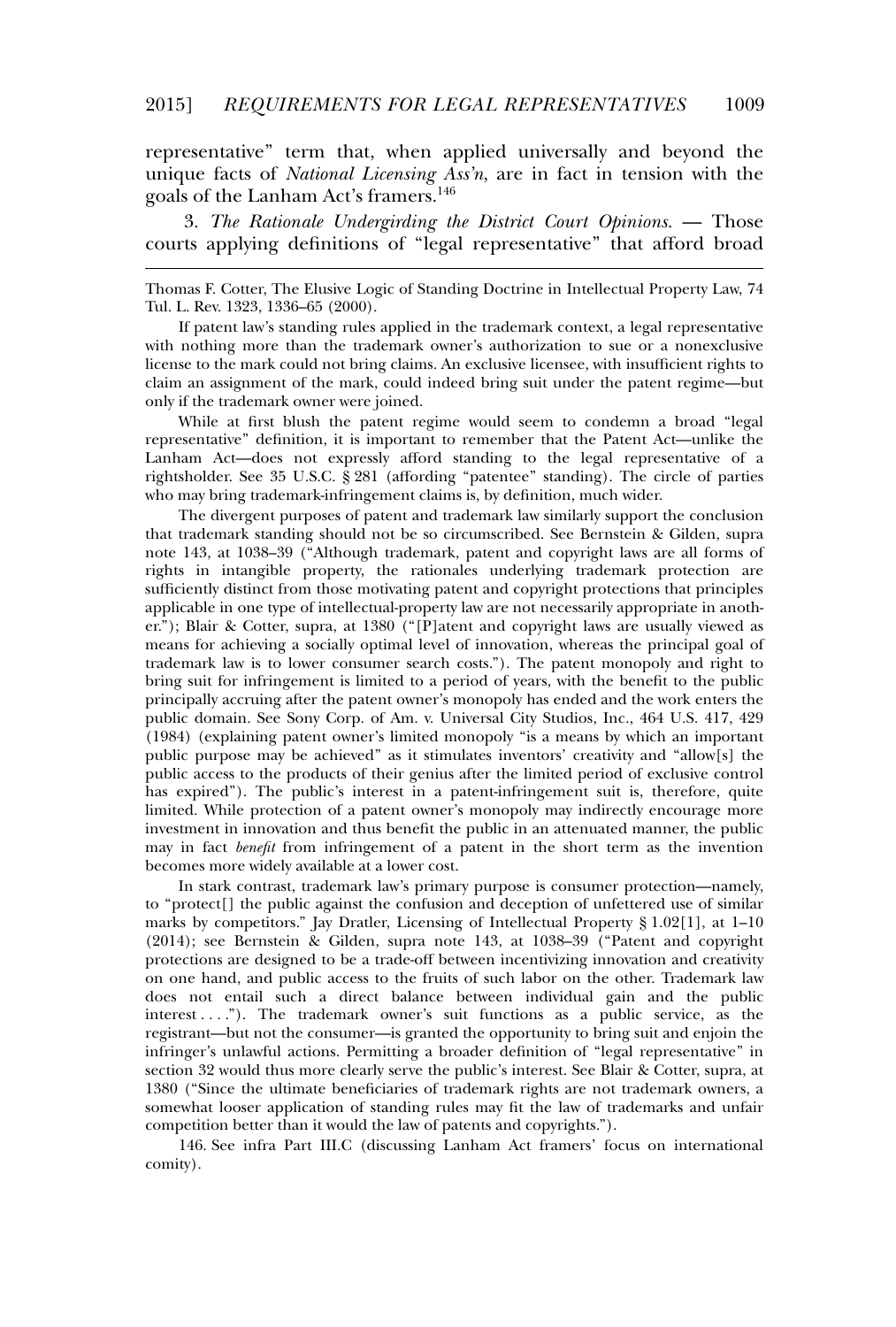protection, regardless of exclusivity of enforcement rights or ability of the trademark owner to bring suit itself, offer little insight into the rationale behind their decisions and the benefits of flexible standing requirements in trademark law.<sup>147</sup> In contrast, those courts that impose more stringent "legal representative" definitions—and almost universally deny standing to plaintiffs—cite various concerns prompting their decisions.<sup>148</sup>

The most oft-cited concern is the potential for the defendant to face duplicative suits if both the trademark owner and its legal representative are empowered to bring infringement claims.<sup>149</sup> One court raised the related concern of the trademark owner being shielded from discovery where a legal representative is permitted to bring suit on its behalf.<sup>150</sup> These concerns, rather than being unique to trademark-infringement suits, could arise in any context where third-party standing is contemplated<sup>151</sup> and simply reflect courts' interest in prudent judicial administration.<sup>152</sup> Surprisingly, however, none of the district court opinions described above—whether offering broad or narrow "legal representative" definitions—indicated that constitutional or prudential standing requirements informed the contours of their definitions. This would change in 2011, as courts in the Second Circuit evoked the constitutional

150*.* See *Krasnyi Oktyabr*, 578 F. Supp. 2d at 465 ("Plaintiff has neither demonstrated that defendants' case has not been impaired by their potential difficulty in obtaining discovery from United Confectioners, a foreign third-party, nor shown that United Confectioners cannot bring subsequent infringement claims against defendants.").

151. See, e.g., Sprint Commc'ns Co. v. APCC Servs., Inc., 554 U.S. 269, 291 (2008) (describing plaintiffs' concerns that affording standing to assignee could hinder discovery efforts and result in assignor failing to honor judgments of present action).

152. See supra notes 52–53 and accompanying text (outlining Supreme Court's justifications for standing doctrine, including importance of federal courts avoiding unnecessary adjudication of rights).

<sup>147.</sup> See supra notes 94–107 and accompanying text (detailing courts' sparse analysis of "legal representative" meaning and application).

<sup>148.</sup> See supra notes 118–137 and accompanying text (cataloguing district court decisions in which application of "legal representative" required defendant to have exclusive right to commence infringement suits).

<sup>149.</sup> See Krasnyi Oktyabr, Inc. v. Trilini Imports, 578 F. Supp. 2d 455, 466 (E.D.N.Y. 2008) ("The authorization does not prevent United Confectioners from bringing a further claim against defendants or any subsequent infringers."); Visa U.S.A. Inc. v. First Data Corp., No. C 02-01786 JSW, 2005 WL 6271242, at \*4 n.3 (N.D. Cal. Aug. 16, 2005) ("Visa International has not relinquished its rights to sue First Data for the same conduct upon which Visa, U .S.A. [sic] maintains its trademark infringement cause of action."); see also Idaho Potato Comm'n v. Wash. Potato Comm'n, 410 F. Supp. 171, 174 (D. Idaho 1975) (explaining joinder of trademark owner—while unnecessary under Federal Rules of Civil Procedure and Lanham Act—"provides defendants with protection from a subsequent suit arising from the same set of facts"). In both *Krasnyi Oktyabr* and *Visa*, this concern about subsequent, duplicative actions appeared to fuel the court's determination that plaintiff was not an "exclusive licensee" with respect to trademark-enforcement rights.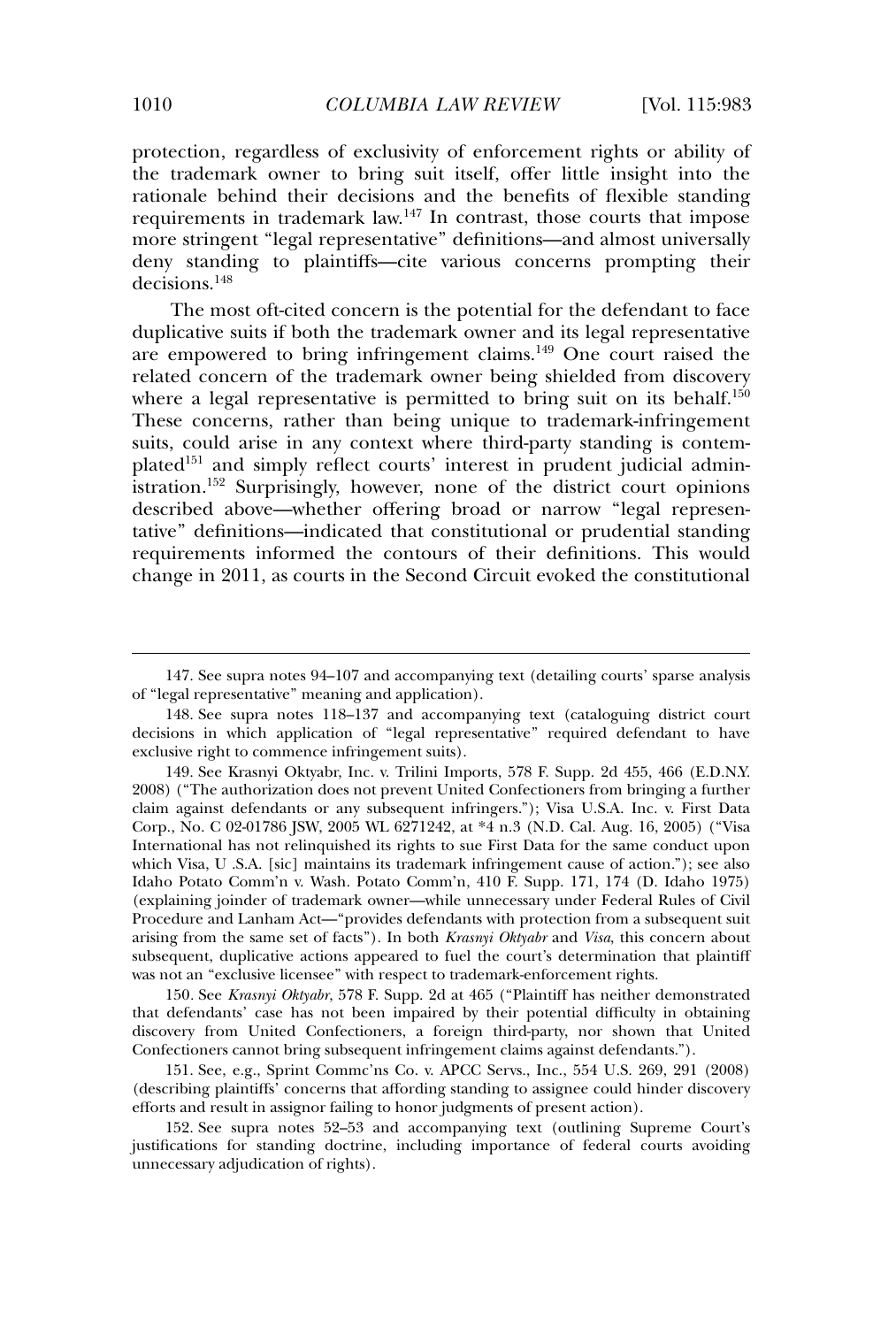and prudential standing considerations in constructing their own "legal representative" requirements.<sup>153</sup>

### B. *Second Circuit's Interpretation of "Legal Representative"*

The first circuit court to address the meaning of "legal representative" did so in *Federal Treasury Enterprise Sojuzplodoimport v. SPI Spirits Ltd.*, a suit resulting from the contested ownership of trademarks related to Stolichnaya vodka.<sup>154</sup> The Second Circuit explained that the Soviet Union had registered a trademark in "Stolichnaya" with the U.S. Patent and Trademark Office in the 1960s.<sup>155</sup> Amidst the collapse of the Soviet Union, Stolichnaya-related marks transferred hands numerous times, with the Russian Federation in the early 2000s—"through manifold legal and bureaucratic maneuvers"—assuming its rights to the Stolichnaya marks once again.<sup>156</sup> Because Russian law bars governmental bodies from conducting business activities, the Russian Federation subsequently chartered the Federal Treasury Enterprise Sojuzplodoimport ("FTE") to exploit the Stolichnaya trademarks on its behalf.<sup>157</sup>

Through FTE's charter and numerous decrees, the Russian Federation conferred rights upon FTE.<sup>158</sup> Without specifically citing the Stolichnaya marks, its charter authorized FTE to use, protect, and restore trademarks associated with Russian-manufactured alcoholic products.<sup>159</sup> Two later orders clarified the nature of FTE's authority.<sup>160</sup> A July 2002 decree authorized the state-chartered entity to "use and dispose (without the right to assign), in accordance with the procedure established by the Ministry of Agriculture, certain listed alcoholic and spirituous marks, including the Stolichnaya Mark." <sup>161</sup> A January 2005 decree, which responded to queries from foreign courts, sought to "confirm[] FTE's right to sue in foreign courts in its own name to protect or recover the Russian[] Federation's rights to trademarks for alcoholic products

<sup>153.</sup> See infra notes 173–175 and accompanying text (noting district court's reliance upon constitutional standing principles); infra notes 185–188 and accompanying text (explaining Second Circuit's invocation of constitutional standing doctrine and injury-infact requirement in particular).

<sup>154. 726</sup> F.3d 62, 67 (2d Cir. 2013), cert. denied, 134 S. Ct. 1291 (2014).

<sup>155.</sup> Id. McCarthy notes, "The connection between product quality and source identifying marks was impressed upon Soviet Union economic planners when they found that when consumer goods were sold without a 'production mark' the quality of the goods tended to decline." 1 McCarthy, supra note 1, § 2:4.

<sup>156</sup>*. Sojuzplodoimport*, 726 F.3d. at 67–68.

<sup>157.</sup> Id. at 68.

<sup>158.</sup> Id.

<sup>159.</sup> Id.

<sup>160.</sup> Id.

<sup>161.</sup> Id. at 69 (quoting July 2002 Decree) (internal quotation marks omitted).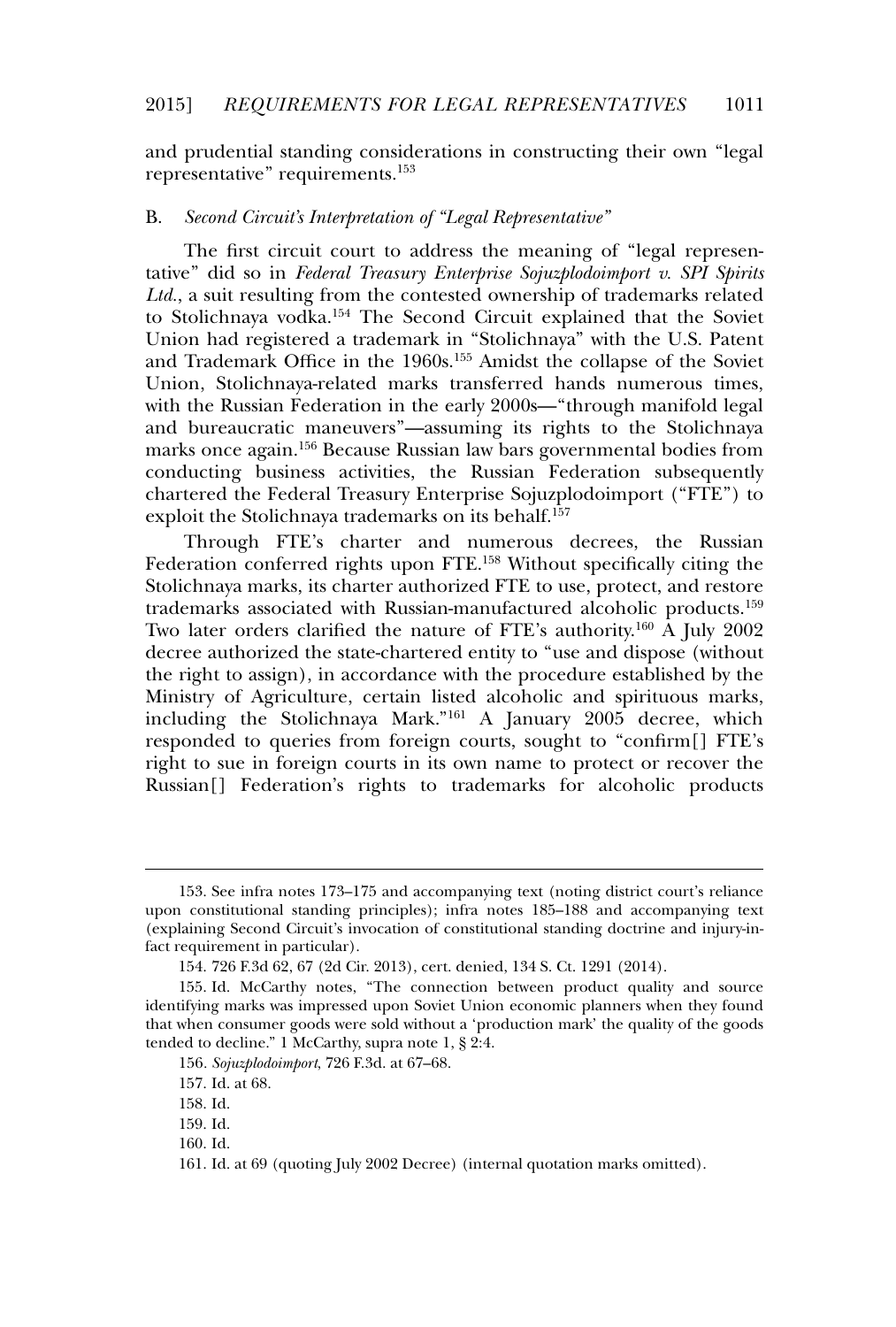[abroad]."<sup>162</sup> It explained that FTE was charged with representing "the interests of the Russian Federation in the courts on matters of recovery and protection of the rights of the Russian Federation to the marks for alcoholic products abroad, and . . . realiz[ing] registration of the rights of the Russian Federation to the mentioned trademarks abroad." 163

In 2004, FTE initiated an infringement suit which, broadly, claimed that the defendants had misappropriated and made unauthorized commercial use of its registered Stolichnaya-related trademarks in the United States.<sup>164</sup> Though both the district court and the Second Circuit issued a number of intervening opinions in the case,<sup>165</sup> it was not until September 2011 that the district court first tackled the question of whether or not FTE had standing to bring trademark-infringement claims on behalf of the Russian Federation as its legal representative.<sup>166</sup>

In deciding whether or not FTE ought to be considered a legal representative, the district court examined the definitions of the term proposed by the parties. Echoing *National Licensing Ass'n*, the defendants argued that "legal representative" "should be limited to the ordinary meaning of the term of one who appears on behalf of a party who is otherwise unable or incapable of doing so." <sup>167</sup> Invoking instead *Idaho Potato Commission*, the plaintiff insisted that a legal representative "should include any legally authorized agent." 168

Adopting the defendant's narrow interpretation of "legal representative," the district court concluded that

a party qualifies as a legal representative under Section 32(1) of the Lanham Act if the party has the authority to appear on behalf of the registrant/owner with respect to the registrant/owner's legal interests *and* the registrant/owner is unable or incapable of representing itself and enforcing its own rights. $169$ 

Explaining that the trademark owner's permission to pursue the litigation was insufficient to render the plaintiff a legal representative, the court stated that "Plaintiff FTE must provide—and yet has failed to do

166. Fed. Treasury Enter. Sojuzplodoimport v. Spirits Int'l B.V., No. 04 CV 08510(GBD), 2011 WL 4005321 (S.D.N.Y. Sept. 1, 2011), aff'd, *Sojuzplodoimport*, 726 F.3d 62, cert. denied, 134 S. Ct. 1291 (2014).

<sup>162.</sup> Id. (alterations in original) (quoting Third Amended Complaint ¶ 140, Fed. Treasury Enter. Sojuzplodoimport v. Spirits Int'l B.V., No. 04 CV 08510(GBD) (S.D.N.Y. Feb. 22, 2011), 2011 WL 1230789) (internal quotation marks omitted).

<sup>163.</sup> Id. (quoting January 2005 Decree) (internal quotation marks omitted).

<sup>164.</sup> Id. at 66, 69.

<sup>165.</sup> Fed. Treasury Enter. Sojuzplodoimport v. Spirits Int'l N.V., 400 F. App'x 611 (2d Cir. 2010); Fed. Treasury Enter. Sojuzplodoimport v. Spirits Int'l N.V., 623 F.3d 61 (2d Cir. 2010); Fed. Treasury Enter. Sojuzplodoimport v. Spirits Int'l N.V., 425 F. Supp. 2d 458 (S.D.N.Y. 2006).

<sup>167.</sup> Id. at \*5.

<sup>168.</sup> Id.

<sup>169.</sup> Id.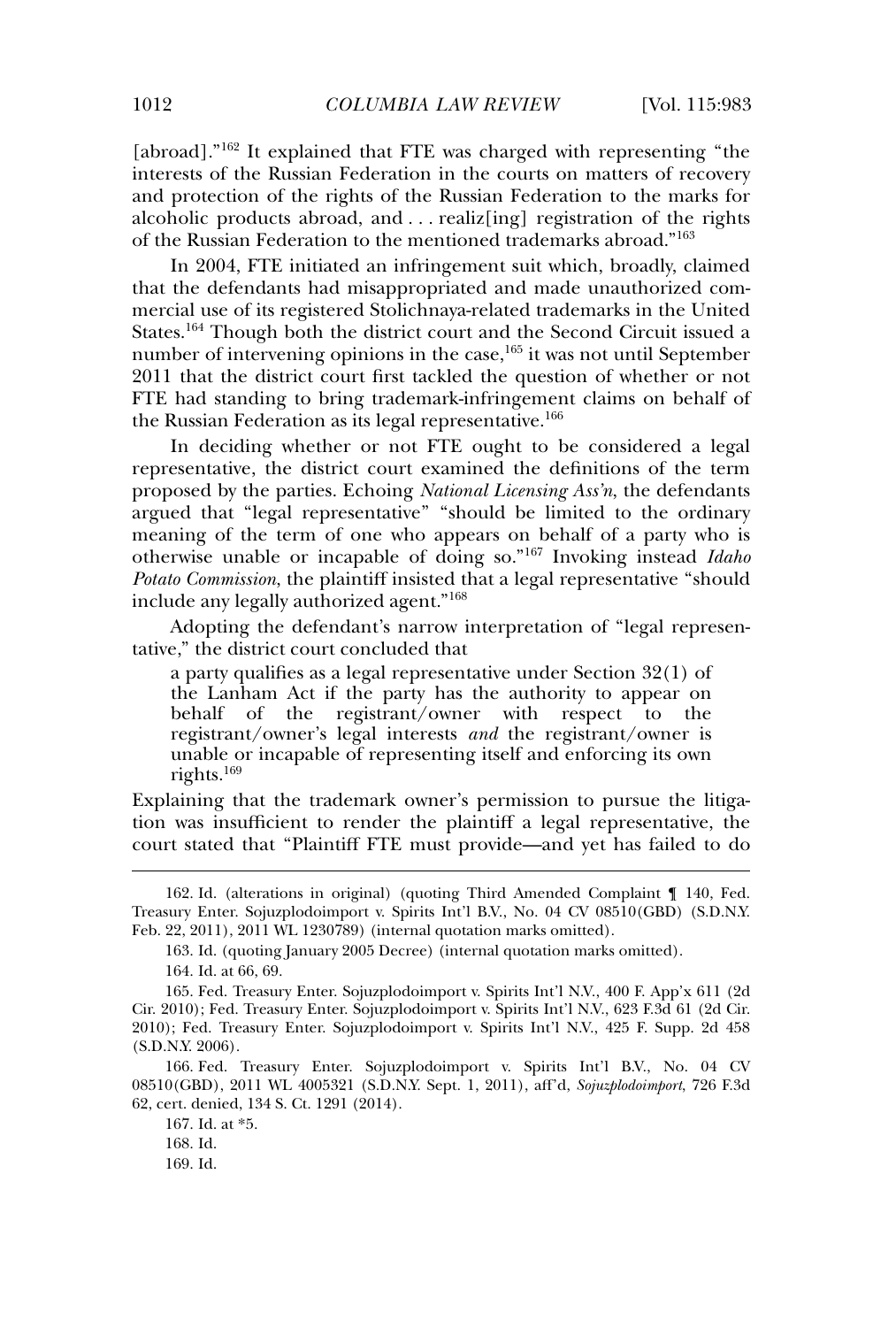so—an explanation of the need for it to pursue this litigation in its own name on behalf of the Russian Federation, which is the real party in interest whose alleged ownership rights are implicated by this action." 170 Being given no reason why the Russian Federation was unable to enforce its own rights, the court held that the plaintiff did not have standing as a legal representative.<sup>171</sup>

In justifying its "legal representative" interpretation, the court borrowed language from *National Licensing Ass'n* and claimed that its narrow "legal representative" definition was nothing more than "the plain and ordinary meaning of the term." <sup>172</sup> The court also justified its decision on constitutional grounds, as adoption of the "broad approach advocated by Plaintiff FTE would render superfluous the well-established legal distinction for standing purposes between an agent or representative and a legal representative." <sup>173</sup> In a footnote, the court explained that "[i]t is well-established law that a legal representative is different from a mere agent," with a simple agency relationship failing to satisfy the injury-in-fact requirement.<sup>174</sup> Citing the Second Circuit's decision in *W.R. Huff Asset Management Co. v. Deloitte & Touche LLP*, the court indicated that satisfaction of the injury-in-fact requirement required that, "at a minimum, 'the plaintiff have legal title to, or a property interest in, the claim.'" 175

In 2013, the Second Circuit affirmed the district court's decision and largely adopted its "legal representative" definition.<sup>176</sup> The Second Circuit explained that, while "the phrase 'legal representative' may refer simply to '[o]ne who stands for or acts on behalf of another," its meaning is often more narrowly tailored, as where "a trustee [is] named to act on behalf of a party who, by law or agreement, is unauthorized to represent his own interests." <sup>177</sup> Grounding its decision in the Lanham Act's text and history, as well as constitutional standing requirements, the Second Circuit presented a narrow construction of "legal representative": "We thus conclude that to serve as a 'legal representative' entitled to bring suit under Section 32(1) on behalf of a trademark holder, a putative plaintiff must demonstrate *both* its legal authority to represent the owner and that the trademark holder is legally incapable of representing itself." 178

176. Fed. Treasury Enter. Sojuzplodoimport v. SPI Spirits Ltd., 726 F.3d 62, 66 (2d Cir. 2013), cert. denied, 134 S. Ct. 1291 (2014).

177. Id. at 80.

<sup>170.</sup> Id.

<sup>171.</sup> Id.

<sup>172.</sup> Id.

<sup>173.</sup> Id.

<sup>174.</sup> Id. at n.13.

<sup>175.</sup> Id. (quoting W.R. Huff Asset Mgmt. Co. v. Deloitte & Touche LLP, 549 F.3d 100, 108 (2d Cir. 2008)).

<sup>178.</sup> Id. at 80–82.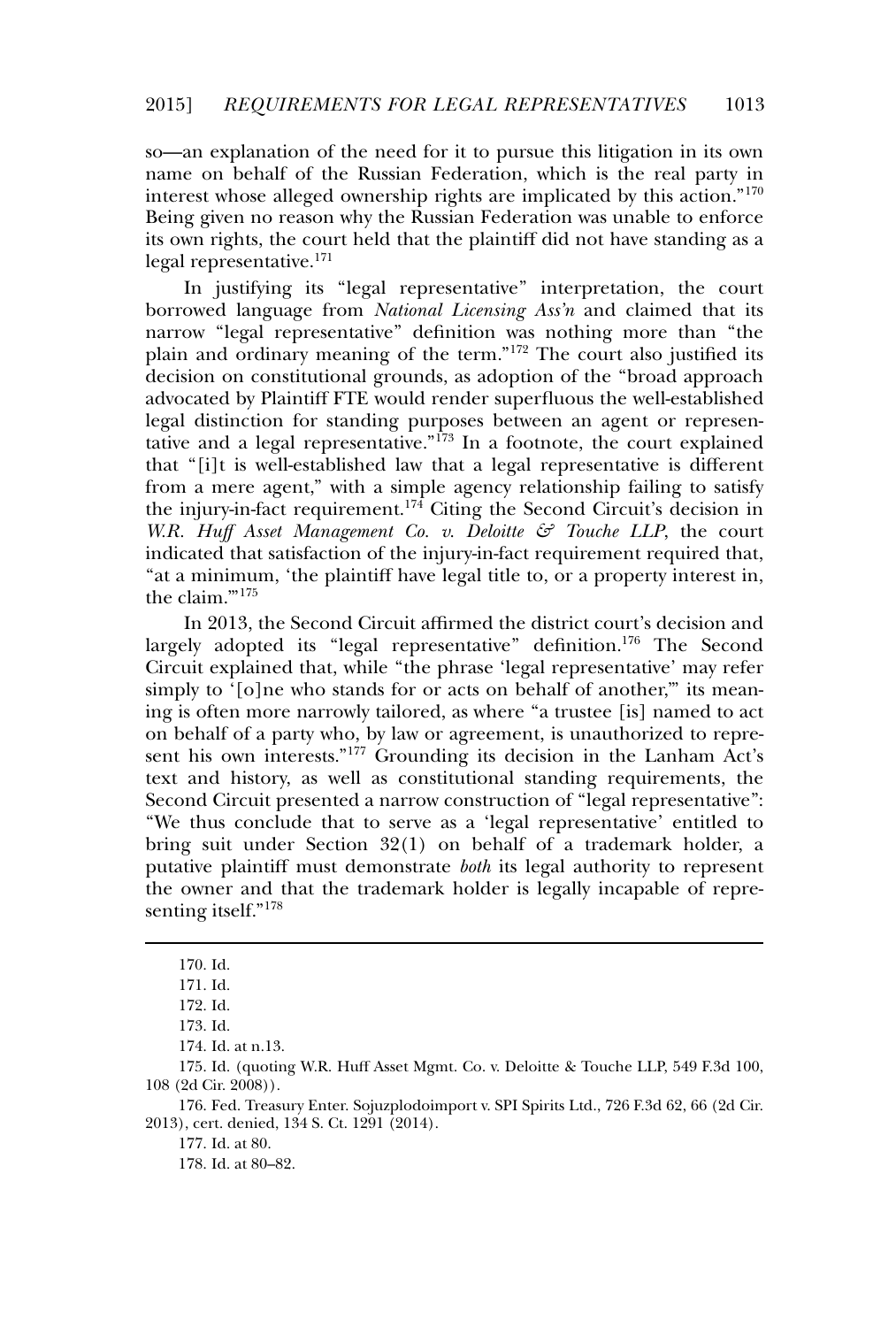The Second Circuit drew support for its narrow "legal representative" definition from the text and structure of the Lanham Act.<sup>179</sup> The court contrasted section 32 of the statute, which empowers "registrant[s]" to bring trademark-infringement suits,<sup>180</sup> with section 43, which affords standing to "*any person* who believes that he or she is likely to be damaged" by a good or service's false description or designation of origin.<sup>181</sup> "To interpret the phrase 'legal representative' broadly would permit both the registrant of the trademark and his putative 'legal representative' to file separate suits against the same defendant for the same infringing act," the court explained.<sup>182</sup> Because this "result ... seems inconsistent with Congress's stated intention to limit standing to the single 'registrant' of the trademark under Section 32(1) as opposed to the broad standing afforded plaintiffs suing under Section 43,"<sup>183</sup> the court determined that only a narrow interpretation would be in accordance with the language and intent of the Act.<sup>184</sup>

Similarly, the Second Circuit concluded that a broad definition, which granted standing to "parties like FTE that have been given rights conferring control over trademarks ultimately owned by others,'" would prompt constitutional concerns.<sup>185</sup> The court's explanation of the constitutional injury-in-fact requirement for standing consisted of two sentences:

In Huff we recognized that, consistent with Supreme Court precedent in *Sprint Communications Co. v. APCC Services,* . . . the "minimum requirement for an injury-in-fact is that the plaintiff have legal title to, or a proprietary interest in, the claim," even if that title was not originally held by the plaintiff but was received through an assignment made by the initial holder of the claim. We also recognized "a few . . . prudential exceptions to the 'injury-in-fact' requirement," . . . and we explained that these "exceptions permit third-party standing where the plaintiff can demonstrate (1) a close relationship to the injured party and (2) a barrier to the injured party's ability to assert its own interests"  $\ldots$ .<sup>186</sup>

182. Id.

184*. Sojuzplodoimport*, 726 F.3d at 80.

185. Id. (quoting Reply Brief for Plaintiffs-Appellants at 1, *Sojuzplodoimport*, 726 F.3d 62 (No. 11–4109–CV), 2012 WL 1573536).

186. Id. at 80–81 (citations omitted) (quoting W.R. Huff Asset Mgmt. Co. v. Deloitte & Touche LLP, 549 F.3d 100, 108–09 (2d Cir. 2008)).

<sup>179.</sup> Id. at 80 ("We must . . . look to the language and purposes of the Lanham Act to construe the phrase 'legal representative' for present purposes.").

<sup>180.</sup> Id. (alteration in original) (quoting 15 U.S.C. § 1127 (2012)) (internal quotation marks omitted).

<sup>181.</sup> Id. (quoting 15 U.S.C. § 1125(a)(1)) (internal quotation mark omitted).

<sup>183.</sup> For additional information about section 43, see supra note 2 (explaining section 43 provides remedy for false advertising and infringement of unregistered trademarks and trade dress); supra note 92 (detailing Supreme Court's determination of who may bring suit for false advertising under section 43).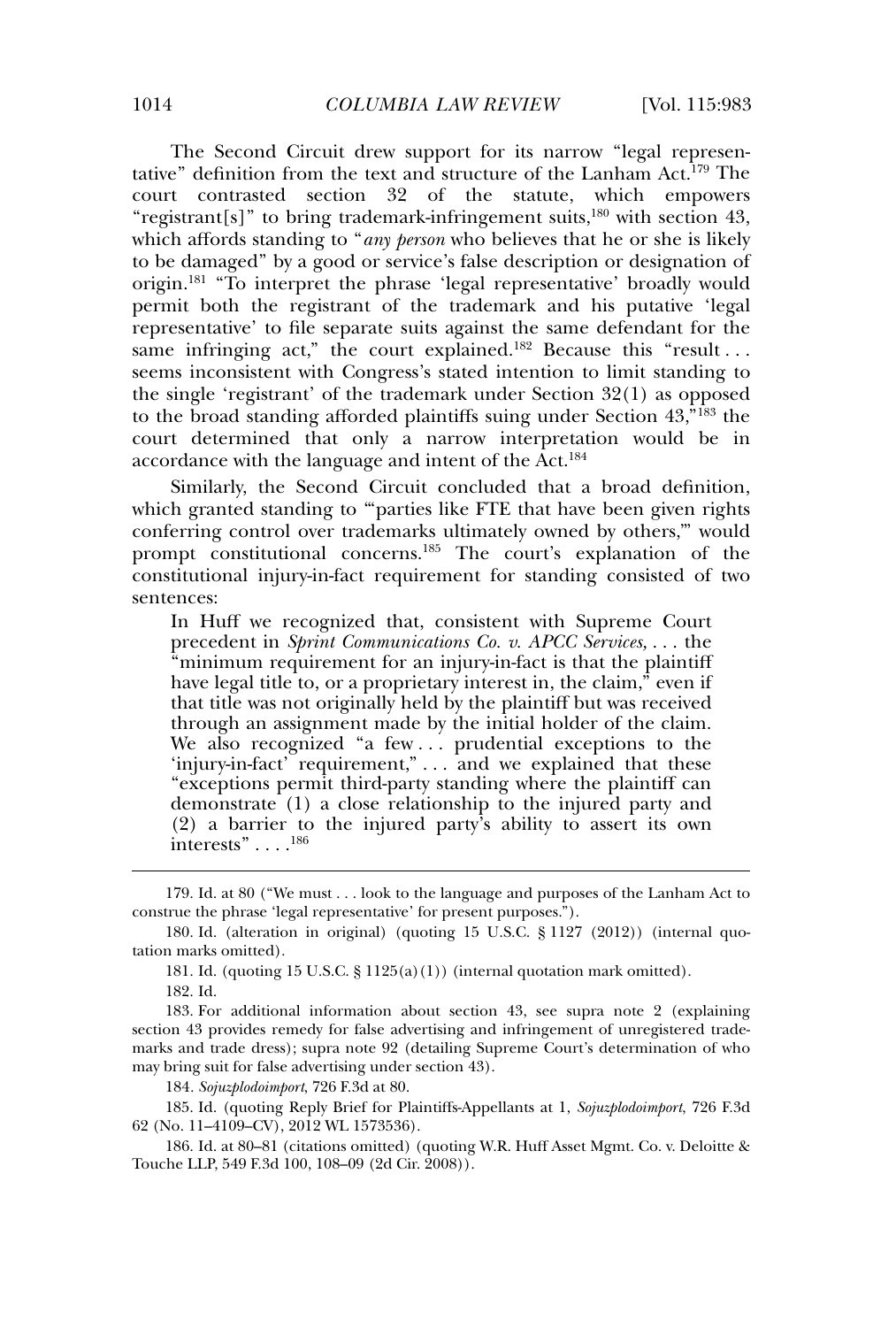According to the Second Circuit, the plaintiff's proposed definition of legal representative "would extend standing to parties whose sole interest in a trademark-infringement action is a contractually-derived right to bring the claim, without owning the claim or having been assigned the claim, even if the actual trademark owner is capable of bringing suit on her own behalf."<sup>187</sup> The requirement of a "trademark holder's legallyrecognized inability to assert a claim for infringement," the court claimed, is thus necessary to "avoid[] a possible conflict with the requirements of Article III." 188

#### C. *Ramifications of the Second Circuit Decision*

1. *Deviation from and Conformity with District Court Definitions.* — In offering this strict definition, the Second Circuit broke with those district courts that found the trademark owner's authorization sufficient for the plaintiff to have standing as a legal representative.<sup>189</sup> The difference in approach is evidenced by the opposite outcomes in *Quokka Sports* and *Sojuzplodoimport*, despite the fact that the Russian Federation's charter and decrees mirror the *Quokka Sports* license agreement in several respects.<sup>190</sup> In each case, for example, written documents conveyed to the plaintiff the right to bring suit—without affording the plaintiff an *exclusive* enforcement right—and established that the trademark owner retained ultimate control over the litigation.<sup>191</sup> The Second Circuit's decision in *Sojuzplodoimport* thus makes clear that a nonexclusive enforcement right, while enough for the *Quokka Sports* district court, is insufficient to grant a licensee standing under its newly crafted definition.

The question is then whether the Second Circuit's definition comports with those lower court decisions requiring legal representatives to be granted exclusive enforcement rights or whether the bar is in fact higher, as *National Licensing Ass'n* proposed.<sup>192</sup> The district courts in *Krasnyi Oktyabr* and *Visa* suggested that a licensee's exclusive enforcement

191. See *Sojuzplodoimport*, 726 F.3d at 69 (explaining decree authorized FTE to use trademarks "'in accordance with the procedure established by the Ministry of Agriculture'" (quoting July 2002 Decree)); *Quokka Sports* Complaint, supra note 112, ¶ 19 ("ACPI and AC 2000 have granted to Quokka the right and authority, *subject to ACPI's and/or AC 2000's prior approval*, to take all necessary actions, including legal action, to prevent any third party from using the Marks as an Internet domain name . . . ." (emphasis added)).

192. See supra notes 125–127 and accompanying text (describing *National Licensing Ass'n* court's determination that even assignment of trademark owner's right to sue for infringement is insufficient to render owner incapable of bringing suit).

<sup>187.</sup> Id. at 81.

<sup>188.</sup> Id.

<sup>189.</sup> See supra notes 94–107 and accompanying text (providing overview of *Idaho Potato Commission*, *Schweitzz Distribution*, and *Pelc* decisions).

<sup>190.</sup> See supra notes 112–114 and accompanying text (describing *Quokka Sports* agreement); supra notes 158–163 and accompanying text (detailing decrees issued by Russian Federation).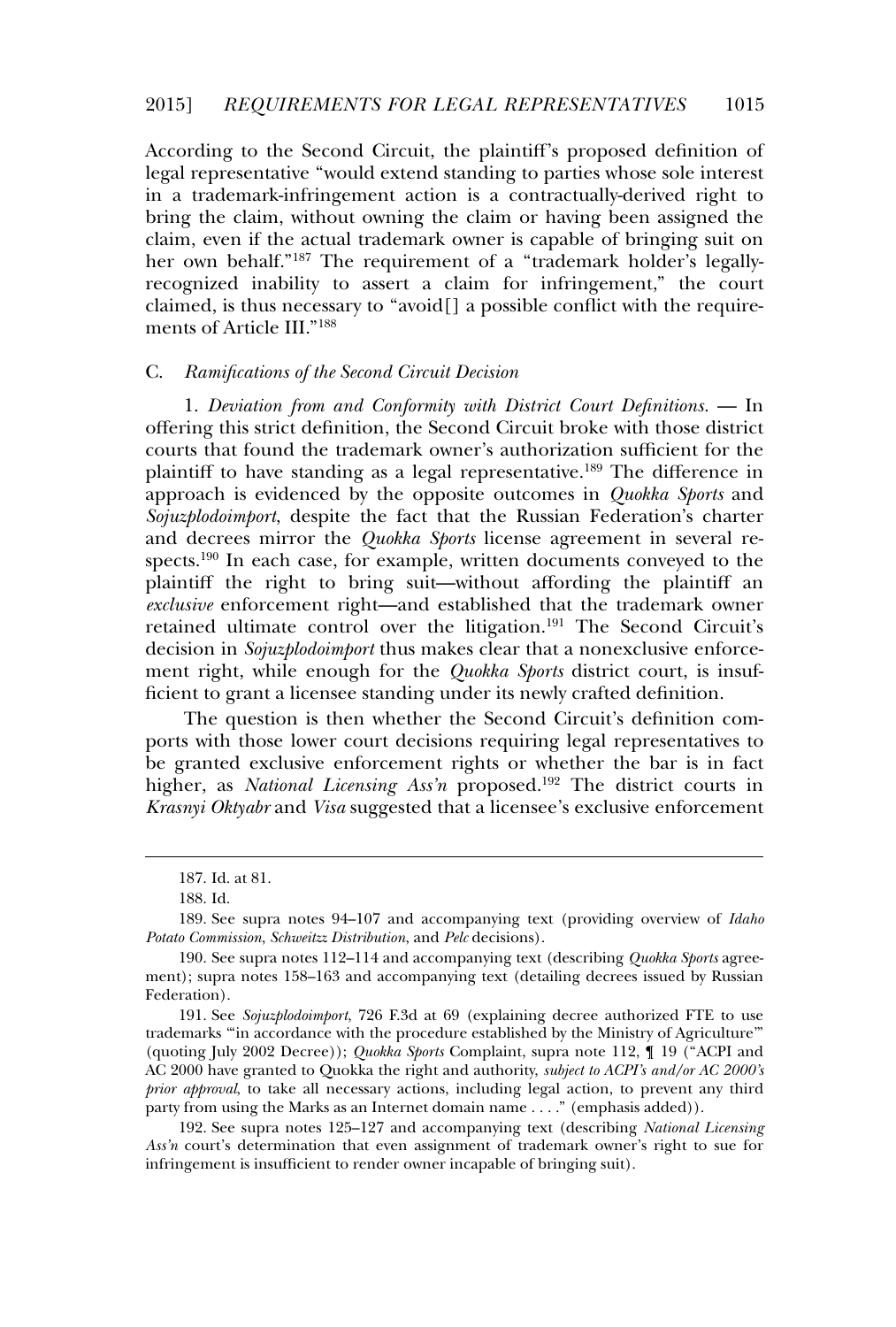right afforded the party standing as a legal representative.<sup>193</sup> In contrast, the *National Licensing Ass'n* court found that even the trademark owner's assignment of the right to sue was insufficient to render the trademark owner incapable of appearing on its own behalf.<sup>194</sup> Although the Second Circuit does not precisely define the legal incapacity required of the trademark owner, its opinion does offer some clues.

Responding to the plaintiff's assertion of a patent-related standing decision as support for a broad "legal representative" definition, the Second Circuit explained that the patent case simply illustrated the principle that "a third party may serve as a 'legal representative,' even where the represented party is physically present, so long as the represented party is somehow disabled from asserting the rights at issue." <sup>195</sup> In support of this proposition, the court cited *Sprint* and construed it as a case in which the Supreme Court granted standing to a party that had a "'contractual obligation' to litigate [the] claim" <sup>196</sup> and had been "assigned title to the claim." <sup>197</sup> The Second Circuit thus equates assignment of enforcement rights to a third party with a trademark owner's inability to assert claims herself. In doing so, the court extends the bounds of "legal representative" beyond the definition imposed by the *National Licensing Ass'n* court and contemplates circumstances in which the trademark owner's inability to bring suit itself is contractually imposed, rather than limited to factors like death, minority, or mental incompetence that lie outside the trademark owner's control.

Even though a license is revocable, and a licensor of enforcement rights could thus regain its right to sue a defendant for infringement, the Second Circuit's opinion suggests that a license may be sufficient to render a trademark owner "legally incapable of representing itself." <sup>198</sup> As noted above, the Second Circuit found that requiring the "trademark holder's legally-recognized inability to assert a claim for infringement" ameliorated the problem of allowing standing to "parties whose sole interest in a trademark-infringement action is a contractually derived right to bring the claim, without owning the claim or having been assigned the claim, even if the actual trademark owner is capable of bringing suit on her own behalf." <sup>199</sup> Accordingly, the court indicates that a party "whose sole interest in a trademark-infringement action is a *contractuallyderived* right to bring the claim"—even where it amounts to less than an

<sup>193.</sup> Krasnyi Oktyabr, Inc. v. Trilini Imports, 578 F. Supp. 2d 455, 466 (E.D.N.Y. 2008); Visa U.S.A. Inc. v. First Data Corp., C 02-01786 JSW, 2005 WL 6271242, at \*4 (N.D. Cal. Aug. 16, 2005).

<sup>194. 361</sup> F. Supp. 2d 1244, 1255 (E.D. Wash. 2004).

<sup>195</sup>*. Sojuzplodoimport*, 726 F.3d at 81.

<sup>196.</sup> Id. (quoting Sprint Commc'ns Co. v. APCC Servs., Inc., 554 U.S. 269, 288 (2008)).

<sup>197.</sup> Id. (emphasis omitted).

<sup>198.</sup> Id. at 82.

<sup>199.</sup> Id. at 81.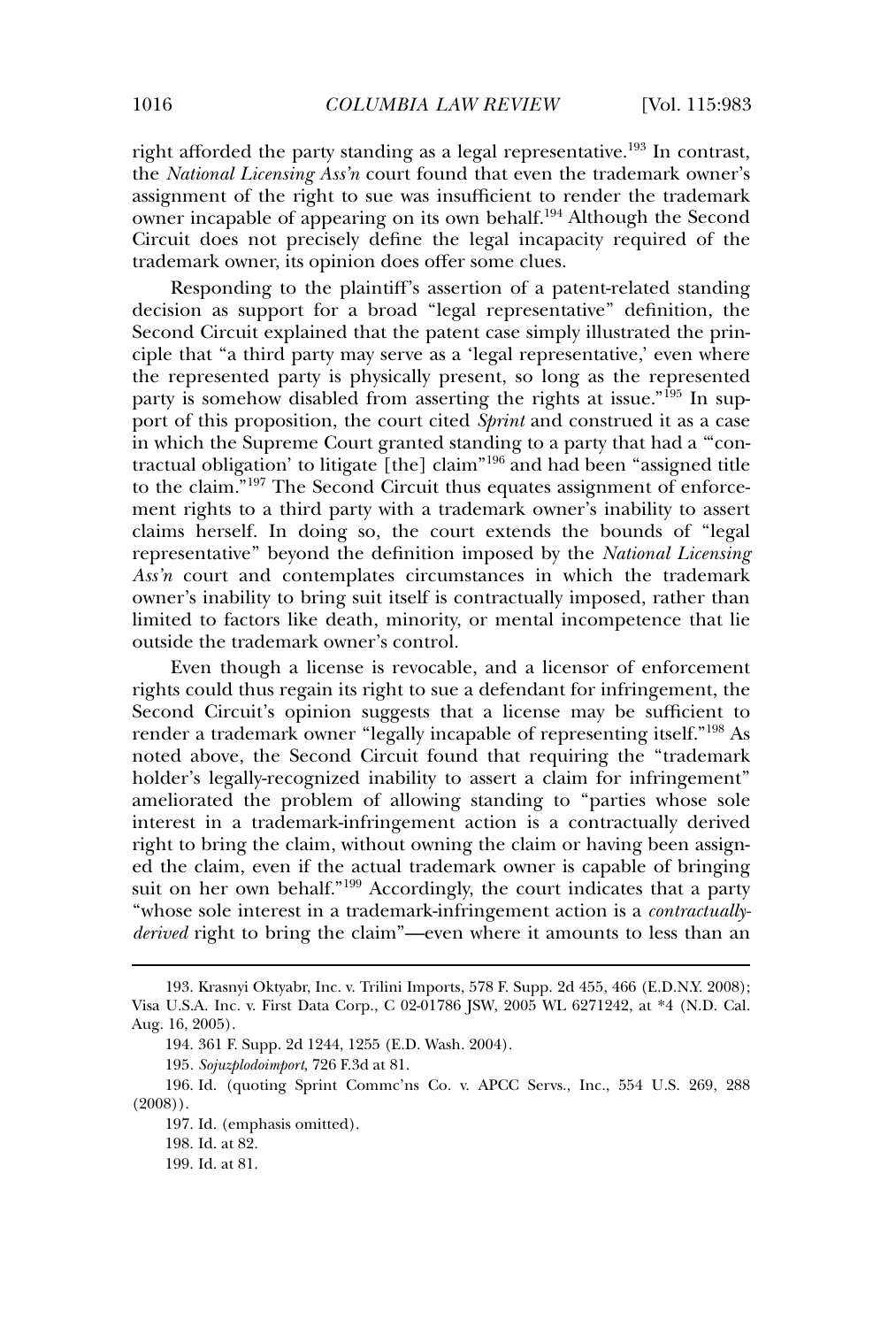assignment, as where a plaintiff is a licensee—is properly permitted standing as long as the trademark owner is unable to bring suit herself.<sup>200</sup> One can infer that the Second Circuit envisions a legal instrument that secures the legal representative's right by simultaneously disabusing the trademark owner of her own enforcement powers—namely, a license agreement that provides a plaintiff the exclusive right to bring suit.

This interpretation of the Second Circuit definition—which is in accordance with *Visa* and *Krasnyi Oktyabr*<sup>201</sup>—is further bolstered by the court's parsing of FTE's Charter and the Russian Federation's decrees that followed. The court explained, albeit in its discussion of the Lanham Act's "assignee" language, that "plaintiffs' complaint does not allege facts plausibly showing that FTE was granted an *exclusive* license to use or enforce the Marks, and none of the relevant documents suggest the Russian Federation's intent to grant such an exclusive license." <sup>202</sup> As support for this assertion, the court indicated that "the complaint does not appear to suggest that FTE could exclude the Russian Federation from using the Marks, since FTE acknowledges that its rights are limited by the Russian Federation's 'ultimate ownership.'"<sup>203</sup> The same reasoning presumably applies to FTE's inability to prevent the Russian Federation from enforcing (rather than merely using) the marks at issue.

2. *An Uncertain Path Forward for Trademark Owners.* — While certain inferences may be drawn from the Second Circuit's opinion, the circumstances in which the court would find a trademark owner legally incapable of bringing suit remain ambiguous. Amplifying this uncertainty for trademark owners and their representatives, just one appellate court has weighed in on the "legal representative" debate at present,  $204$ and there remains substantial room for courts of other circuits to interpret the term broadly.

Given this hodgepodge of case law,<sup>205</sup> a foreign government that wishes to use and enforce its trademarks in the United States must comply with the most demanding of the "legal representative" definitions offered by the courts. Accordingly, a foreign government that

<sup>200.</sup> Id. (emphasis added).

<sup>201.</sup> See Krasnyi Oktyabr, Inc. v. Trilini Imports, 578 F. Supp. 2d 455, 466 (E.D.N.Y. 2008) (indicating plaintiff lacked standing to sue as legal representative because trademark owner's "authorization fails to grant exclusive enforcement rights to plaintiff"); Visa U.S.A. Inc. v. First Data Corp., No. C 02-01786 JSW, 2005 WL 6271242, at \*4 (N.D. Cal. Aug. 16, 2005) (explaining plaintiff "cannot maintain standing to sue as a legal representative because it does not have exclusive enforcement rights to the disputed marks").

<sup>202</sup>*. Sojuzplodoimport*, 726 F.3d at 78.

<sup>203.</sup> Id. (quoting Third Amended Complaint ¶ 136, Fed. Treasury Enter. Sojuzplodoimport v. Spirits Int'l B.V., No. 04 CV 08510(GBD) (S.D.N.Y. Feb. 22, 2011), 2011 WL 1230789).

<sup>204.</sup> See supra note 5 (explaining issue is one of first impression among circuit courts).

<sup>205.</sup> See supra Part II.A–B (surveying interpretations of "legal representative" by district courts and Second Circuit).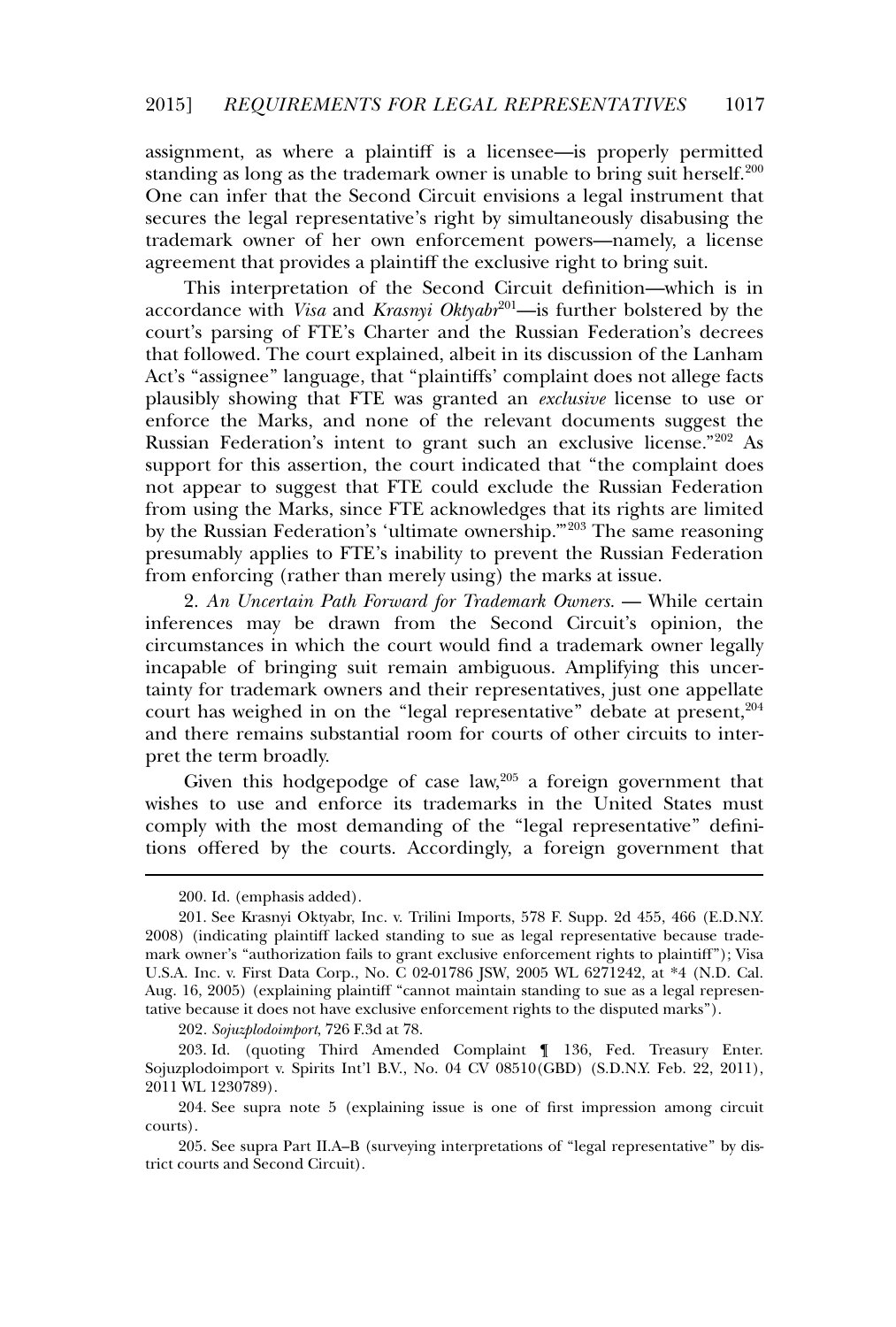wishes to delegate use and enforcement of its trademarks to an entity specifically chartered for that purpose must completely divest itself of the right to sue.<sup>206</sup> Once the legal representative has broadly been granted authority to act on the trademark owner's behalf, the foreign government may be unable to restrain the third party from bringing suit in a particular instance. At present, then, a foreign entity wishing to ensure its enforcement rights in the United States must either accept the burden of appearing in court itself<sup>207</sup> or divest itself of important rights.<sup>208</sup>

The Second Circuit's narrow definition and its resulting determination that FTE lacked standing prompt concerns about international harmonization of our trademark laws and possible retaliation by foreign nations denied rights in the United States.<sup>209</sup> Such retaliation may in-

207. Where a government pools expertise and creates a specialized body to administer and enforce its trademarks, a requirement that the government itself bring suit likely introduces costly inefficiency.

208. Indeed, this is the path that the Russian government chose to take following the Second Circuit's decision. In February 2014, the Russian Federation entered into an assignment agreement with FTE. See Complaint at exh. A, Fed. Treasury Enter. Sojuzplodoimport v. SPI Spirits Ltd., No. 14-cv-0712 (SAS) (S.D.N.Y. Feb. 4, 2014). With this document, the government sought to confirm that FTE "already ha[d] exclusive rights to (i) hold, use and exploit the Trademarks in the U.S.; (ii) enforce its rights in the Trademarks in the U.S.; and (iii) bring suit to recover damages and other relief for past or present infringements or dilutions of the Trademarks in the U.S." Id. Beyond mere clarification of preexisting rights, the Russian Federation, with this instrument, purportedly "sells, conveys, transfers, assigns and sets over its entire right, title and interest in and to the Trademarks in the U.S.," along with the necessary goodwill, and "expressly relinquishes any and all right, title, and interest in and to the Trademarks in the U.S." Id. The agreement similarly provides that the Russian Federation "sells, conveys, transfers, assigns and sets over the right to sue and collect damages for past, present and future infringements, all related preexisting or current legal and equitable claims against third parties." Id.

Subsequently, FTE filed a new lawsuit and claimed that this agreement allowed it standing to sue as an "assign"—rather than a legal representative—of the Russian Federation. Spirits Int'l B.V., No. 14-cv-0712 SAS, 2014 WL 6655861, at \*1 (S.D.N.Y. Nov. 24, 2014). Curiously, even this assignment failed to secure FTE standing in the district court. Id. at \*13. The district court, noting "the murkiness of Russian law regarding these questions of first impression"—acknowledging its decision was "undoubtedly a close call," and expressly inviting de novo appellate review—found that FTE failed to qualify as an "assign" for purposes of the Lanham Act and dismissed the case for lack of subject matter jurisdiction. Id. at \*6, \*12–\*13.

209. See Robert C. Bird & Elizabeth Brown, The Protection of Well-Known Foreign Marks in the United States: Potential Global Responses to Domestic Ambivalence, 38 N.C. J. Int'l L. & Com. Reg. 1, 25 (2012) ("Foreign governments might not sit idly by if wellknown marks from their countries do not receive full protection in the United States."); Lee Ann W. Lockridge, Honoring International Obligations in U.S. Trademark Law: How

<sup>206.</sup> Such a divestiture of rights would thus bring a legal representative in line with the strict requirements imposed by the *National Licensing Ass'n*, *Visa*, *Krasnyi Oktyabr*, and *Sojuzplodoimport* courts, though these courts may nonetheless differ in how they define those circumstances in which the trademark owner has adequately deprived itself of the right to bring suit. See supra Part II.C.1 (comparing and contrasting cases in which courts required trademark owner be unable to sue itself).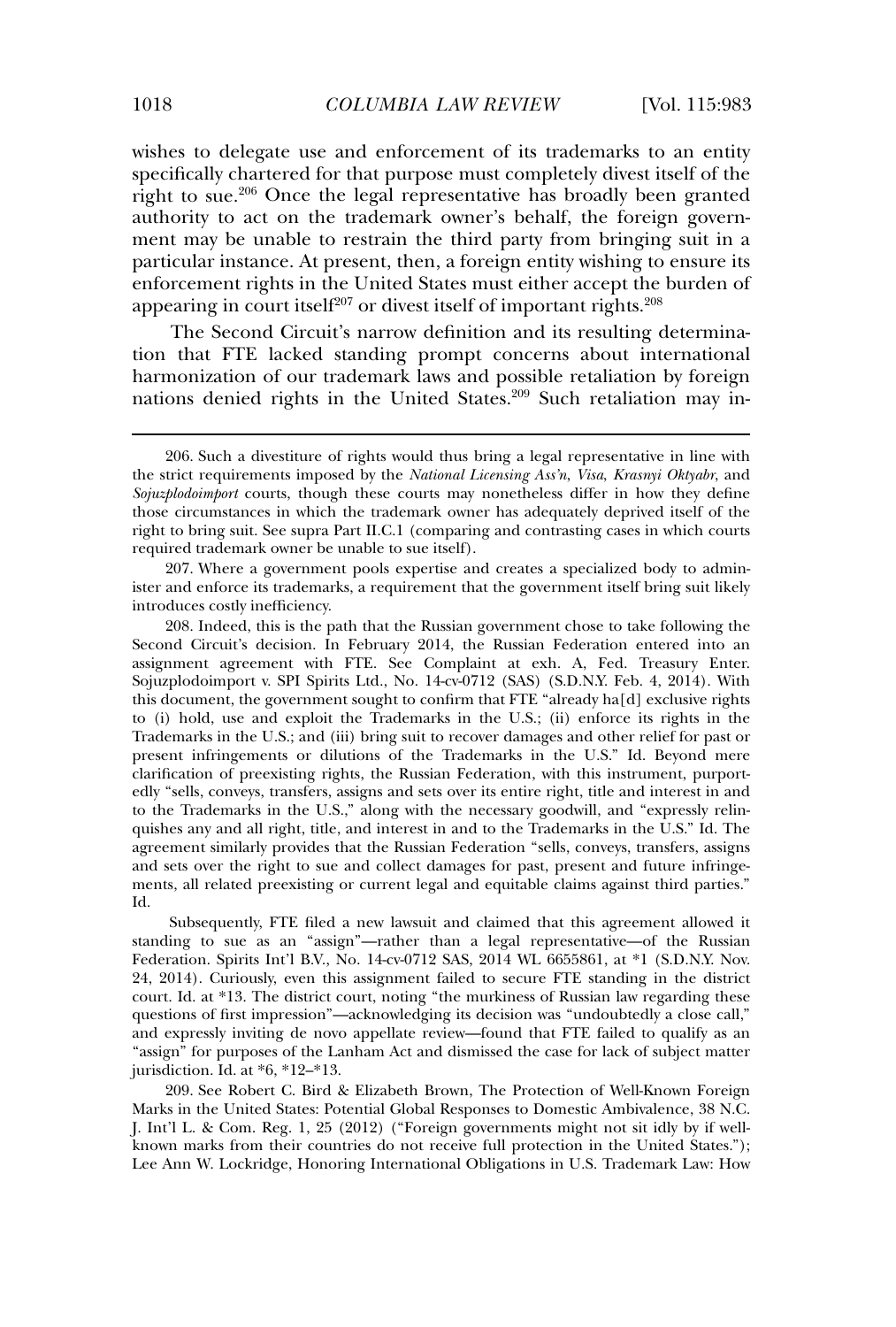clude adjudications before the World Trade Organization; weak or nonexistent enforcement of trademarks owned by American individuals, companies, or states in foreign jurisdictions; and foreign laws that diminish the protection of such marks. $210$ 

Given the ramifications of restricting third-party standing in trademark cases, a determination of which version of "legal representative" best comports with the trademark law's text and history, constitutional standing doctrine, and international treaties is deserving of greater attention from the legal community. As it stands, both foreign and domestic entities wishing to delegate enforcement of trademark rights to third parties, whether for purposes of convenience or necessity, confront significant uncertainty in the legal relationship that must be in place prior to initiating suit.

### III. GROUNDING "LEGAL REPRESENTATIVES" IN TEXT AND HISTORY

Although the Second Circuit concluded that constitutional standing rules and the Lanham Act demand a narrow interpretation of "legal representative," Parts III.A and III.B argue that this interpretation is not the obvious product of either the Lanham Act's text and history or the Supreme Court's standing doctrine, respectively. Part III.C recommends that, in keeping with the Lanham Act framers' concerns for reciprocity of trademark protections abroad and for consumer welfare, a broad reading of the term may in fact be most faithful to the legislature's original intent.

#### A. *Drawing Definition from the Lanham Act's Text and Purpose*

As the Tenth Circuit noted in *Security Insurance Co. v. White*, "It is the general rule that the term 'legal representative' has no fixed and unyielding meaning in law . . . ." <sup>211</sup> Given this elasticity, its definition for purposes of section 32 is properly informed by the history and text of the Lanham Act, as well as the constitutional standing principles articulated by the Supreme Court.

The Supreme Court has explained that a "fundamental canon of statutory construction [is] that the words of a statute must be read in their context and with a view to their place in the overall statutory

the Lanham Act Protects Well-Known Foreign Marks (and Why the Second Circuit Was Wrong), 84 St. John's L. Rev. 1347, 1348–49 (2010) (explaining, where foreign companies expanding into U.S. market are not assured protection of marks, "foreign support for enforcement of [protections for well-known marks] may wane," and "[d]ecreased international enforcement . . . would be very costly for U.S. businesses").

<sup>210.</sup> See Bird & Brown, supra note 209, at 25–37 (explaining "responses by nations affected by weak U.S. trademark protection may not simply be limited to formal adjudicative procedures before the WTO" but may also encompass "local actions that threaten the economic well-being of global U.S. firms").

<sup>211. 236</sup> F.2d 215, 219 (10th Cir. 1956).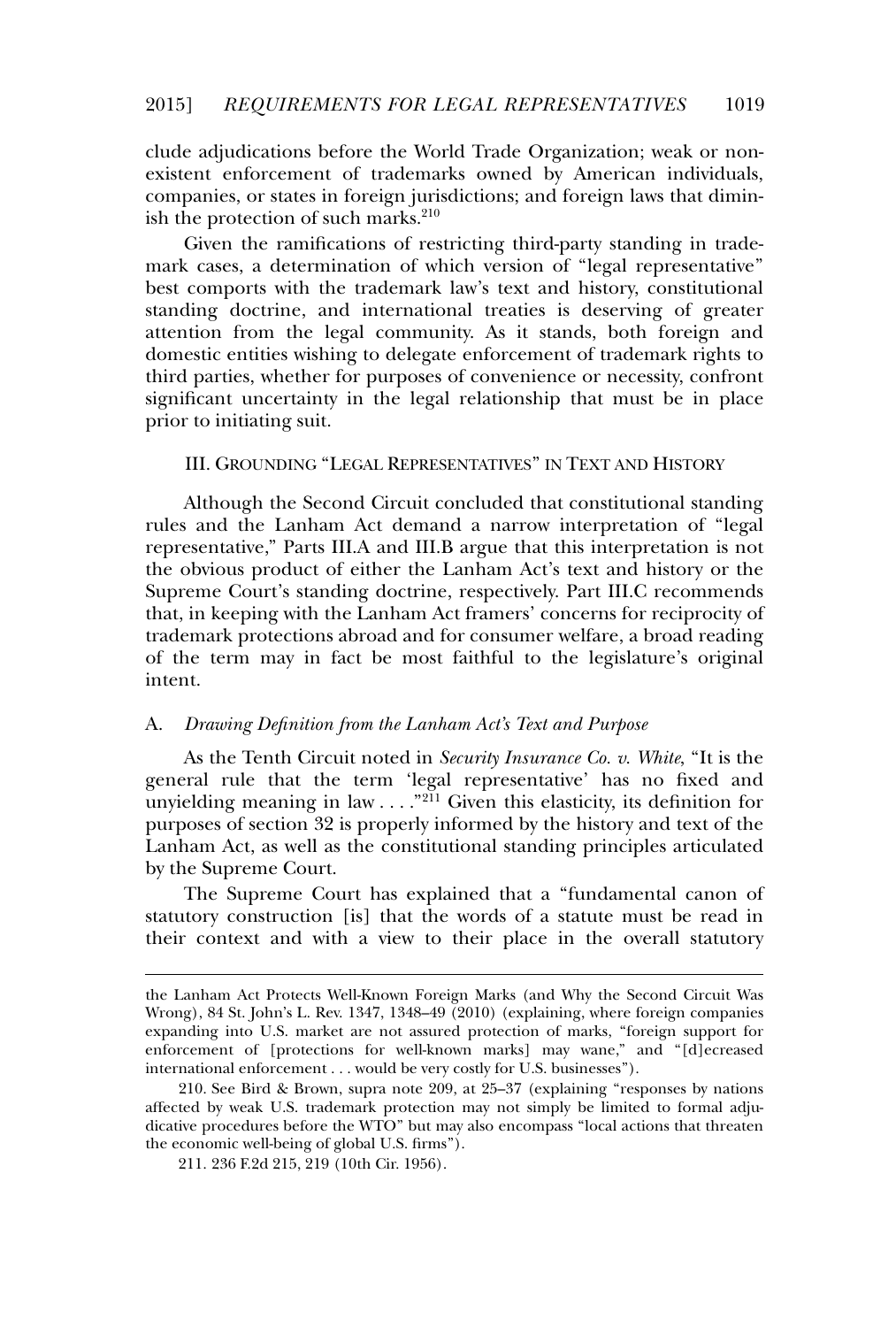scheme." <sup>212</sup> In keeping with this canon, the Second Circuit in *Sojuzplodoimport* relied on the distinctions between section 32 and section 43's standing provisions to interpret the meaning of "legal representative" in the former.<sup>213</sup> The court's requirement that the trademark owner be unable to bring suit flowed from its conclusion that a contrary result would be "inconsistent with Congress's stated intention to limit standing to the single 'registrant' of the trademark under section 32(1) as opposed to the broad standing afforded plaintiffs suing under section 43." 214

This conclusion, however, does not inevitably result from the differences between the two standing provisions. Section 43's standing provision contemplates suits by "any persons" as standing in this section is defined by the injured parties, who may be numerous.<sup>215</sup> In contrast, section 32 defines standing in terms of the procedural rights and remedies which spring from the trademark owner's (singular) registration of a trademark.<sup>216</sup> Whether narrowly or broadly defined, a legal representative seems to comfortably fit among those parties explicitly provided standing by the Lanham Act since a legal representative, predecessor, successor, and assignee each, through their particular grants of authority or ownership, use and enforce the rights afforded by the trademark's registration.<sup>217</sup> Furthermore, the inclusion of "successors" as parties who may bring suit seems somewhat contrary to the idea that a "legal representative" definition must be so restricted as to allow stand-

214. Id.

216. 15 U.S.C. § 1114(1) (providing violators "shall be liable in a civil action by the registrant for the remedies hereinafter provided").

217. A party's ability to sue for infringement under section 32 of the Lanham Act, as well as the availability of statutory and treble damages outlined in section 35, is predicated upon the trademark's federal registration. See id. (providing cause of action to registrant for infringement of registered mark); id.  $\S 1117(a)–(b)$  (outlining damages available for "violation of any right of the registrant of a mark registered in the Patent and Trademark Office"). By definition, then, any plaintiff bringing a claim under section 32—whether the mark's original registrant, an assignee, or a legal representative—does so on the basis of the mark's registration.

<sup>212.</sup> Davis v. Mich. Dep't of Treasury, 489 U.S. 803, 809 (1989).

<sup>213.</sup> Fed. Treasury Enter. Sojuzplodoimport v. SPI Spirits Ltd., 726 F.3d 62, 80 (2d Cir. 2013), cert. denied, 134 S. Ct. 1291 (2014) (explaining "only registrants—as statutorily defined—have 'statutory standing' to bring an action under Section 32(1)" while "Section 43 of the Act . . . allows suits 'by *any person* who believes that he or she is or is likely to be damaged' by the defendant's actions").

<sup>215. 15</sup> U.S.C.  $\S 1125(a)(1)$  (2012) (providing violators "shall be liable in a civil action by any person who believes that he or she is or is likely to be damaged by such act"). Although the Second Circuit has limited section 43(a) standing to "parties with a reasonable commercial interest to protect" rather than mere consumers, Waldman Publ'g Corp. v. Landoll, Inc., 43 F.3d 775, 784 n.6 (2d Cir. 1994), courts have broadly permitted "a plaintiff [to] assert a claim under section 43(a) not only for the infringement of registered marks . . . but also for the infringement of unregistered marks, including source-identifying trade dress; for false advertising and product disparagement; and, on occasion, for the vindication of moral rights," Blair & Cotter, supra note 145, at 1378.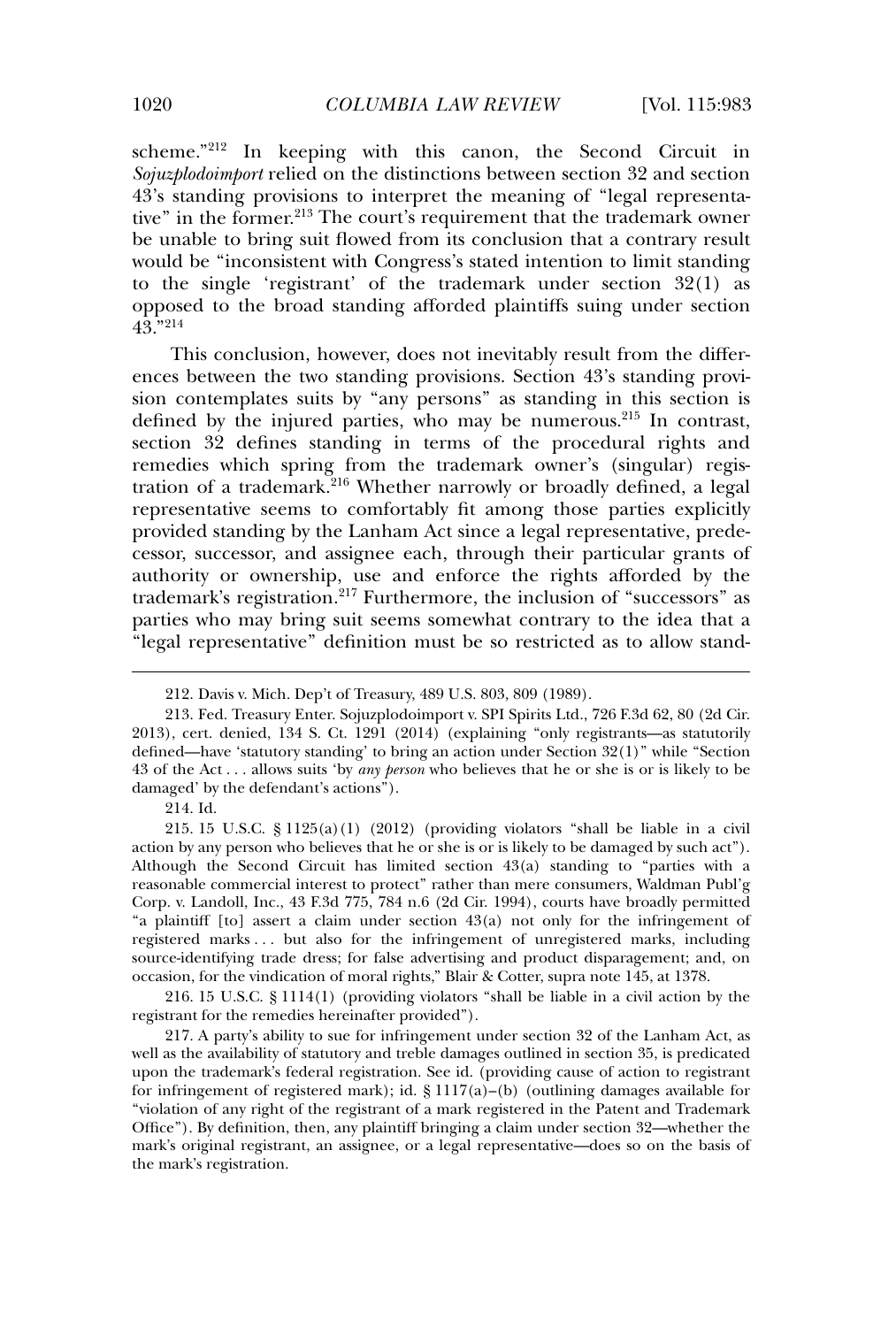ing to only one party at a time. Though "successors" may refer to a succession of individuals or companies, the term may also denote multiple parties who have contemporaneously succeeded the original rightsholder.<sup>218</sup>

Relatedly, the Second Circuit suggested that historical interpretation of the terms "registrant" and "legal representative" require a narrow reading of the latter. Specifically, the court explained that "concern for international comity does not . . . counsel the judicial creation of an exception to the Lanham's Acts express requirements as *consistently con*strued over time."<sup>219</sup> The history of cases interpreting "legal representative" in divergent ways, however, seems to belie the court's assertion of consistent interpretation of that term,<sup>220</sup> and "registrant" fares no better. In *National Licensing Ass'n*, the court in fact catalogued cases in which exclusive licensees had been permitted standing to sue as "assignees" because the licenses, according to the courts, amounted to de facto assignments.<sup>221</sup> Though the *National Licensing Ass'n* court and respected legal minds have bemoaned these cases as the "exceptions that prove the rule," <sup>222</sup> these decisions nonetheless call into question the *National Licensing Ass'n* court's assertion—echoed by the Second Circuit—that "registrant" bears a "historically restrictive"<sup>223</sup> and consistent interpretation.

## B. *Properly Placing "Legal Representatives" in Standing Doctrine*

Declaring it a "cardinal rule" of statutory construction, the Supreme Court has explained that "where an otherwise acceptable construction of a statute would raise serious constitutional problems, the Court will construe the statute to avoid such problems unless such construction is plainly contrary to the intent of Congress." <sup>224</sup> In accordance with this principle, the Second Circuit purported to shape its "legal represen-

<sup>218.</sup> See, e.g., Miller v. Glenn Miller Prods., 318 F. Supp. 2d 923, 938 (C.D. Cal. 2004) (describing plaintiffs as contemporary—rather than successive—"successors to their mother," owner of trademark at issue).

<sup>219</sup>*. Sojuzplodoimport*, 726 F.3d at 82 (emphasis added).

<sup>220.</sup> See supra Part II.A (describing wide range of "legal representative" requirements imposed by district courts prior to *Sojuzplodoimport*).

<sup>221.</sup> Nat'l Licensing Ass'n v. Inland Joseph Fruit Co., 361 F. Supp. 2d 1244, 1254 (E.D. Wash. 2004) (citing appellate and district court cases in which courts found "exclusive licensee has standing to sue under § 32 where the agreement grants to an exclusive licensee a property interest in the trademark, or rights that amount to those of an assignee").

<sup>222. 6</sup> McCarthy, supra note 1, § 32:3 ("No amount of judicial interpretation or manipulation of words can turn an exclusive licensee into an assignee . . . . I believe that the minority view cases which allow an exclusive licensee to sue because it is 'almost like' or 'tantamount to' an assignee are not following the statute.").

<sup>223</sup>*. Nat'l Licensing Ass'n*, 361 F. Supp. 2d at 1255.

<sup>224.</sup> Edward J. DeBartolo Corp. v. Fla. Gulf Coast Bldg. & Constr. Trades Council, 485 U.S. 568, 575 (1988).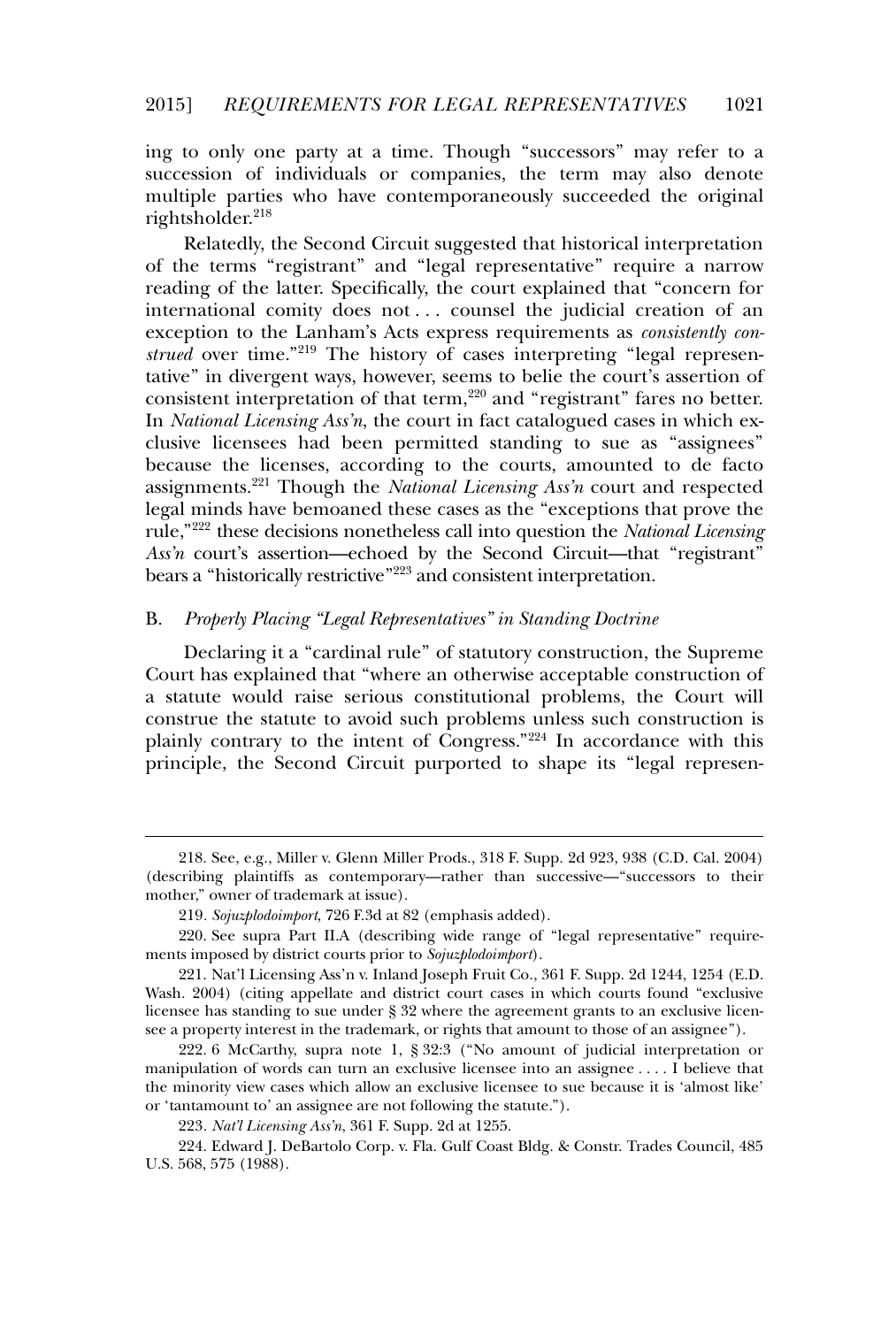tative" definition so as to avoid Article III conflicts.<sup>225</sup> An important question, then, is whether or not a broad definition of "legal representative" indeed conflicts with the injury-in-fact requirement articulated in Lujan and invoked by the Second Circuit.<sup>226</sup>

In *Sojuzplodoimport*, the Second Circuit explained that its *Huff* decision had "recognized a few . . . prudential exceptions to the 'injury-infact' requirement" which "permit third-party standing where the plaintiff can demonstrate (1) a close relationship to the injured party and (2) a barrier to the injured party's ability to assert its own interests." <sup>227</sup> The *Huff* court had explained, "[C]ourts historically have permitted '[t]rustees [to] bring suits to benefit their trusts; guardians ad litem [to] bring suits to benefit their wards; receivers [to] bring suit to benefit their receiverships; assignees in bankruptcy [to] bring suit to benefit bankrupt estates; [and] executors [to] bring suit to benefit testator estates.'" <sup>228</sup> The Second Circuit determined that its "legal representative" definition, to avoid conflict with the injury-in-fact requirement, must therefore require that the trademark owner be legally incapable of asserting an infringement claim itself.<sup>229</sup>

This explanation of the Supreme Court's standing doctrine, however, appears to depart somewhat from the Supreme Court's own decisions. As explained in Part I, the Supreme Court has defined the injury-in-fact requirement as a constitutional or an "Article III" requirement for standing.<sup>230</sup> In contrast, the prohibition against thirdparty standing constitutes a *prudential* rule, subject to exceptions and abrogation by Congress. $231$  The criteria of close relationship and hindrance, articulated by the Second Circuit in *Huff* and *Sojuzplodoimport*, in fact define situations in which the Supreme Court has found an exception to the prudential prohibition on third-party standing—not exceptions to the injury-in-fact requirement.<sup>232</sup> In conflating the injury-in-fact requirement with the prudential rule barring third-party standing, the

- 229*. Sojuzplodoimport*, 726 F.3d at 81.
- 230. Lujan v. Defenders of Wildlife, 504 U.S. 555, 560–61 (1992).
- 231. Warth v. Seldin, 422 U.S. 490, 499–501 (1975).

232. See supra notes 75–81 and accompanying text (describing exceptions to prudential rule against third-party standing where closeness and hindrance found).

<sup>225.</sup> See Fed. Treasury Enter. Sojuzplodoimport v. SPI Spirits Ltd., 726 F.3d 62, 81 (2d Cir. 2013), cert. denied, 134 S. Ct. 1291 (2014) ("To ensure that our construction of the term 'legal representative' avoids a possible conflict with the requirements of Article III, we read it as requiring the trademark holder's legally-recognized inability to assert a claim for infringement.").

<sup>226.</sup> See id. at 80 ("It is well established that a party must demonstrate 'injury-in-fact' to have constitutional standing and that such injury must be particular to the claim raised and the relief sought." (citation omitted)).

<sup>227.</sup> Id. at 81 (quoting W.R. Huff Asset Mgmt. Co. v. Deloitte & Touche LLP, 549 F.3d 100, 109 (2d Cir. 2008)) (internal quotation marks omitted).

<sup>228</sup>*. Huff*, 549 F.3d at 109–10 (quoting Sprint Commc'ns Co. v. APCC Servs., Inc., 554 U.S. 269, 287–88 (2008)).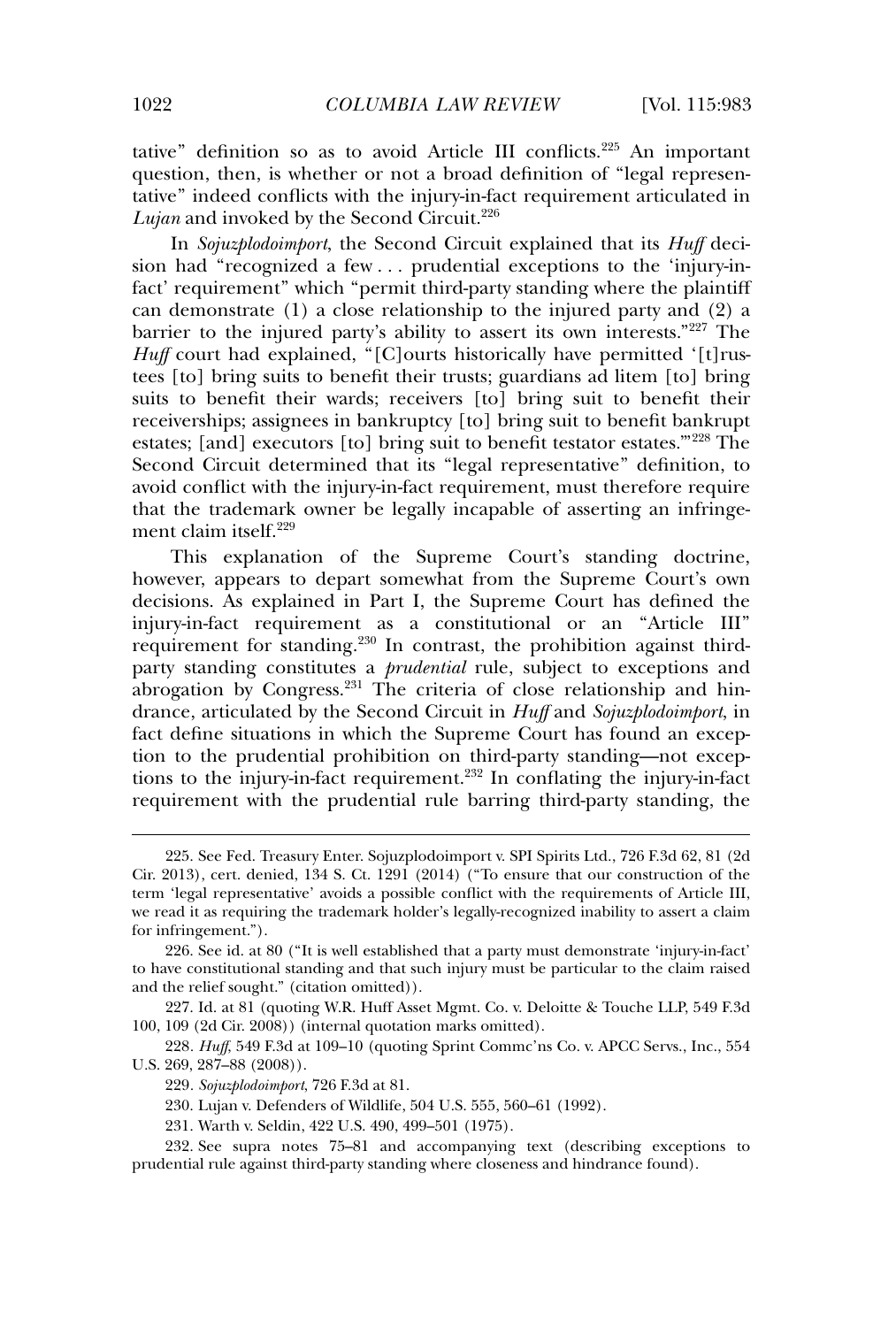Second Circuit appears to have effectively made mandatory the exceptions to a prudential requirement.<sup>233</sup>

For the sake of determining who may bring suit as a legal representative, it may be helpful to parse the Article III and prudential standing requirements separately. The Supreme Court in *Sprint* explained that trustees, guardians, receivers, assignees, and executors had Article III standing because they had been historically permitted to bring suit.<sup>234</sup> Although some courts have construed an exclusive licensee as an "assignee," <sup>235</sup> on its face a mere agent or licensee seems to fall outside the list of parties historically granted Article III standing, regardless of injury asserted. Accordingly, it seems necessary for a party purporting to be a legal representative to *personally* suffer an injury in fact to have standing. Especially where the legal representative has been afforded the exclusive right to use the mark, an injury to the legal representative that is causally related to the alleged infringement and particular to the party is easily envisioned.<sup>236</sup>

The question then becomes whether or not a legal representative, having sustained an injury, can assert the rights of the trademark owner in light of the Court's prudential rule against bringing claims on behalf of a third party. The Second Circuit's definition of "legal representative"

234. See 554 U.S. 269, 274, 285, 287–88 (2008) (explaining "history and tradition offer a meaningful guide to the types of cases that Article III empowers federal courts to consider" and "historical tradition of suits by assignees, including assignees for collection" existed).

<sup>233.</sup> The district court in *In re Vivendi Universal, S.A. Securities Litigation* proposed that, in *Huff*, the "Court of Appeals was not using the word 'prudential' as it is frequently used to distinguish the 'judicially self-imposed limits on the exercise of federal jurisdiction' from the constitutional limits that cannot be abrogated by Congress." 605 F. Supp. 2d 570, 576 (S.D.N.Y. 2009) (quoting United Food & Commercial Workers Union Local v. Brown Grp.*,* 517 U.S. 544, 551 (1996)). Instead, the district court explained, the Second Circuit sought to define characteristics which permitted Article III standing to "certain plaintiffs . . . despite not having personally suffered an injury-in-fact." Id. at 576–77. Assuming the district court correctly interprets *Huff*, the Second Circuit's reliance on these exceptions to inform its "legal representative" definition in *Sojuzplodoimport* nonetheless poses difficulty.

<sup>235.</sup> See Ultrapure Sys., Inc. v. Ham-Let Grp., 921 F. Supp. 659, 665–66 (N.D. Cal. 1996) (concluding, where contract gave licensee exclusive use of trademarks and did not restrict licensee's ability to enforce marks, "exclusive licensee[] does have a property interest in the trademark and qualifies as an assignee or successor of the registrant"); Etri, Inc. v. Nippon Miniature Bearing Corp., No. 85 C 615, 1989 WL 99575, at \*3 (N.D. Ill. Aug. 18, 1989) (granting plaintiff standing as "assignee" of mark where agreement provided exclusive right to use mark, as well as right to enforce contractual rights).

<sup>236.</sup> In *Quokka Sports, Inc. v. Cup International Ltd.*, for example, the plaintiff claimed that the defendant's trademark infringement impaired the value of the marks. 99 F. Supp. 2d 1105, 1115 (N.D. Cal. 1999). The plaintiff also claimed harm stemming from "diversion of traffic away from [its] official website," which employed the licensed trademarks. Id. This latter injury, which is particular to the plaintiff and prompted by the defendants' alleged infringement, would seem to satisfy the requirement that a legal representative sustain an injury in fact.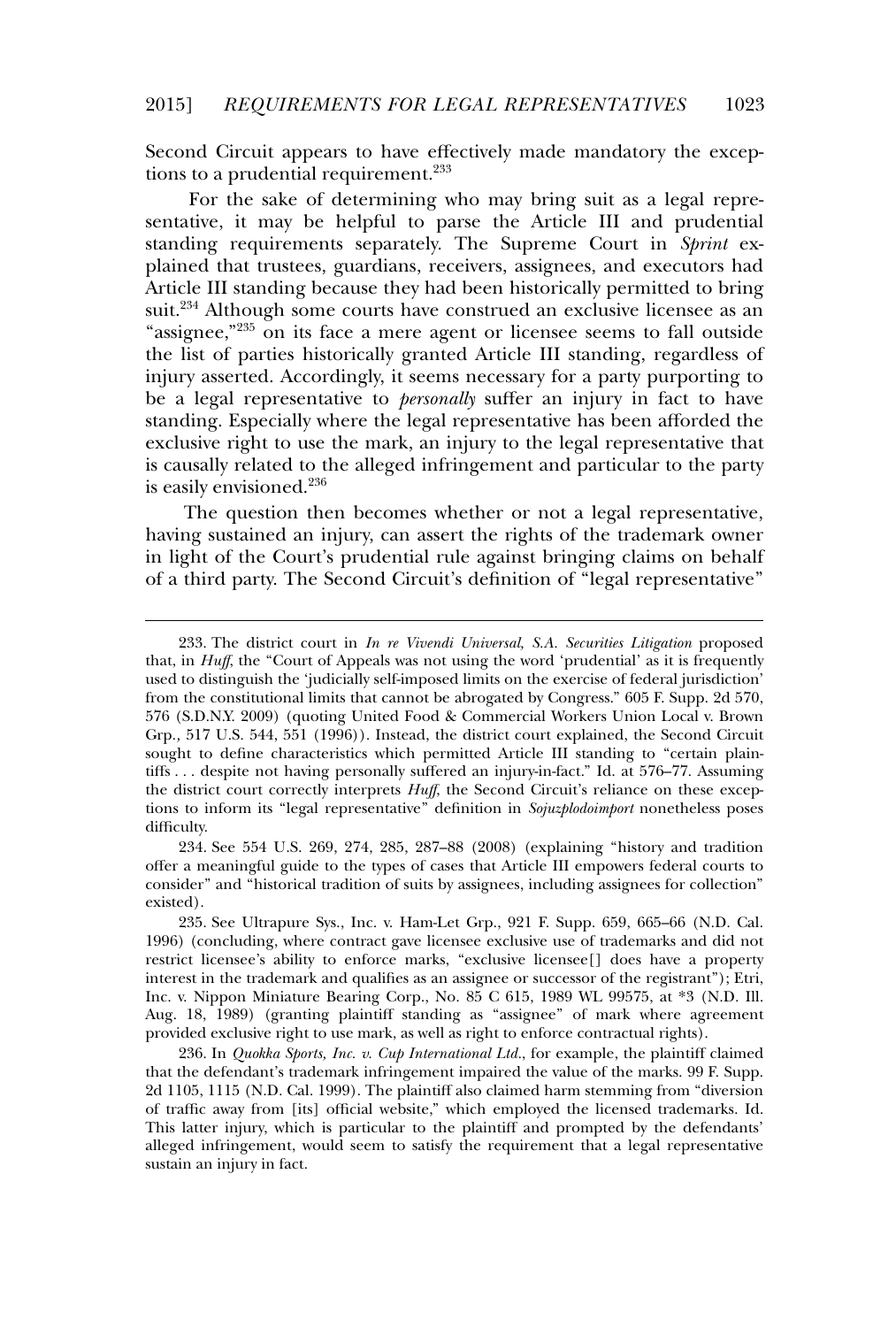suggests that, in order to demonstrate hindrance sufficient to justify third-party standing, the trademark owner must be unable to bring suit itself.<sup>237</sup> Even assuming that the prudential standing requirements ought to restrict a legal representative's standing to bring trademarkinfringement claims, such a strict interpretation of the necessary hindrance is not in keeping with Supreme Court precedent, which demands only that obstacles be "genuine"<sup>238</sup> and "practical."<sup>239</sup> What constitutes a genuine, practical obstacle to a trademark owner's suit is a question to which there is no clear answer, as the circumstances prompting suit by the legal representative and the relationship between the trademark owner and purported legal representative may vary substantially. Accordingly, evaluation of whether the closeness and hindrance requirements are met, so as to exempt a plaintiff from the prudential bar against third-party standing, may be more aptly suited for a case-by-case determination rather than a blanket requirement imposed on legal representatives.

As explained previously, however, where Article III standing requirements are met, "persons to whom Congress has granted a right of action . . . may have standing to seek relief on the basis of the legal rights and interests of others, and, indeed, may invoke the general public interest in support of their claim." <sup>240</sup> Many so-called "citizen-suit" cases involve statutes affording "any person" who has suffered injury standing to challenge the government. $241$  A more apt illustration of how a legal representative might meet the injury-in-fact requirement, while simul-

240. Warth v. Seldin, 422 U.S. 490, 501 (1975); see also Braden v. Wal-Mart Stores, Inc., 588 F.3d 585, 591 (8th Cir. 2009) ("Some elements of [standing] doctrine are prudential, involving self imposed limits on judicial power. These limits may be 'modified or abrogated by Congress.'" (quoting Bennett v. Spear, 520 U.S. 154, 162 (1997))).

241. For a prominent example of a citizen-suit case, see *Lujan v. Defenders of Wildlife*, which "involved a challenge to a rule promulgated by the Secretary of the Interior interpreting § 7 of the Endangered Species Act of 1973 (ESA)." 504 U.S. 555, 557–58 (1992). The *Lujan* Court explained that the "ESA provides, in pertinent part, that 'any person may commence a civil suit on his own behalf (A) to enjoin any person, including the United States and any other governmental instrumentality or agency . . . who is alleged to be in violation of any provision of this chapter."" Id. at  $571-72$  (quoting 16 U.S.C. §  $1540(g)$ ).

<sup>237.</sup> See supra notes 229–233 and accompanying text (explaining Second Circuit's reliance on constitutional standing requirements in shaping "legal representative" definition).

<sup>238.</sup> Singleton v. Wulff, 428 U.S. 106, 116 (1976).

<sup>239.</sup> Sec'y of State v. Joseph H. Munson Co., 467 U.S. 947, 956 (1984); see Powers v. Ohio, 499 U.S. 400, 415 (1991) (finding hindrance where "there exist[ed] considerable practical barriers to suit . . . because of the small financial stake involved and the economic burdens of litigation"); Pa. Psychiatric Soc'y v. Green Spring Health Servs., Inc., 280 F.3d 278, 290 (3d Cir. 2002) ("The stigma associated with receiving mental health services presents a considerable deterrent to litigation.").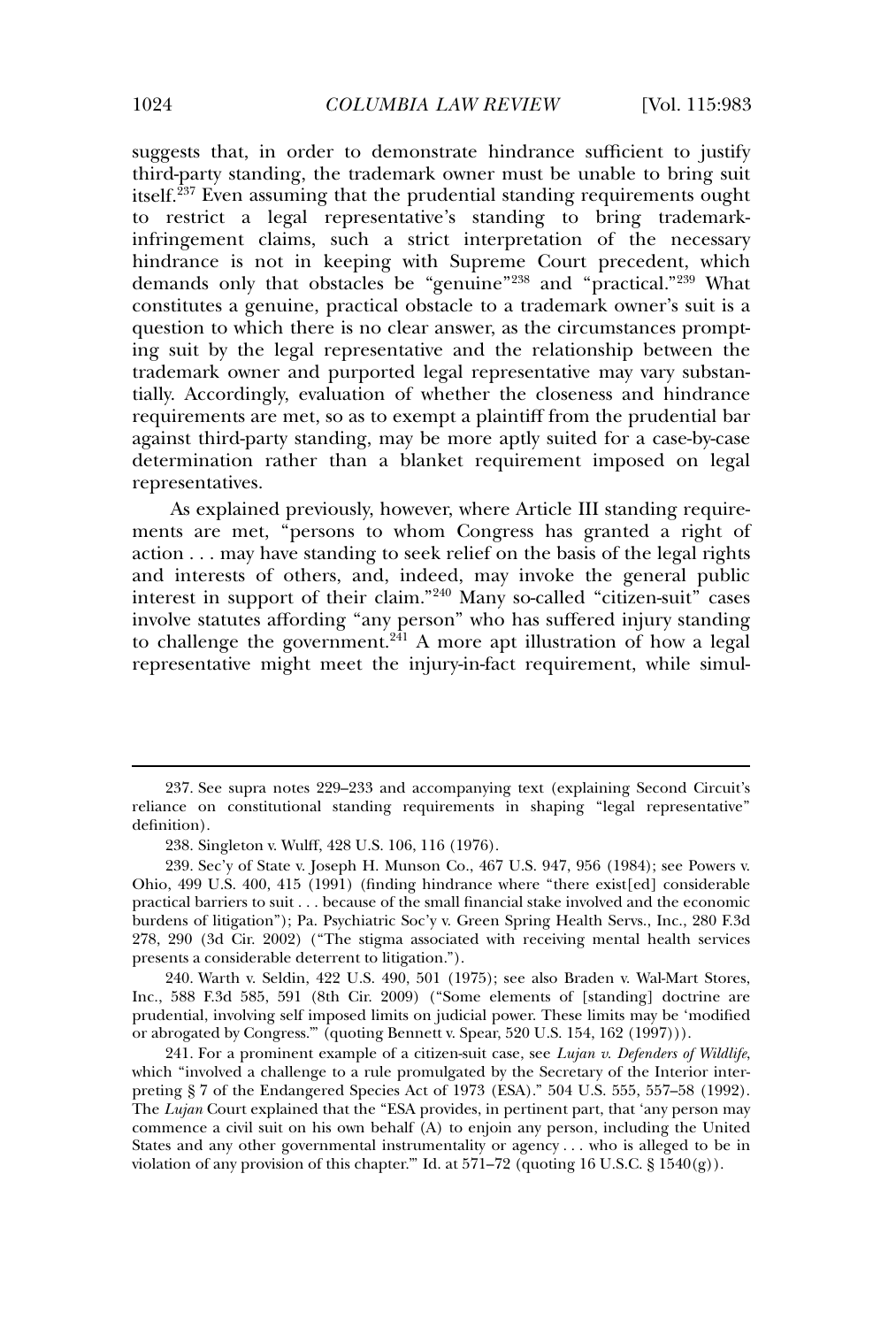taneously asserting another's rights, may lie in *Braden v. Wal-Mart Stores, Inc*. 242

In *Braden*, the Eighth Circuit evaluated the plaintiff's standing where a statute permitted an insurance plan participant to bring suit "'in a representative capacity on behalf of the plan as a whole.'" <sup>243</sup> The court found that the plaintiff satisfied the constitutional standing requirements since he "alleged injury in fact that is causally related to the conduct he seeks to challenge on behalf of the Plan." <sup>244</sup> Because the statute provided that "a plaintiff may seek relief . . . that sweeps beyond his own injury," 245 the court concluded that "a plaintiff with Article III standing may proceed under [the statute] on behalf of the plan or other participants," regardless of the prudential rule against third-party standing.<sup>246</sup> As in *Braden*, where a legal representative satisfies the Article III standing requirements and sustains injury, no prudential barricade to standing ought to be erected by the courts since representation of the trademark owner stems from the express authorization of Congress.<sup>247</sup>

The Supreme Court has emphatically declared that Congress can both define categories of injury that afford parties standing and abrogate the Court's prudential standing requirements<sup>248</sup> and, in the Lanham Act,

243. Id. at 593 (quoting Mass. Mut. Life Ins. Co. v. Russell, 473 U.S. 134, 142 & n.9 (1985)).

248. See supra notes 74, 87–91 and accompanying text (describing Congress's ability to abrogate prudential—but not constitutional—standing requirements).

<sup>242.</sup> In *Braden*, as in the trademark-infringement suits described in Part II, the plaintiff asserted claims against a private party that had allegedly violated his statutory rights. See 588 F.3d at 589–90 (describing plaintiff's claims against private employer Wal-Mart). The statute at issue in *Braden*, like the Lanham Act's provision of standing, also expressly provides standing to a representative of injured parties. See id. at 593 (explaining statute explicitly allows claims "'brought in a representative capacity on behalf of the plan as a whole"" (quoting  $29 \text{ U.S.C. }$ §  $1132(a)(2))$ ).

<sup>244.</sup> Id.

<sup>245.</sup> Id.

<sup>246.</sup> Id.

<sup>247.</sup> One could argue that the prudential rule against third-party standing is intimately tied to the constitutional standing requirements, such that the Court, through its closeness and hindrance criteria, has defined those limited situations in which a third party satisfies the injury-in-fact requirement. It would follow that Congress's ability to convey standing to third parties, within the bounds of the Constitution, is limited to those who meet the closeness and hindrance tests. But this argument finds little support in the Court's opinions, which treat the questions of whether a party has satisfied the injury-infact requirement and whether the party may bring suit as a third-party representative as wholly distinct inquiries. See Warth v. Seldin, 422 U.S. 490, 500–01 (1975) ("Congress may grant an express right of action to persons who otherwise would be barred by prudential standing rules. Of course, Art. III's requirement remains: the plaintiff still must allege a distinct and palpable injury to himself . . . ."). Such constraint would also seem counter to the idea that "Congress may enact statutes creating legal rights, the invasion of which creates standing, even though no injury would exist without the statute." Linda R.S. v. Richard D., 410 U.S. 614, 617 n.3 (1973). If Congress has the power to define an injury, logic suggests that Congress also has the power to define the injured.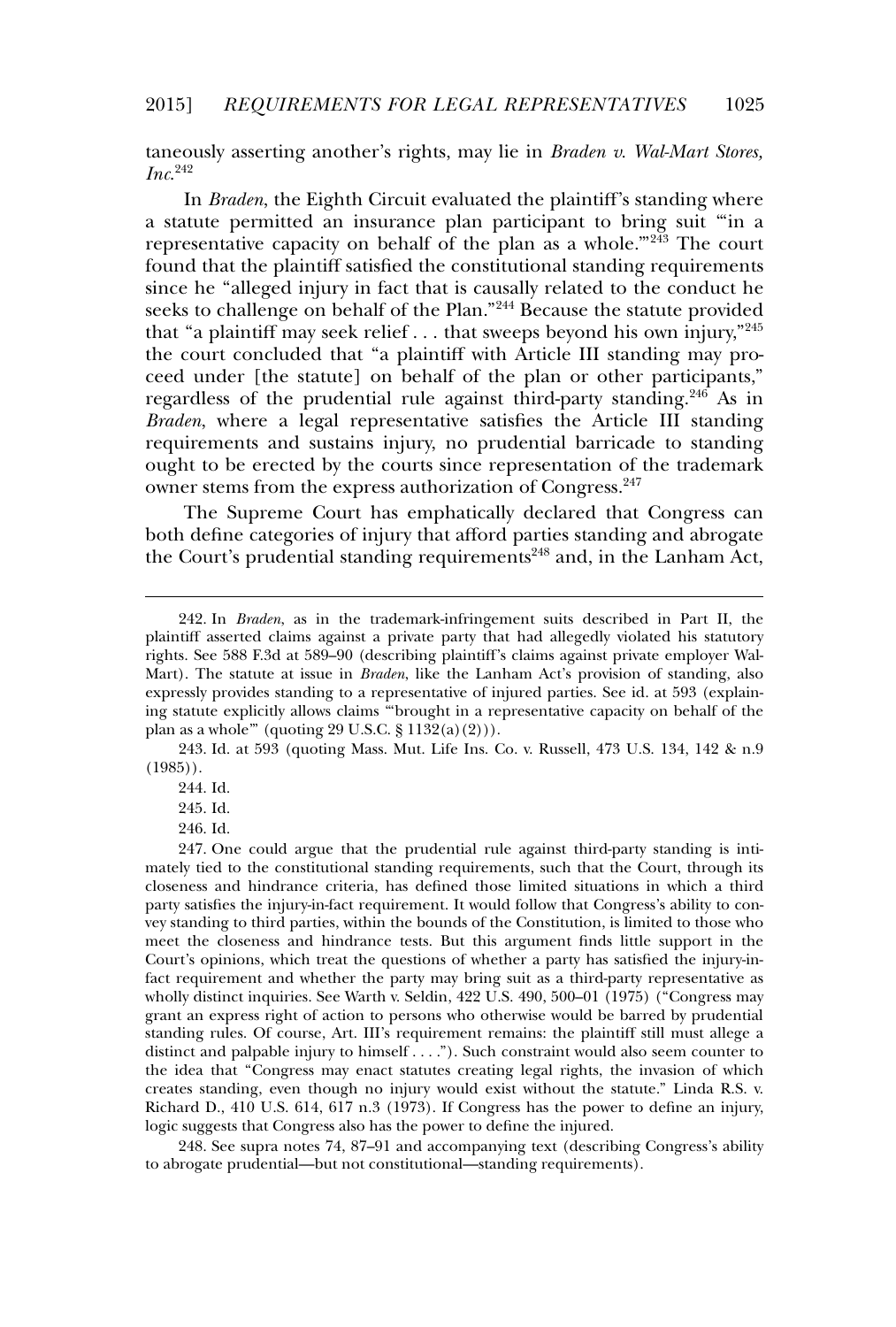Congress merely exercised those powers by unequivocally granting legal representatives access to the federal courts.<sup>249</sup> The Supreme Court's concern that other branches may be better suited to resolving particular disputes—a primary driver of its standing doctrine<sup>250</sup>—is not a persuasive reason to deny parties standing where Congress has so clearly sanctioned the federal courts to act.

Moreover, the Supreme Court has explained that its prudential rule against third-party standing is not to be applied rigidly and in situations "where its underlying justifications are absent." <sup>251</sup> In *Sojuzplodoimport*, the Second Circuit was not faced with the problematic possibility that, by allowing a third party standing, it would adjudicate rights the Russian Federation did not wish to assert. Instead, the close relationship between the trademark owner and the third party suggests congruent interests and a high likelihood that the third party would serve as a zealous advocate of the Russian Federation's rights. Accordingly, the Second Circuit's decision is not in keeping with either the spirit or the letter of the Supreme Court's standing decisions but instead seems a problematic shirking of its duty to adjudicate trademark disputes.<sup>252</sup>

### C. *Channeling the Framers' Concern for Comity*

Though neither the Lanham Act's history and text nor the constitutional and prudential standing requirements mandate a narrow reading of "legal representative," courts may nonetheless be wary of applying the expansive definition offered by *Idaho Potato Commission*. <sup>253</sup> The most common concern posed by district courts interpreting "legal representative" was that a broad interpretation could force the defendant to respond to multiple suits if a legal representative and trademark owner both have the ability to sue.<sup>254</sup> Nonetheless, the Supreme Court in *Sprint* demonstrated a distinct lack of concern for the "practical problems" of duplicative suits and discovery difficulties.<sup>255</sup> Though district and appellate courts carry the burden of managing and dismissing such duplicative

<sup>249.</sup> See Bennett v. Spear, 520 U.S. 154, 163 (1997) ("Congress legislates against the background of our prudential standing doctrine, which applies unless it is expressly negated.").

<sup>250.</sup> See supra notes 71–73 and accompanying text (detailing Court's justifications for standing doctrine).

<sup>251.</sup> Singleton v. Wulff, 428 U.S. 106, 114 (1976).

<sup>252.</sup> As the Court explained in *Lexmark International, Inc. v. Static Control Components, Inc.*, "Just as a court cannot apply its independent policy judgment to recognize a cause of action that Congress has denied, it cannot limit a cause of action that Congress has created merely because 'prudence' dictates." 134 S. Ct. 1377, 1388 (2014) (citation omitted).

<sup>253. 410</sup> F. Supp. 171, 174 (D. Idaho 1975) (requiring only that legal representative be "one who stands in the place of and represents the interests of another").

<sup>254.</sup> See supra note 149 and accompanying text (detailing district courts' expression of concern regarding duplicate suits arising from same act of infringement).

<sup>255. 554</sup> U.S. 269, 291–92 (2008) (allowing assignees standing despite such concerns and explaining simply "courts are not helpless in the face of such problems").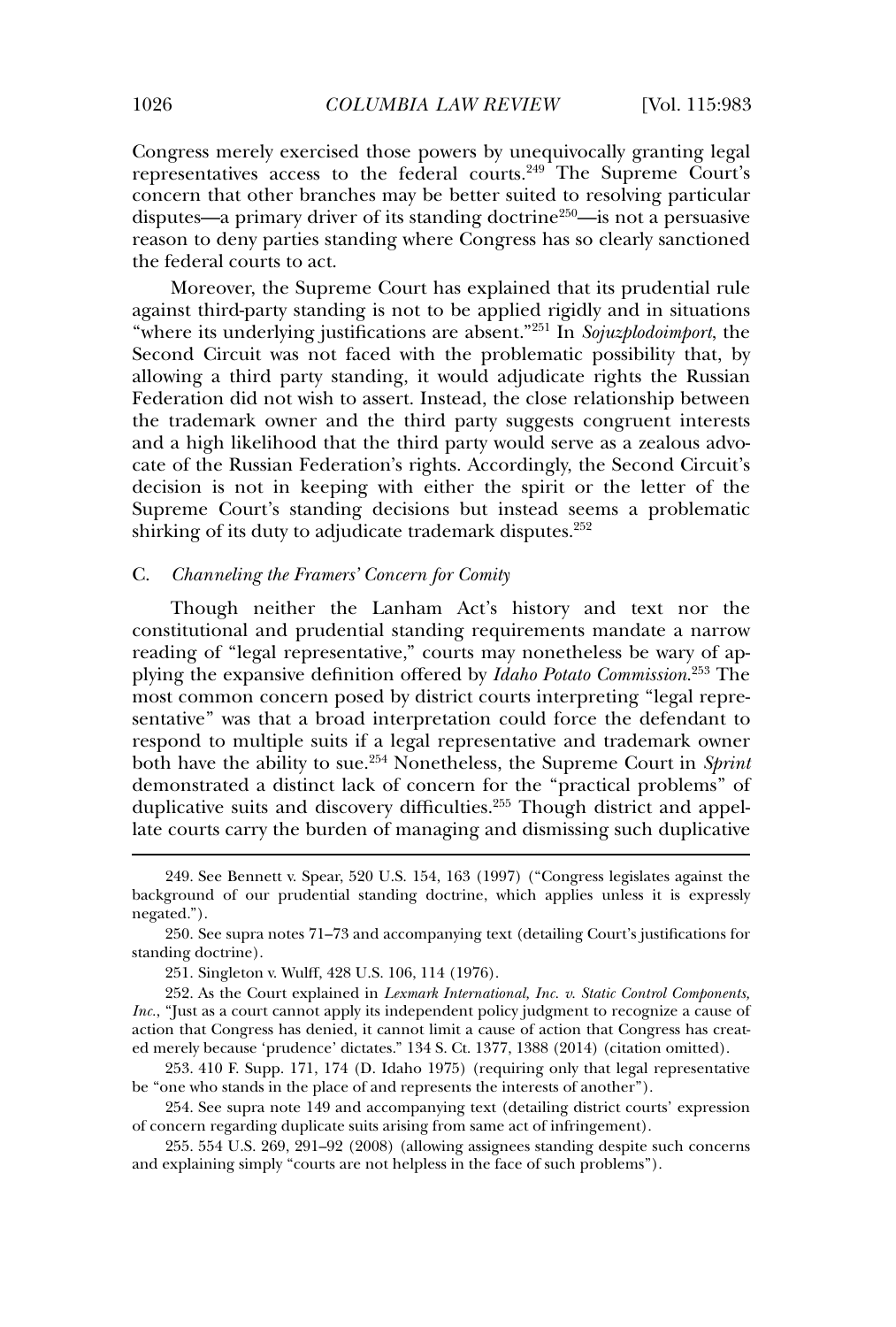suits, the nominal weight the Supreme Court afforded such concerns in *Sprint* may nonetheless be worthy of greater consideration as these courts shape a "legal representative" definition.

These practical concerns may also be outweighed by the Court's interest in promoting international comity. As the Supreme Court has indicated, "Comity is not just a vague political concern favoring international cooperation when it is in our interest to do so"; instead, "it is a principle under which judicial decisions reflect the systemic value of reciprocal tolerance and goodwill." <sup>256</sup> Accordingly, the "Court ordinarily construes ambiguous statutes to avoid unreasonable interference with the sovereign authority of other nations" in order to promote "harmony [of laws] particularly needed in today's highly interdependent commercial world." 257

While Congress in 1946 may not have predicted the structure of the Russian Federation's trademark-enforcement entities—or even the existence of the Russian Federation, as it is presently constituted— Congress did expressly state that, with the passage of the Lanham Act, it sought to realize its obligations under international treaties.<sup>258</sup> In order to ensure reciprocal protection for American citizens, Congress sought "fully to secure to nationals of countries signatory to the conventions their trade-mark rights in this country." <sup>259</sup> Assuming Russian law indeed prohibits the government from appearing in litigation, denying FTE—or similar entities seeking to enforce trademark rights in the United States on behalf of foreign governments—standing could hamper the ability of foreign states to maintain control over their marks beyond their borders.

Given the principles supporting statutory construction in favor of international comity, Congress's express intention to ensure protections of foreign marks in the United States, and the ambiguity inherent in

counterfeiting in one of the two countries of the trade marks affixed in the other on merchandise to show its origin and quality, shall be strictly prohibited . . . and shall give ground for an action of damages . . . to be prosecuted in the courts of the country in which the counterfeit shall be proven.

259. H.R. Rep. No. 79-219, at 3.

<sup>256.</sup> Société Nationale Industrielle Aérospatiale v. U.S. Dist. Court, 482 U.S. 522, 555 (1987).

<sup>257.</sup> F. Hoffmann-La Roche Ltd. v. Empagran S.A., 542 U.S. 155, 164–65 (2004) ("This rule of statutory construction cautions courts to assume that legislators take account of the legitimate sovereign interests of other nations when they write American laws.").

<sup>258.</sup> H.R. Rep. No. 79-219, at 3–4 (1945) (enumerating one goal as "carry[ing] out by statute our international commitments to the end that American traders in foreign countries may secure the protection to their marks to which they are entitled"). In 1868, the United States entered into a treaty with Russia which provided that

Treaty with Russia, U.S.-Russ., Jan. 27, 1868, 16 Stat. 725. Although this treaty preceded the Lanham Act by many years, similar commitments may have informed the restructuring of trademark law in 1946.